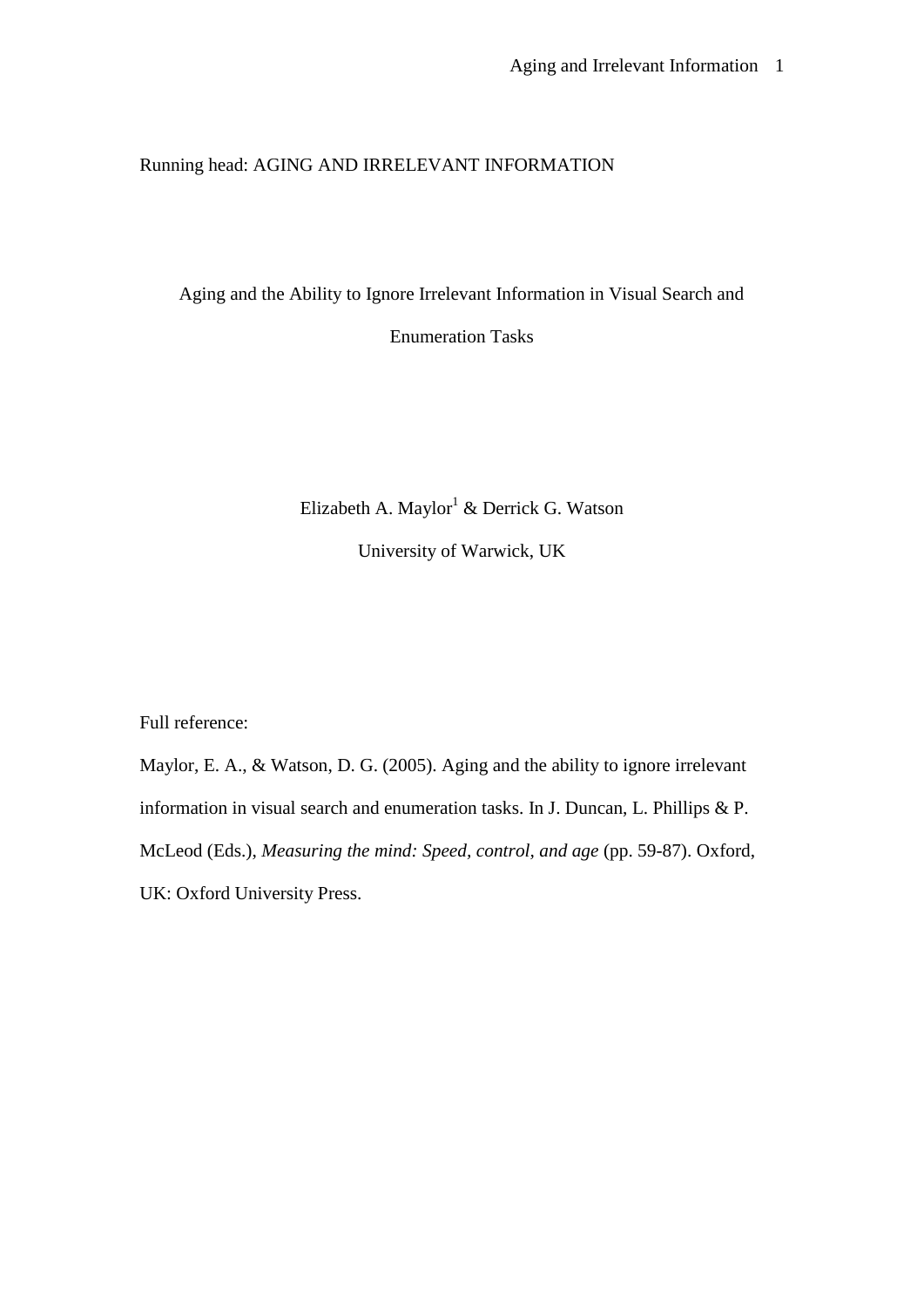#### Abstract

A classic study by Rabbitt (1965) demonstrated that older adults are particularly impaired by irrelevant distractors in a visual categorisation task, a finding that has inspired many subsequent studies and theories of cognitive aging. In this chapter, we present some of our own recent experiments exploring age-related differences in the effects of irrelevant distractors in visual search and enumeration tasks. The first study shows that age differences in the effects of irrelevant distractors can vary depending on the perceptual load of relevant processing. The second study examines the ability to selectively facilitate the processing of new visual information by ignoring old irrelevant stimuli already present in the field (*visual marking*) and demonstrates age preservation for stationary stimuli but marked age decrements for moving stimuli. Finally, enumeration tasks again show that older adults' overall responses are disproportionately slowed by the presence of irrelevant distractors. Moreover, distractors have unexpected effects on age differences in enumeration rates that, together with investigations of eye movements, shed light on the specific task requirements of searching for versus enumerating visual stimuli.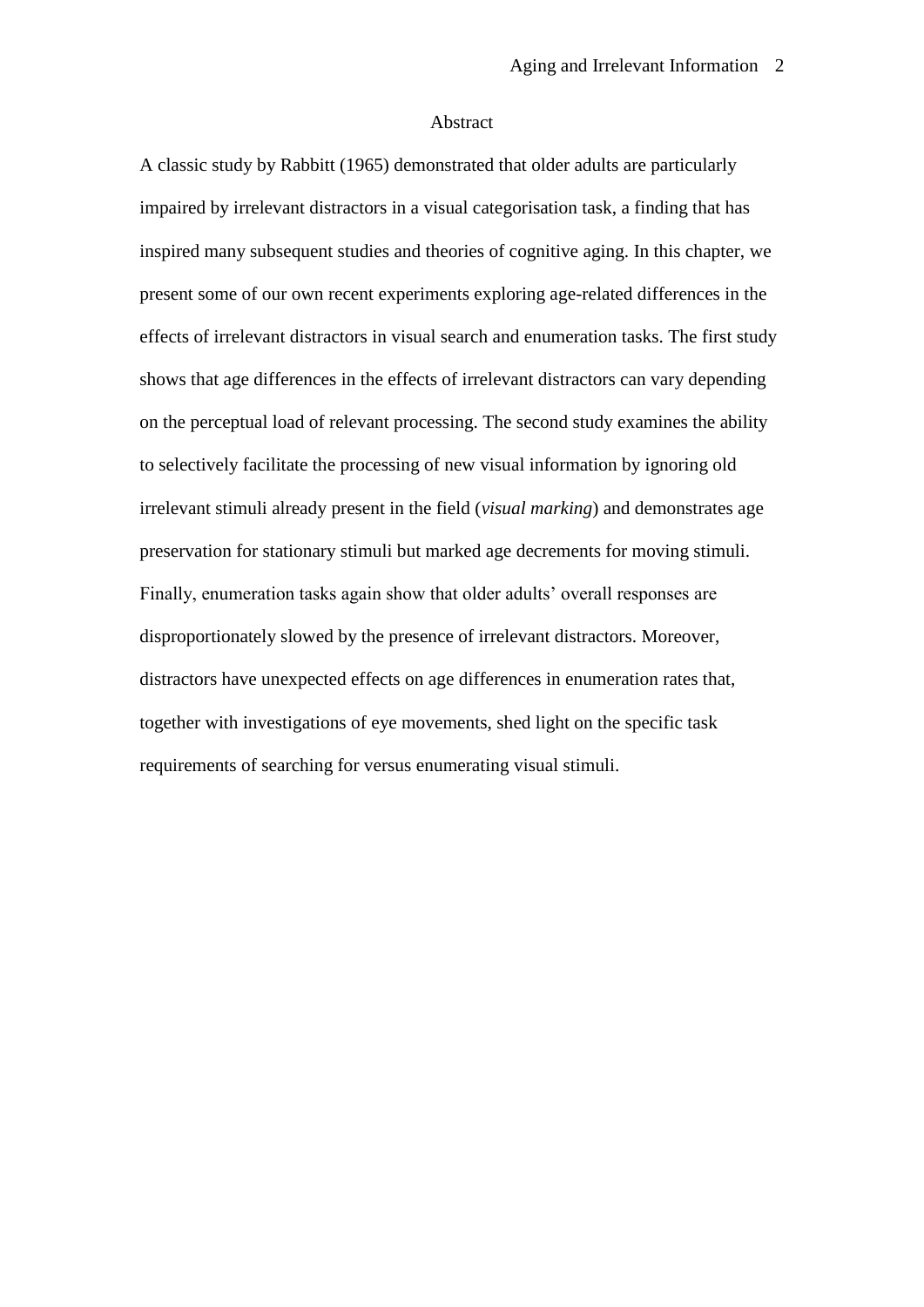The aim of this chapter is to illustrate Patrick Rabbitt's influence on the field of cognitive aging over the past 40 years, and on some of our own recent work, by a case study of one contribution in particular. The article we have chosen appeared in the Journal of Gerontology in 1965 and it showed an age decrement in a fundamental aspect of behaviour, namely, the ability to ignore irrelevant information. We discuss how this result has been interpreted and note its impact on subsequent theories of cognitive aging. We then present some of our own experiments exploring characteristics and boundary conditions of this age decrement. These include: (1) an investigation of the influence of perceptual load (Maylor & Lavie, 1998), (2) experiments exploring older adults' ability to ignore irrelevant information that appears prior to relevant information – an ability known as visual marking (Watson  $\&$ Maylor, 2002), and (3) experiments in which the task is to enumerate multiple targets while ignoring irrelevant information (e.g., Watson, Maylor, & Manson, 2002). Finally, we return to Rabbitt (1965) to note some interesting parallels between our current explanations and Rabbitt's conclusions 40 years ago.

### *Ignoring Irrelevant Information (Rabbitt, 1965)*

As noted by Scialfa and Joffe (1997), 1965 was "a watershed year for experimental gerontology" as it saw the publication of both "Rabbitt's seminal work in visual search and Brinley"s generalized slowing analysis" (p. 227). These two articles have been cited almost identical numbers of times since 1981, and both were based on doctoral research (or shortly thereafter). However, as we shall see, their conclusions were rather different.

Rabbitt (1965) was one of the first studies of age differences in selective attention, that is, the ability to find information relevant to the current goal and to filter out all irrelevant information. A simple card-sorting task was employed in which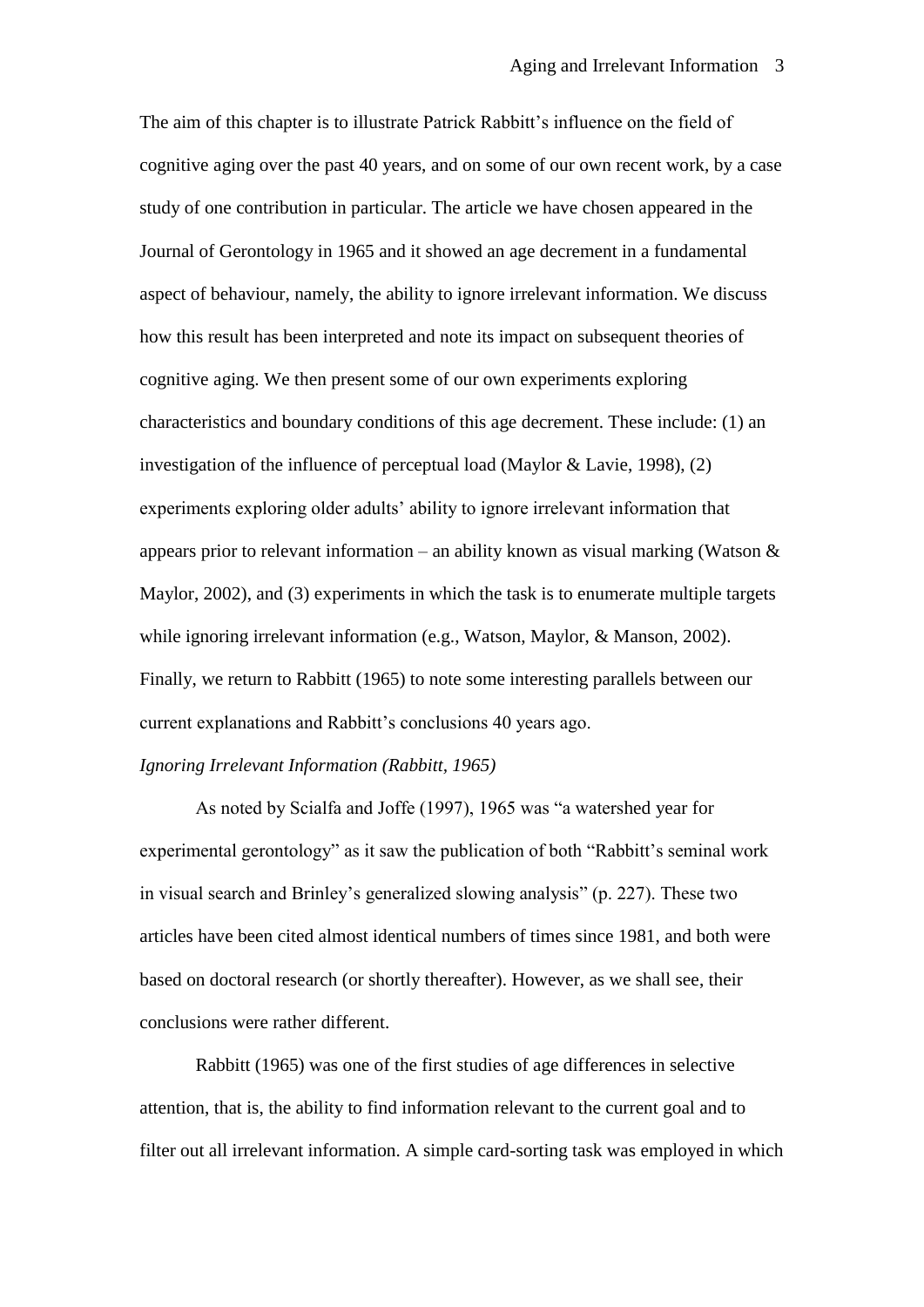participants were given packs of 48 visiting cards (similar in size to current credit cards) and were asked to sort them as quickly as possible into two piles according to whether there was a letter A (stencilled in india ink) on the card or a letter B. This target letter (A/B) appeared equally often in each of nine (3 x 3) possible locations on the card. There were four different packs of cards and these varied in terms of the number of irrelevant letters (chosen from the remaining letters of the alphabet) printed on each card (0, 1, 4, or 8 distractors).

The mean times to sort the 48 cards for 11 young and 11 old people (mean ages of 19 and 67 years, respectively) are shown in Figure 1. The old adults were slower than the young adults and both age groups took progressively longer as the number of irrelevant items on the cards increased. Crucially, there was also an interaction such that this increase was steeper for the old adults, a result that was taken to indicate "an age-decrement in the ability to ignore irrelevant information" (p. 233, Rabbitt, 1965).

Rabbitt"s (1965) interpretation was based on the localization approach to aging (see Salthouse, 1991, for discussion), which uses interactions between age and the treatment of interest to identify particular processes, or processing components, that are age sensitive – in this case, the ability to ignore irrelevant information. However, at least one problem with the localization approach has been that Age x Treatment interactions are so frequently observed across a wide range of cognitive tasks that, as Salthouse (1996a) noted, "either a large number of specific factors or a small number of general factors must be contributing to the age-related differences" (p. 287).

This suggests an alternative interpretation for the data in Figure 1. If they are considered in terms of the proportional increase in sorting times for old relative to young adults, this proportional increase was 1.7 for 0 irrelevant items and 1.8 for 8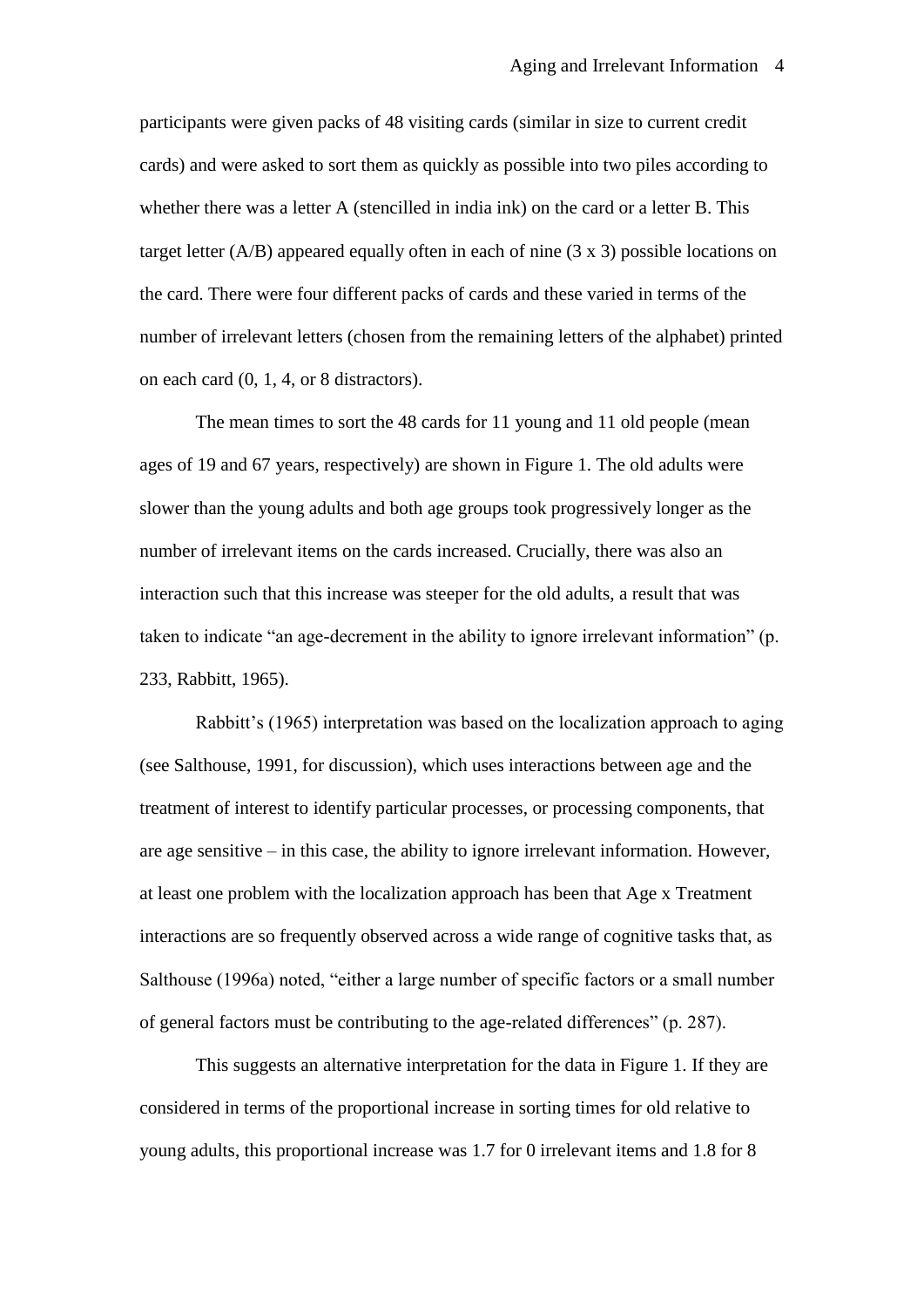irrelevant items. Thus, instead of a specific or localized age deficit in ignoring irrelevant information, this may be an example of generalized slowing (e.g., Birren, 1965; Cerella, 1985, 1990; Cerella & Hale, 1994; Salthouse, 1985). In other words, regardless of the actual cognitive processes required by the task, older people may simply be slower than young people by a constant proportion.

Brinley (1965) recognised this possibility in his comparison of young and old adults (mean ages of 24 and 71 years, respectively) across 21 tasks, some of which required the same operation to be carried out on successive trials (nonshift tasks) whereas others required a different operation (shift tasks). Brinley then plotted the mean response times for the young adults on the x-axis and the mean response times for the old adults on the y-axis for each of the 21 tasks (see Figure 2). This first *Brinley plot* revealed that the "time of response in the old is simply and accurately described as a linear function of performance time in the young group. … Consequently response times for both groups and for each type of task variation may be conceived as varying along a single dimension which might be termed "task difficulty"" (p. 131). In other words, the data suggest that the critical determinant of age differences in performance is how much processing is required rather than which processing components.

Thus cognitive aging research over the last 20-30 years has seen a shift from local explanations (as illustrated in Figure 3a where age affects performance across different tasks through deficits in particular components of information processing) to global explanations (see Figure 3b where the effects of aging are attributable to a single common factor). Various candidates have been proposed as the single common factor (see Park, 2000; Salthouse, 2000, for discussion). One is reduced processing speed, or generalized slowing, as advocated most strongly by Salthouse (e.g.,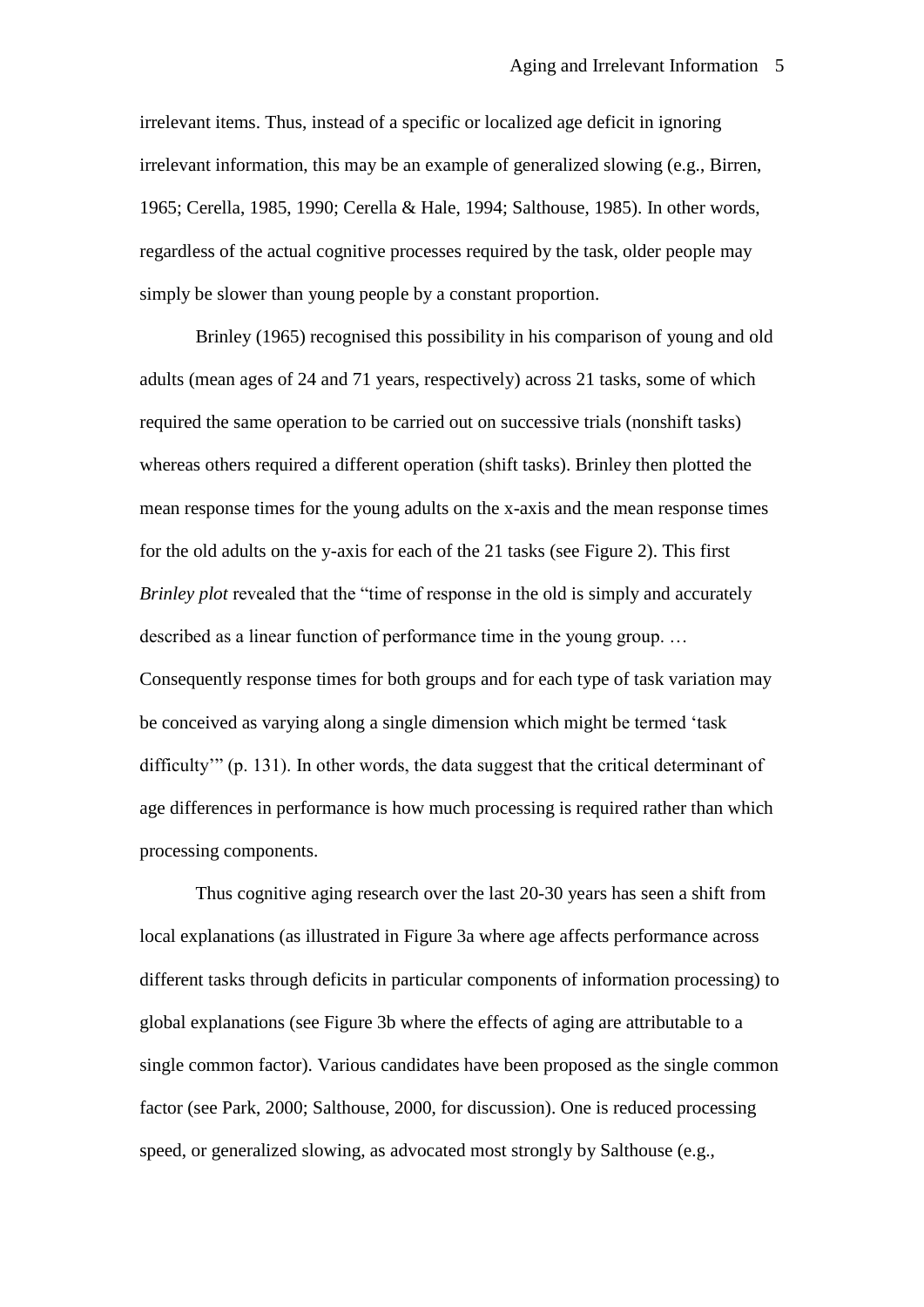Salthouse, 1985, 1996b). Another that has been the subject of much recent research is reduced inhibition as proposed by Hasher and Zacks (1988; see also Hasher, Zacks, & May, 1999). According to the inhibition deficit hypothesis of aging, age-related decline in cognition occurs largely as a result of age-related decline in the efficiency of inhibitory mechanisms (see Maylor, Schlaghecken, & Watson, in press, for a summary), and these would include the ability to ignore irrelevant information. Rabbitt"s (1965) study has therefore been an important influence on current theories of cognitive aging and also the subject of much debate concerning how to interpret cognitive aging data. In the sections that follow, we summarise some of our own studies investigating the ability to ignore irrelevant information in young and old adults in the context of some recent models of selective attention. In doing so, we are mindful of Plude, Enns and Brodeur's (1994) conclusion that "Rabbitt's (1965) classic demonstration of an age decrement in visual search set the standard against which other visual search studies can be compared" (p. 247).

### *Perceptual Load Theory*

The perceptual load theory of selective attention was first proposed in the mid-90s by Nilli Lavie (Lavie, 1995; Lavie & Tsal, 1994). In her model, perceptual processing is viewed as a limited resource. Perceptual processing proceeds automatically from relevant to irrelevant items until it runs out of capacity. (Perception here includes all processes that lead to stimulus identification.) If perceptual load is high (i.e., relevant processing is relatively demanding), this should consume full capacity. The result is that irrelevant information is successfully ignored simply because it is not actually perceived. On the other hand, if the perceptual load involved in processing relevant items is low, this should leave spare capacity to spill over and allow perception of irrelevant information.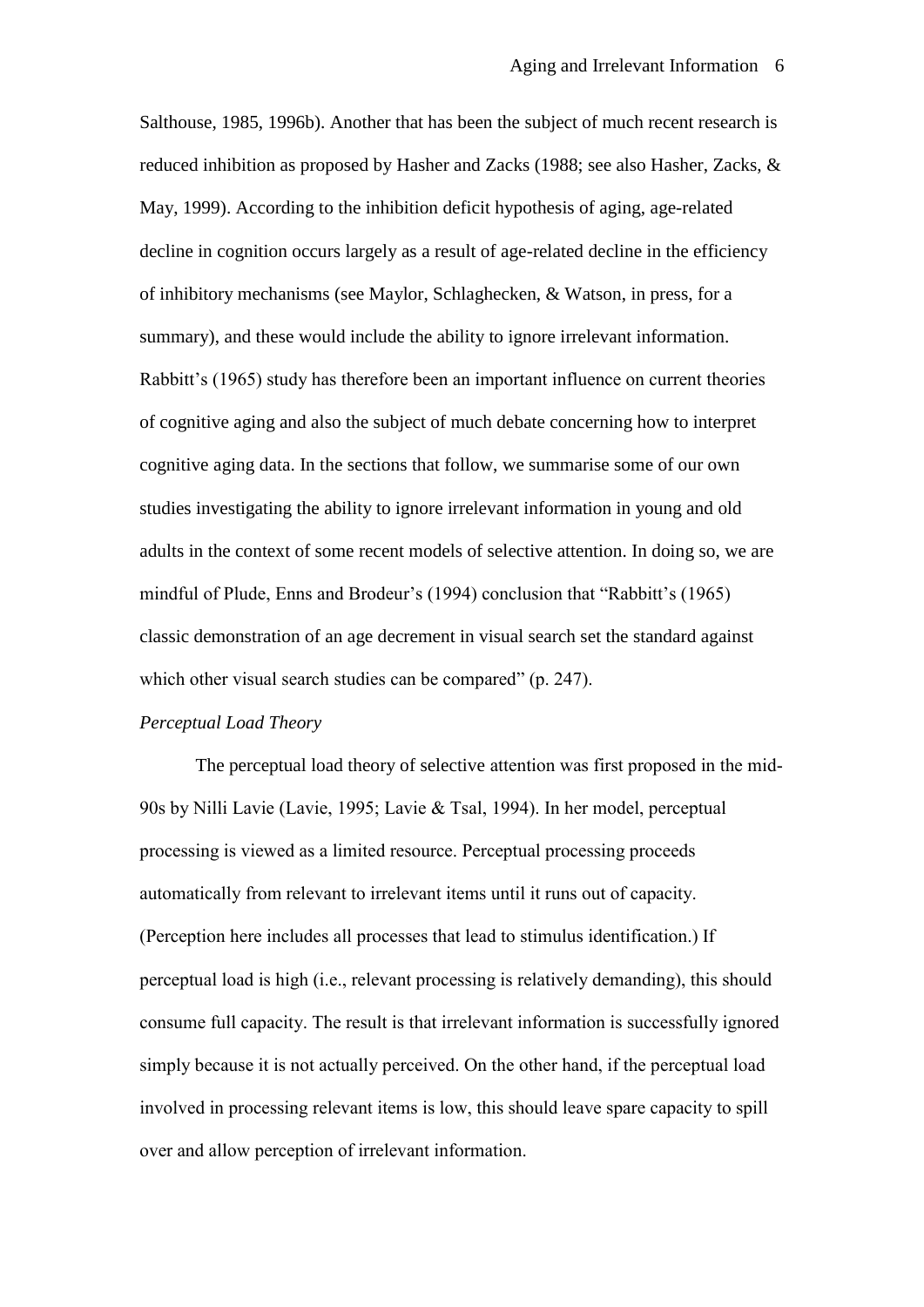Perceptual load theory has successfully resolved the early vs. late selection debate in the attention literature (Lavie & Tsal, 1994). Thus, evidence for early selection comes from studies in which perceptual load is high, whereas evidence for late selection comes from studies in which perceptual load is low. In addition, direct empirical support for the theory comes from studies in which perceptual load was experimentally manipulated (Lavie, 1995; Lavie & Cox, 1997; Lavie, Hirst, de Fockert, & Viding, 2004). Low perceptual load conditions resulted in interference from an irrelevant distractor whereas high perceptual load eliminated such interference.

Maylor and Lavie (1998) reasoned that perceptual load might also be an important factor in determining age differences in selective attention on the basis that perceptual capacity would be reduced in older adults. They therefore conducted a study in which perceptual load was manipulated as shown in Figure 4. In fact, a major component of the task was essentially a computerised version of Rabbitt (1965). Participants were instructed to press one of two keys as quickly as possible according to whether there was a letter X or a letter N present among the central items in the display, that is, those that appeared in an imaginary circle around the fixation point. The number of nontarget letters in the circle varied between trials from 0 to 5 letters (i.e., low to high perceptual load).

In addition to these central items, there was also a larger distractor letter that appeared either to the left or to the right of the main display. These critical distractors were either incompatible with the target letter (i.e., associated with the other response) or they were neutral (i.e., the letters T and L). Participants were strongly encouraged to ignore this distractor letter because it would not help their performance if they attended to it.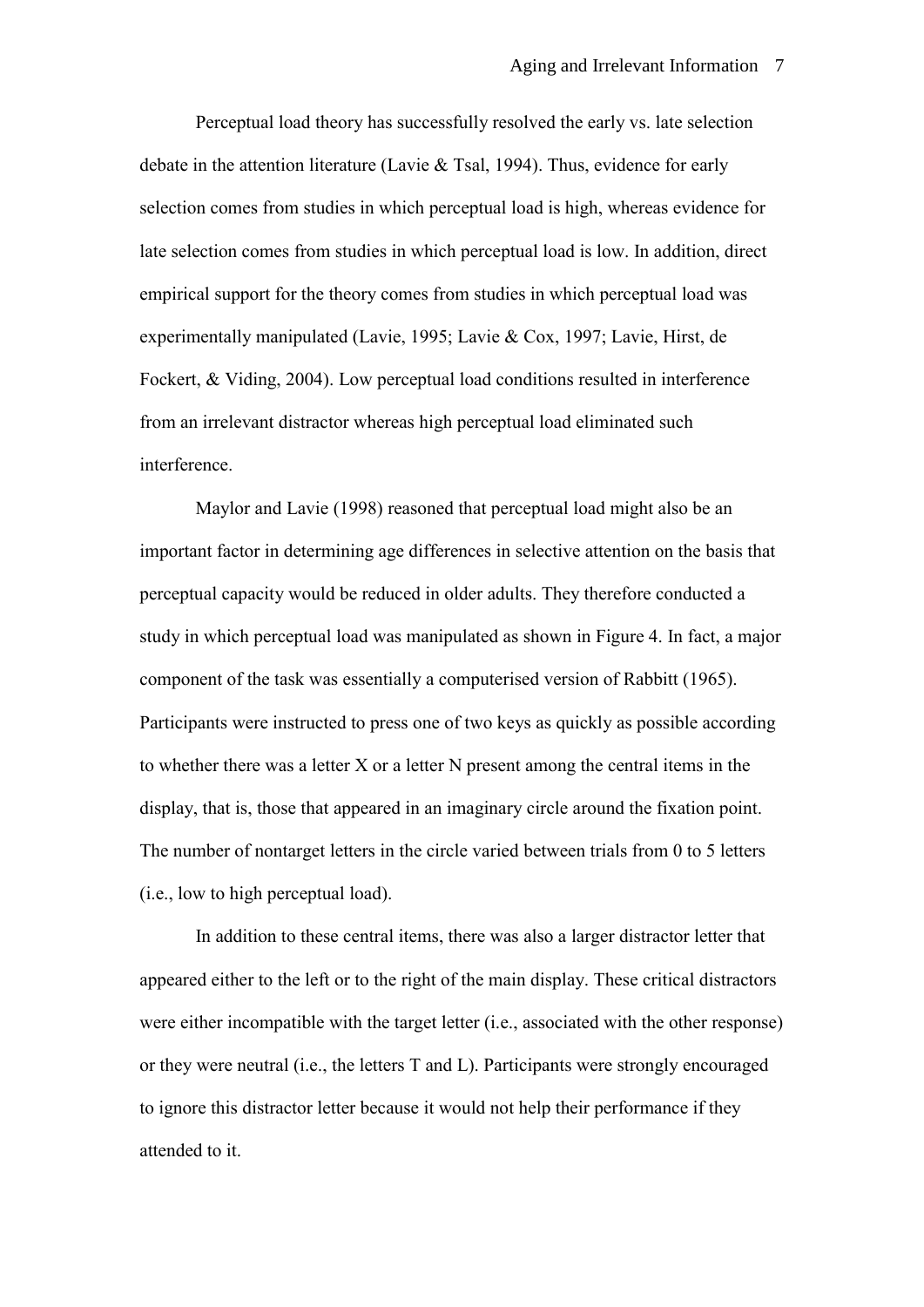Maylor and Lavie (1998) made the following predictions: (1) The neutral distractor condition was expected to replicate the results of Rabbitt (1965). (2) Response times (RTs) were expected to be slower when the single irrelevant distractor was incompatible rather than neutral with respect to the target. In other words, there should be a response compatibility effect (cf. Eriksen & Eriksen, 1974), at least when perceptual load was low. (3) In contrast, when perceptual load was high (i.e., a large number of nontarget letters accompanying the target), there should be no response compatibility effect (replicating Lavie, 1995). (4) Finally, the decrease in the response compatibility effect should occur at a lower perceptual load for the old than for the young because the processing of both relevant and irrelevant information was more likely to exceed the total available capacity of old adults than of young adults.

Figure 5 displays the results for the neutral distractor condition for 15 young and 15 old adults (mean ages of 23 and 73 years, respectively). The old adults were slower than the young adults, RTs increased with the number of nontargets in the search set, and there was a significant interaction between age group and set size. Also, the proportional increase in RTs for old relative to young adults was identical for 0 and 5 nontargets at 1.4, in accordance with generalized slowing. Thus Maylor and Lavie (1998) successfully replicated Rabbitt (1965) in finding age deficits in visual search that were consistent with generalized slowing such that old adults were proportionally slower than young adults in identifying a target surrounded by nontargets.

Differences between RTs in the incompatible and neutral distractor conditions are shown in Figure 6a. As expected, participants were slower when the distractor was incompatible with the target at the three lowest levels of perceptual load but not at the highest level of perceptual load, thereby replicating Lavie (1995). Comparing the data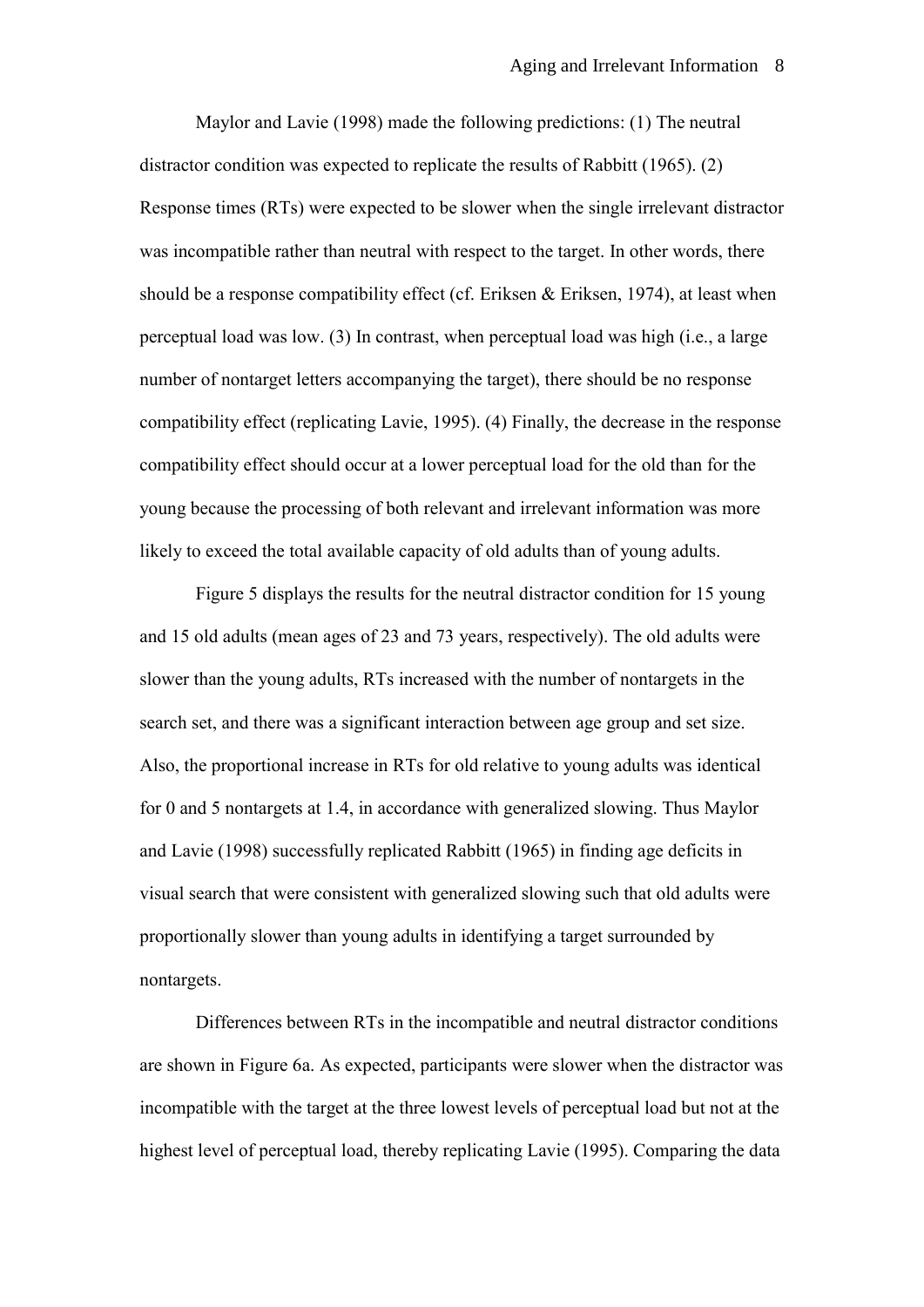for young and old adults, there are two findings to note. First, at the two lowest levels of perceptual load, there were larger distractor effects for the old than for the young. Second, for the young, the distractor effect did not decrease until there were 5 nontarget items, whereas it decreased significantly by 3 nontargets for the old (see Huang-Pollock, Carr, & Nigg, 2002, for a similar pattern of results in a study comparing young adults with children).

Why was the distractor effect larger for the old than for the young at low perceptual load? Obviously, one possibility is that because the old were slower overall than the young, then the RT differences would be correspondingly larger because of generalized slowing. This was tested by examining proportional rather than absolute RT differences, that is, (Incompatible RT – Neutral RT)/Neutral RT. As can be seen in Figure 6b, the data were very similar. Thus at low levels of perceptual load, the old were less able to ignore the irrelevant distractor than the young and this could not be explained by generalized slowing. Interestingly, this finding may relate to Lavie et al.'s (2004) second mechanism of selective attention. In contrast to the passive effects of perceptual load, this is an active control mechanism that reduces interference from distractors when they are perceived (i.e., at low perceptual load) and which depends on higher cognitive functions, such as working memory, to maintain current processing priorities. The data in Figure 6 are at least consistent with the possibility of an age-related impairment in this active inhibitory control mechanism such that when distractors *are* processed, they have a greater detrimental effect on the efficiency of selective attention in old than in young adults.

With increasing perceptual load, the distractor effect decreased earlier for the old than for the young, which is also contrary to generalized slowing. However, this is exactly what was predicted on the assumption of an age reduction in perceptual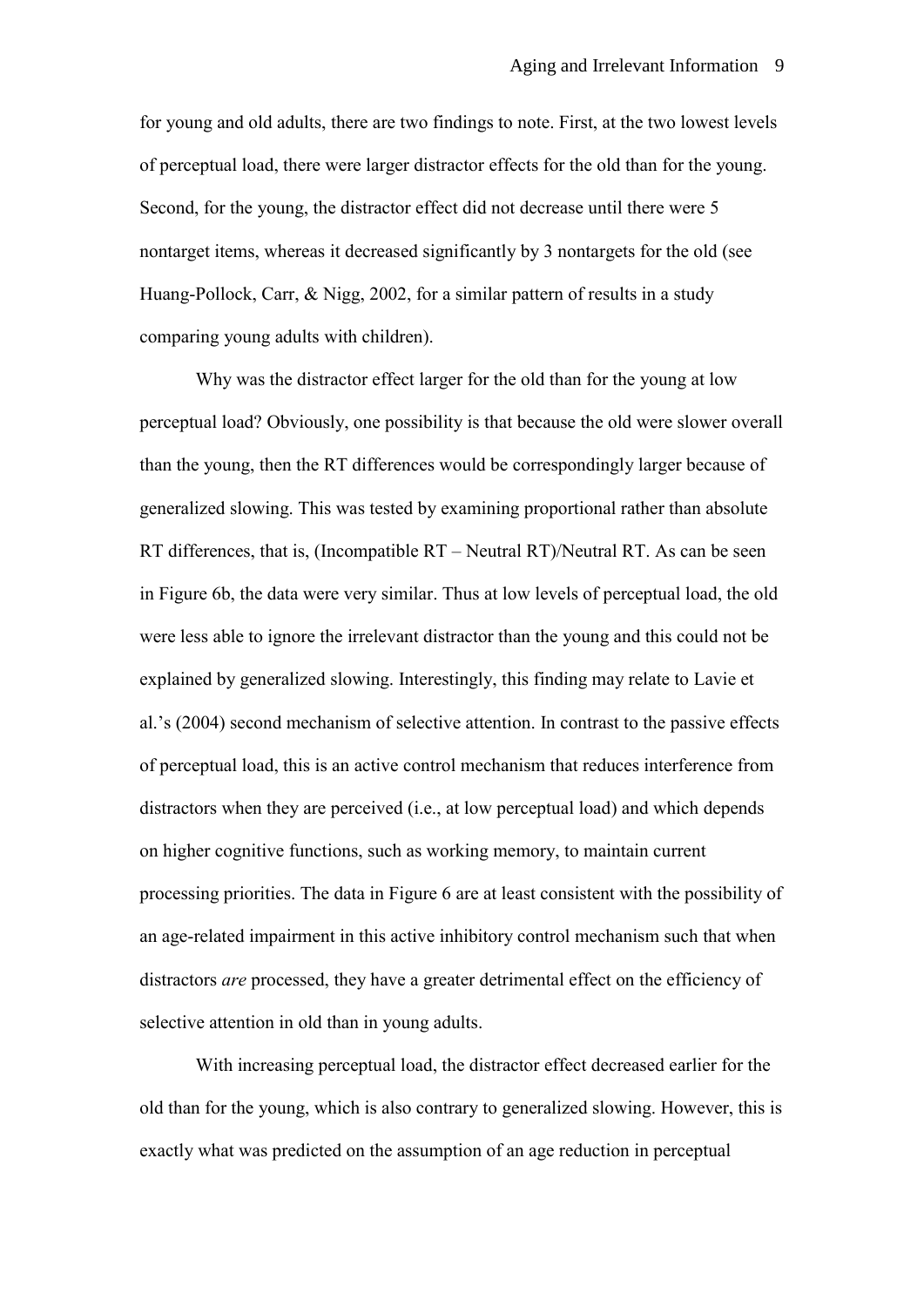capacity. It can be concluded that older adults are not always less able to "ignore" irrelevant information – at least one factor that should be considered is perceptual load. Thus, when relevant processing is demanding, irrelevant information may not even be perceived by older people.

Finally, we should mention a recent study by Madden and Langley (2003) that successfully replicated the main findings of both Rabbitt  $(1965)^2$  and Lavie (1995) but had mixed success in attempting to replicate Maylor and Lavie (1998). In their first two experiments, they made several methodological changes including the presentation of two rather than one irrelevant distractors always to the left and right of fixation and these were placed within the circle of items containing the target. In contrast to Maylor and Lavie, perceptual load effects were found to be similar for young and old adults. This could be regarded as consistent with evidence that age deficits can be minimised when the locations of irrelevant distractors are known in advance as in focused attention situations (for summaries, see Madden & Plude, 1993; Rogers, 2000).

Madden and Langley's (2003) third experiment used identical methodology to Maylor and Lavie (1998) and showed some similarities (e.g., distractor effects were significantly larger for the old than for the young at low levels of perceptual load) but also some differences (e.g., the compatibility effect did not decrease for either age group prior to the highest level of perceptual load). In fact, there is a suggestion in their data that the young showed a compatibility effect at all levels of perceptual load (i.e., 0, 1, 3 and 5 nontargets), whereas the compatibility effect for the old decreased from 3 to 5 nontargets. Thus the results of the equivalent experiments across the two studies are at least qualitatively similar and any discrepancies may be due to some general differences in visual stimuli leading to greater distractor effects or to Madden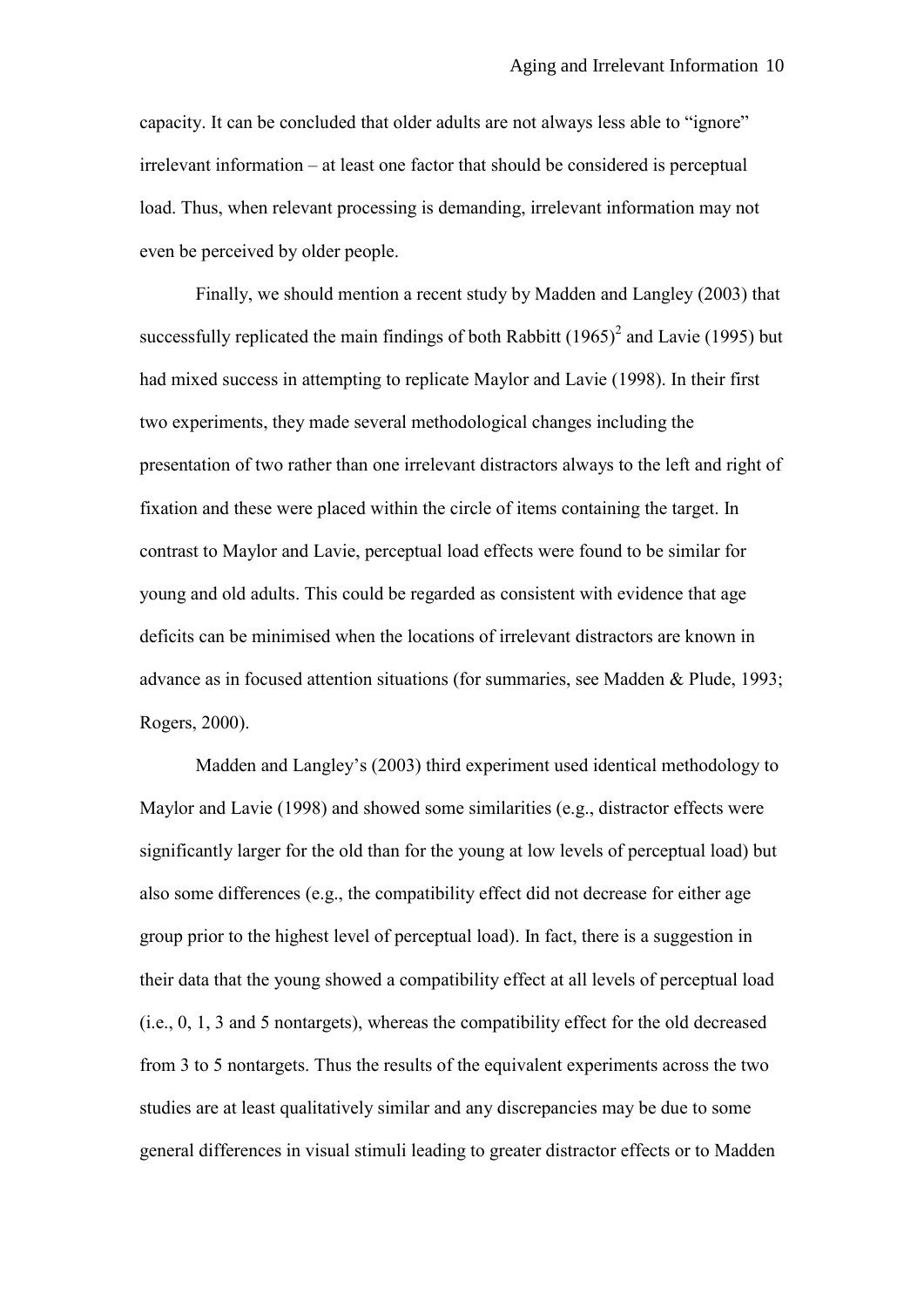and Langley's use of more able participants (e.g., their old adults were seven years younger on average and their young adults were Duke University students). Clearly, additional work with this paradigm is required (see Madden & Whiting, 2004, for further discussion).

#### *Visual Marking*

In many situations, a person is waiting for a target to appear such as looking out for a friend to arrive at an airport terminal. According to Watson and Humphreys (1997), visual search can be facilitated in this type of situation by actively ignoring unwanted or irrelevant information that is already present in the field via a process they termed visual marking. Thus visual marking is a mechanism for prioritising and controlling the selection of visual information over time. It operates by actively inhibiting old unwanted (previewed) information, which allows a selection advantage for new objects when they appear (termed the preview benefit). Visual marking is a top-down process that requires limited attentional resources. Because of these and other features of visual marking (see Watson, Humphreys, & Olivers, 2003, for a summary), we expected to find age-related deficits.

Visual marking can be demonstrated using a modified conjunction search (Treisman & Gelade, 1980) task in which one set of distractors (green Hs) is presented for some time (typically 1000 ms) before a second set (red As and a red H target when present) is added (see right panel of Figure 7). Participants are required to indicate the presence or absence of the target among a varying number of distractors and are told that if the target is present, it will be in the second display.

In order to assess whether observers are able to ignore the old previewed distractors, search in the preview condition is compared with two baseline conditions (see middle and left panels of Figure 7). In the conjunction (or full element) baseline,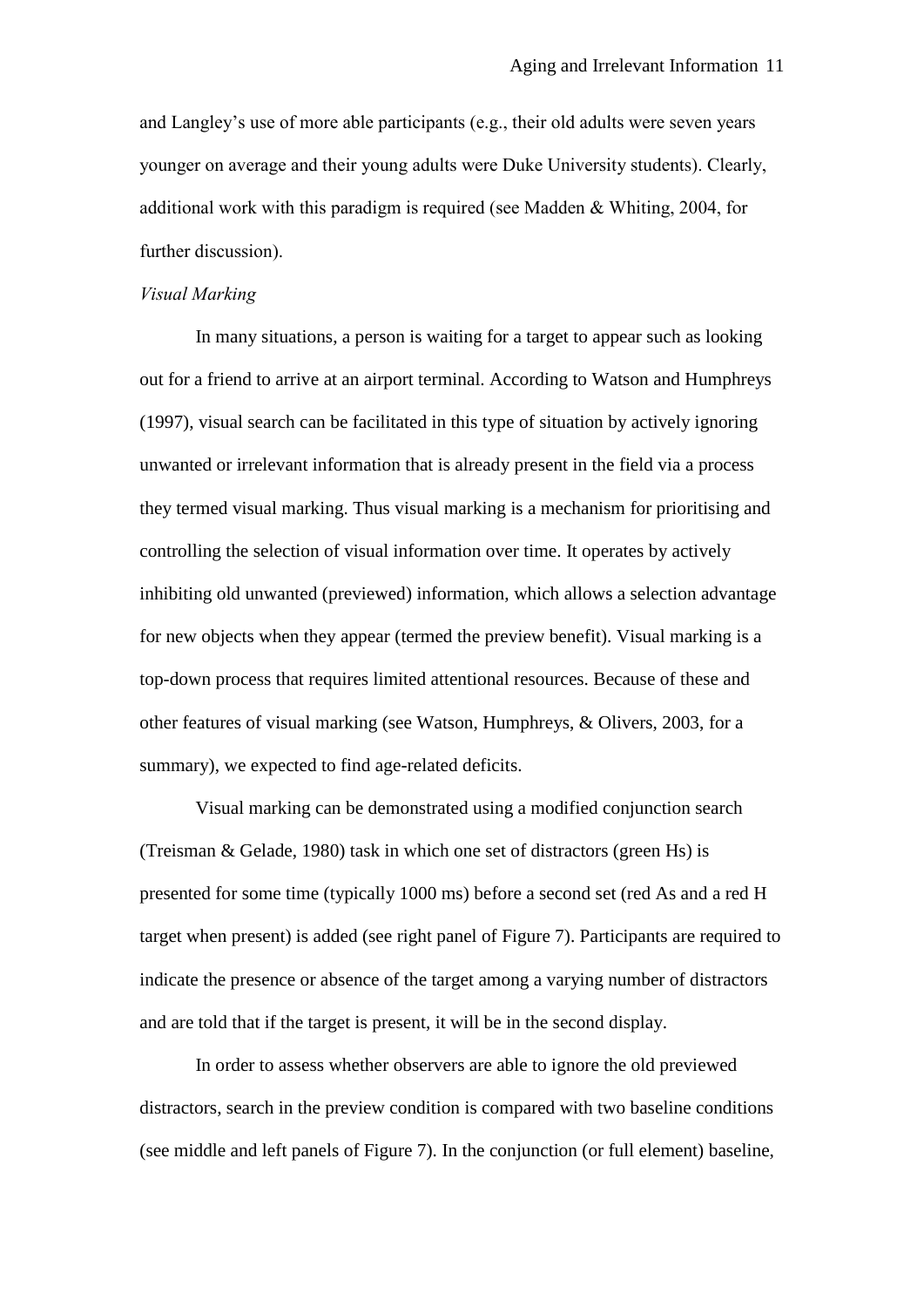all the search elements are presented simultaneously. This condition therefore provides a measure of search performance if all the items have to be searched in the preview condition. Displays in the single feature (or half element) baseline are composed of the same number and type of stimuli presented in the second set of items from the preview condition, thus providing a measure of search performance expected if observers can restrict their search to the new (second set) items only. Accordingly, Watson and Humphreys (1997) argued that if the old unwanted information can be successfully ignored, search in the preview condition should be as efficient as that in the single feature condition. However, if the old unwanted items cannot be ignored, search in the preview condition should be equivalent to that in the conjunction condition.

Watson and Maylor (2002, Experiment 1) tested 12 young and 18 old adults (mean ages of 20 and 72 years, respectively) in these three conditions. The RT data for target present trials<sup>3</sup> are shown in Figure 8.<sup>4</sup> First, as expected from the results of Rabbitt (1965), the old adults were slower overall than the young adults and their search slopes were approximately twice as steep. Second, for both young and old, the slope for the preview condition was not significantly steeper than that of the single feature condition but was significantly flatter than that of the conjunction condition (see Figure 8 caption for search rates). That is, both age groups could successfully exclude the first set of items from further search, thus demonstrating age-related sparing of visual marking. Similar results were observed in an earlier study by Kramer and Atchley (2000) who used different stimuli and much larger display sizes to show that both young and old adults can ignore at least 15 irrelevant (previewed) items.

However, objects in the world are not always static – people in the airport terminal are usually moving – and so in two further experiments, Watson and Maylor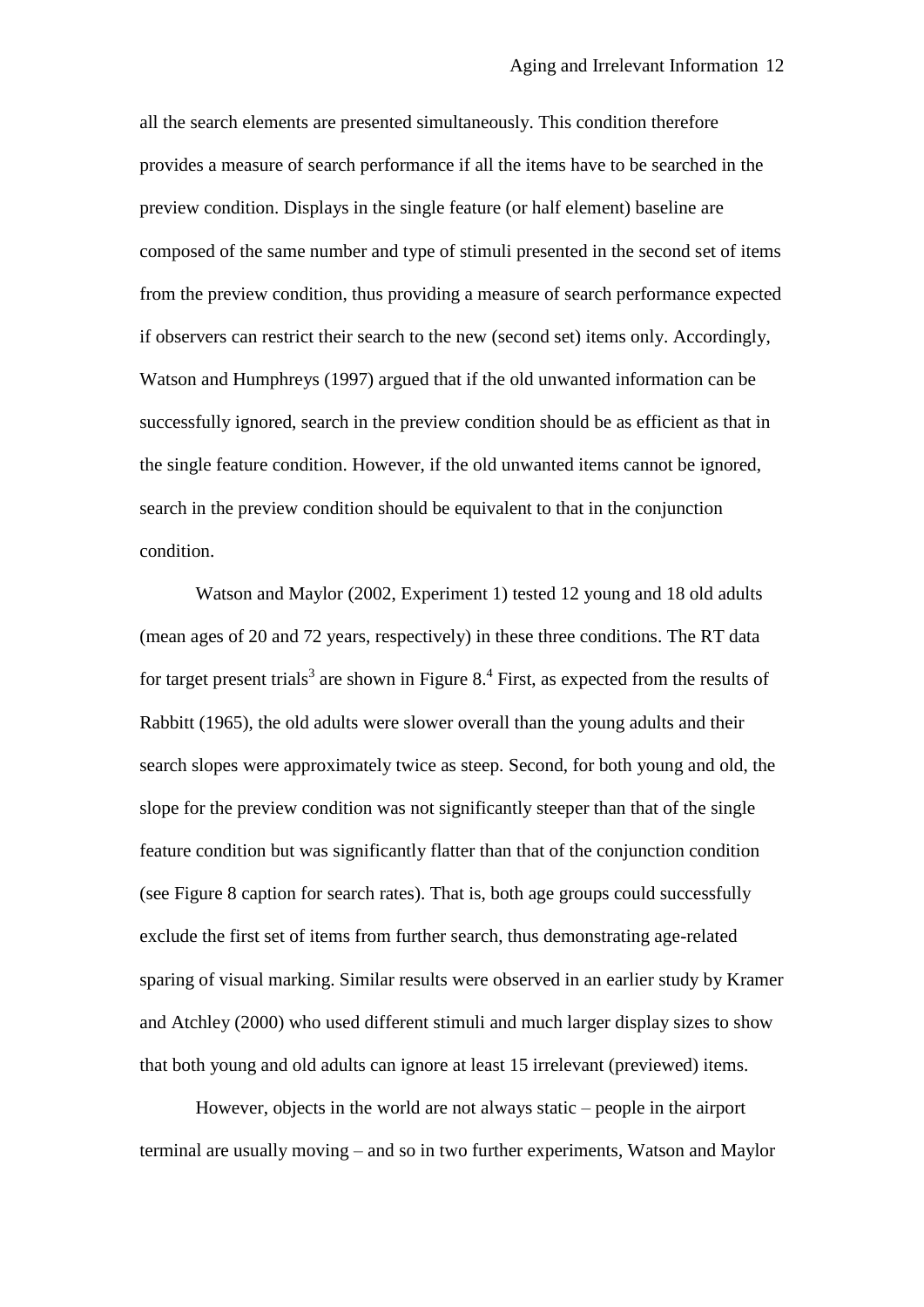(2002) compared visual marking in young and old adults with moving stimuli. The procedure for one of these (Experiment 3) is illustrated in Figure 9. All the stimuli rotated smoothly and continuously clockwise around the fixation point. In this case, the target was the letter T and the distractors were letter Ls. The single feature and conjunction conditions therefore differed only in terms of the numbers of stimuli (2, 4 and 8 vs. 4, 8 and 16) but we have retained the descriptions for comparability with the previous experiment. In the preview condition, the Ls appeared for 1000 ms and rotated clockwise before the remaining stimuli (including a T if present), also rotating, were added.

The data for 18 young and 18 old adults (mean ages of 20 and 73 years, respectively) are shown in Figure 10. For the young adults, the preview search slope matched that of the single feature baseline but was significantly flatter than that of the conjunction baseline, thereby displaying a full preview benefit (see also Watson, 2001). In contrast, there was no evidence of visual marking for the old adults for whom the preview search slope matched that of the conjunction baseline and was significantly steeper than that of the single feature baseline.<sup>5</sup>

In summary, new items can be prioritised for selection by visual marking, that is, the top-down attentional inhibition of old items already in the field (see Watson & Humphreys, 1997). At least for the conditions explored by Kramer and Atchley (2000) and by Watson and Maylor (2002, Experiment 1), there appears to be no agerelated impairment in visual marking for static stimuli. This therefore provides a further qualification to Rabbitt's (1965) proposal of an age decrement in the ability to ignore irrelevant information. However, it is consistent with the relative sparing in old age of some other location-based inhibitory functions such as the passive inhibition of items that have already been processed (i.e., inhibition-of-return, IOR; see Faust &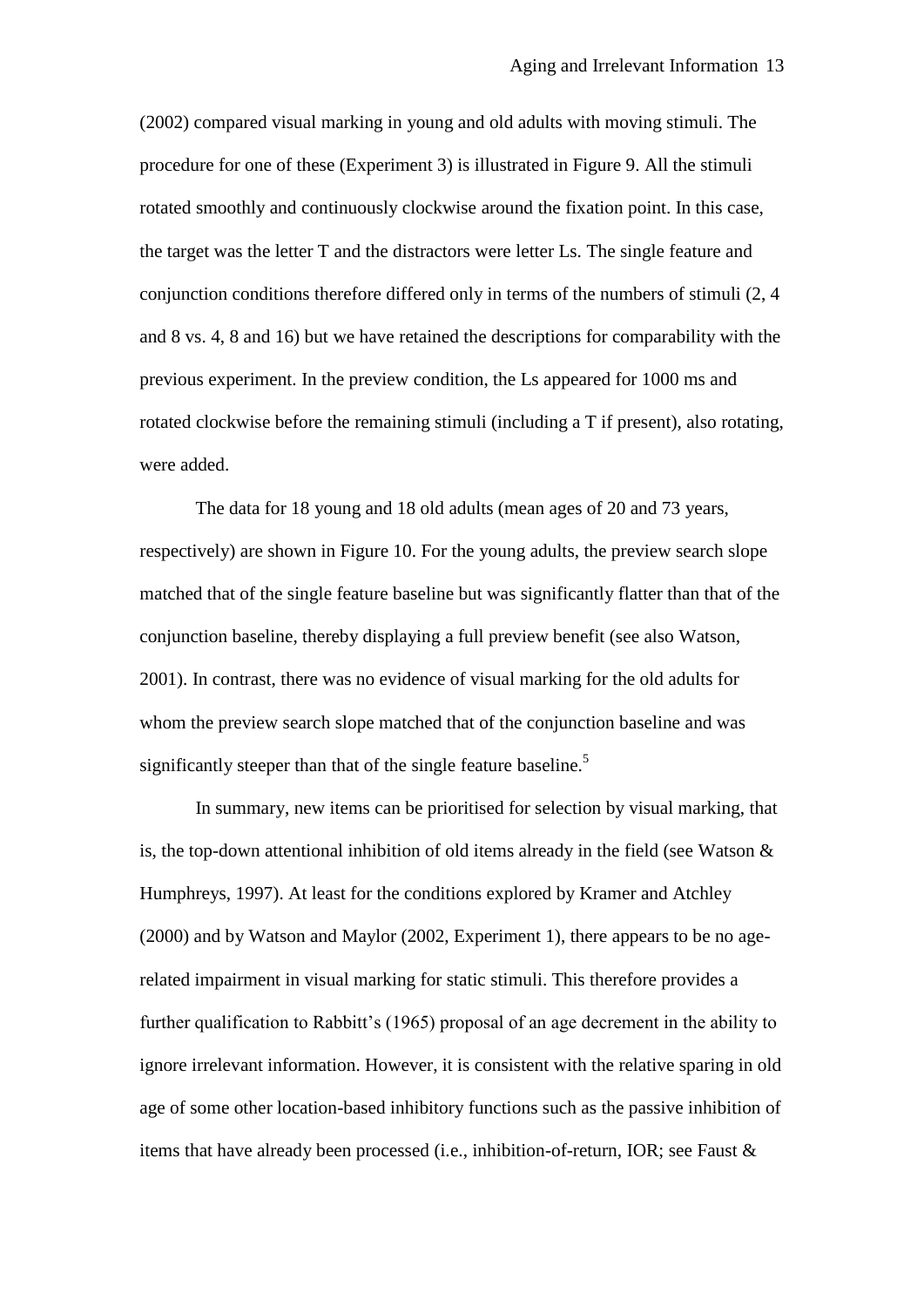Balota, 1997; Hartley & Kieley, 1995; Langley, Fuentes, Hochhalter, Brandt, & Overmier, 2001).

Visual marking of moving stimuli, in contrast, can be either feature-based (Watson & Humphreys, 1998) or object-based (Watson, 2001), and here there is a clear age-related decrement (Watson & Maylor, 2002, Experiments 2 and 3). Moreover, it cannot be explained by any simple account of generalized slowing because there is no linear transformation that can change the preview condition slope so that it matches the single feature condition in the young but the conjunction condition in the old (see Figure 10). However, there is another possibility. Generalized slowing could still account for the data if there is age-related slowing in the time course of visual marking. Thus, for static stimuli, 1000 ms between the previewed and new items may be sufficient for visual marking to be fully applied by both young and old adults even if it takes the latter twice as long (say 800 ms rather than 400). It is conceivable that visual marking of moving stimuli may take longer so that 1000 ms is still sufficient for young adults but not for old adults. To check this possibility, Watson and Maylor (2002) tested additional participants in their third experiment (see Figure 9) but with a preview duration of 2000 ms rather than 1000 ms. The old adults' data were exactly as before with mean search slopes of 30, 65 and 56 ms/item for the single feature, preview and conjunction conditions, respectively (cf. Figure 10), thereby discounting a slower time course of visual marking as an explanation for the age deficit with moving stimuli.

This apparent age-related reduction in the ability to ignore irrelevant moving objects is perhaps of some general concern. As noted earlier, objects in the real world are rarely stationary for long and it is perhaps in such complex scenes that successful time-based selection may provide the greatest utility. However, the practical impact of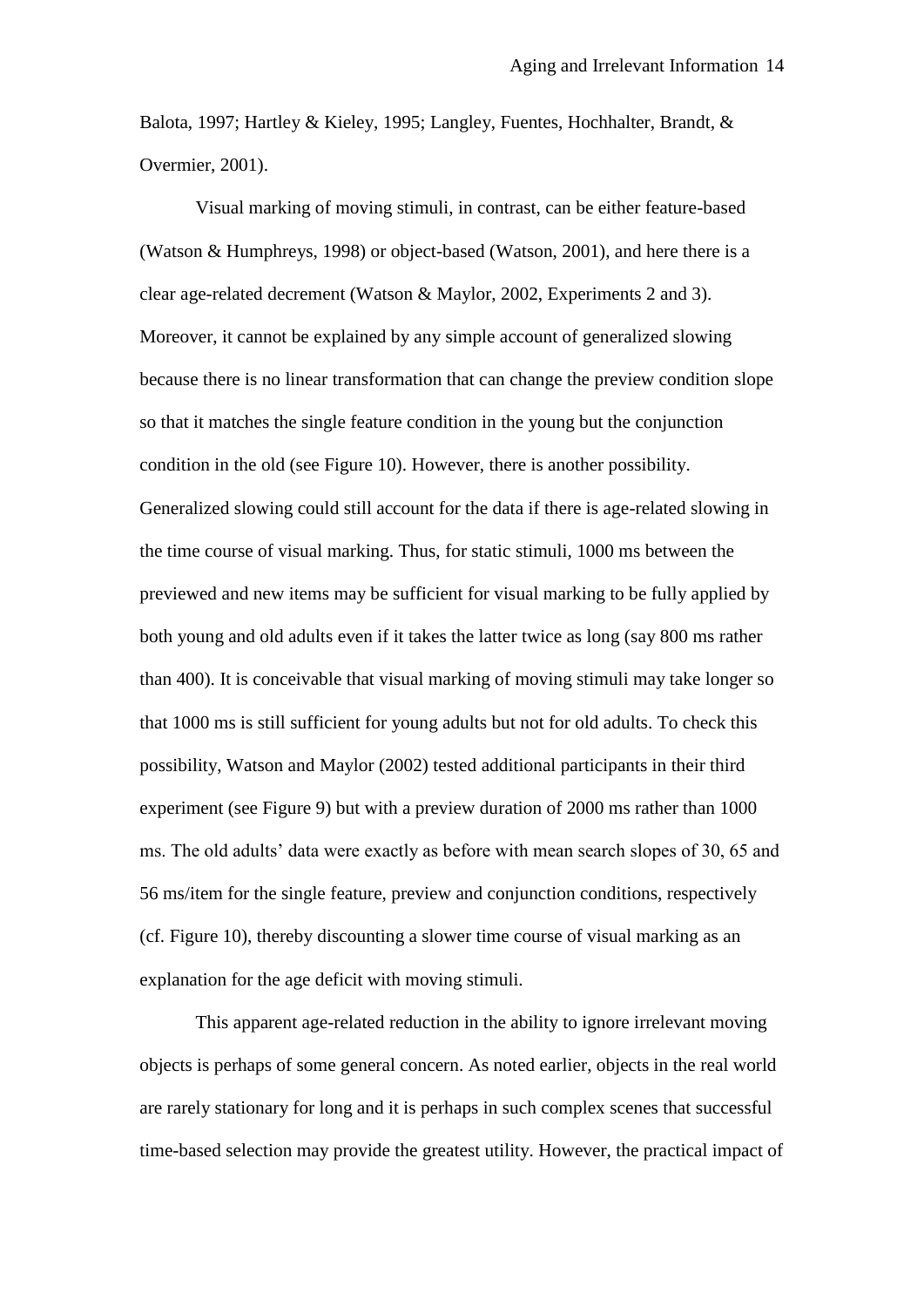this particular form of inhibitory deficit on real world performance of course awaits future research.

#### *Visual Search vs. Enumeration*

The final set of studies compares age decrements in the ability to ignore irrelevant information in visual search tasks (cf. Rabbitt, 1965) and in enumeration tasks, which require the processing and keeping track of multiple targets in a display in order to determine as quickly as possible how many targets are present. Typically, RTs to enumerate items in the absence of distractors do not increase linearly as the number of items increase. Instead, RTs remain relatively flat (<100 ms/item) up to about 3-4 items after which they increase linearly with each additional item (>300 ms/item). This results in a bilinear enumeration function with a flex point at around 3 or 4 items. The fast and accurate enumeration for small numbers of items has been termed subitization and the slower and less accurate enumeration of larger numbers has been termed counting (e.g., Kaufman, Lord, Reese, & Volkman, 1949; Mandler & Shebo, 1982; Sagi & Julesz, 1984; Trick & Pylyshyn, 1993, 1994b). A number of mechanisms have been proposed to account for subitization. These range from the involvement of a pre-verbal counting system that is accurate and reliable only for small numbers of items (Gallistel & Gelman, 1992), to the use of pattern information as a cue to numerosity (Mandler & Shebo, 1982).

A relatively recent model (Trick & Pylyshyn, 1993, 1994a, 1994b) proposed that subitization occurs as a result of the visual system being able to simultaneously tag up to about 4 items that are individuated at a preattentive level of processing (Pylyshyn, 1989). These tags are called FINSTs (from FINgers of INSTantiation) and, according to FINST theory, subitization arises because small numbers of items can be enumerated by assigning FINSTs to them in parallel and then associating the number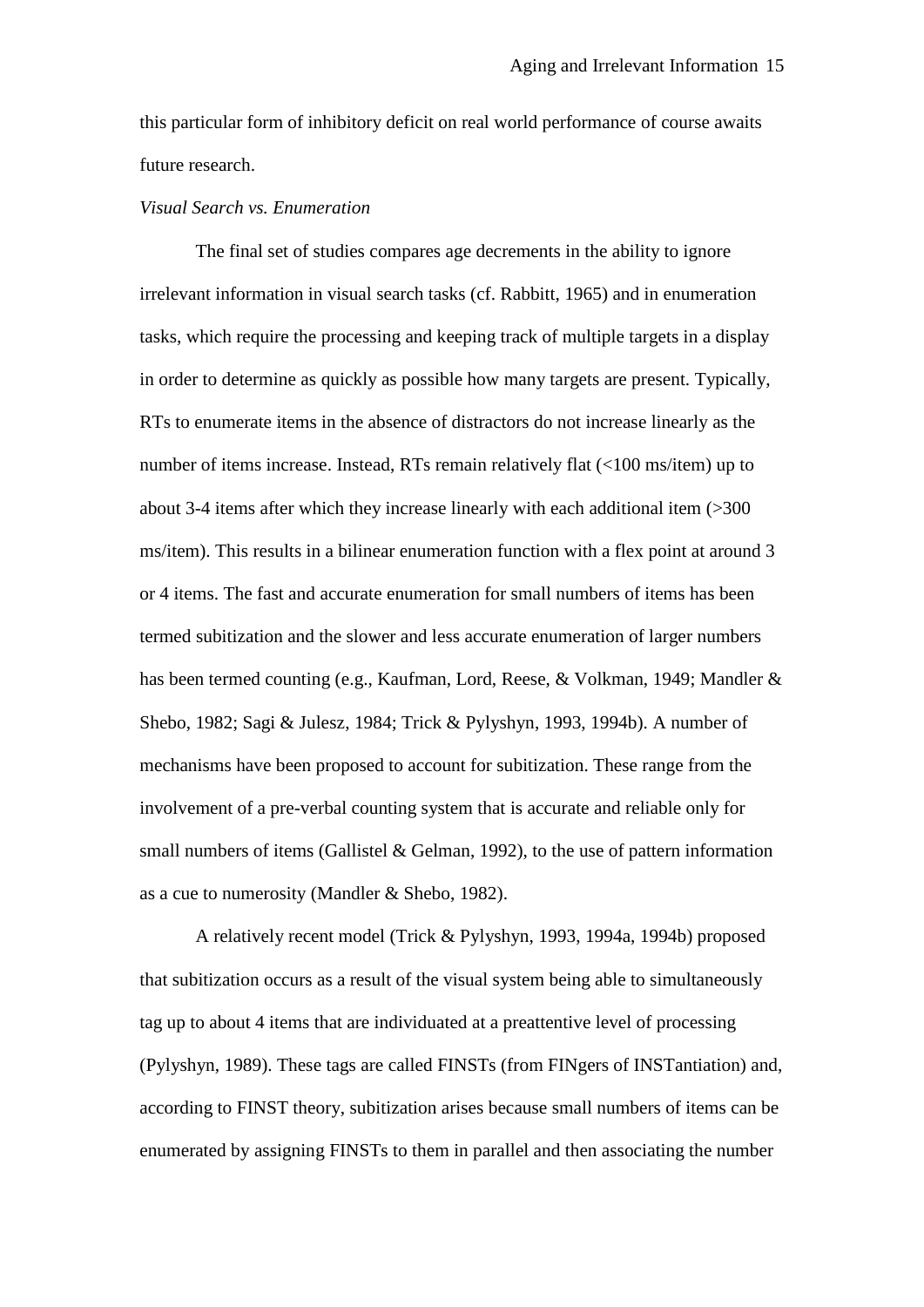of bound FINSTs directly with number names. When the number of objects exceeds the number of FINSTs (about 4), enumeration has to proceed via a serial process of disengaging and reassigning FINSTs (and/or a single focus of attention) to the remaining items. This set of additional relatively complex operations results in a substantial and linear increase in RT as numerosity increases. In addition to accounting for subitization (and other findings), there are several reasons why an efficient visual system requires the ability to tag multiple items simultaneously. Some examples include the efficient relocation of attention around multiple relevant stimuli, the computation of spatial relationships and the integration of information across saccades (e.g., see Pylyshyn, 1989; for recent summaries see Pylyshyn, 1998, 2001). Therefore, if aging reduced the number of FINSTs or impaired the ability to assign or use FINSTs efficiently, this would have an impact on the efficiency of visual functioning in everyday tasks over and above those related to enumeration.

Trick and Pylyshyn (1993) examined enumeration of easy- and difficult-tofind targets (single-feature and conjunction defined, respectively) and found that subitization occurred only with easy-to-find targets. When target items required focussed attention for their detection, subitization did not occur and enumeration slopes were substantial and linear even for small numbers of items. This is consistent with the proposal that the FINST mechanism is located between a preattentive and serial attentive level of processing (Pylyshyn, 1989). Thus FINSTs can only be assigned in parallel to items that are represented and individuated preattentively.

Since Rabbitt (1965), a number of studies have examined aging and visual search for a single target (e.g., Foster, Behrmann, & Stuss, 1995; Gilmore, Tobias, & Royer, 1985; Hommel, Li, & Li, 2004; Humphrey & Kramer, 1997; Kramer, Martin-Emerson, Larish, & Andersen, 1996; Plude & Doussard-Roosevelt, 1989; Scialfa &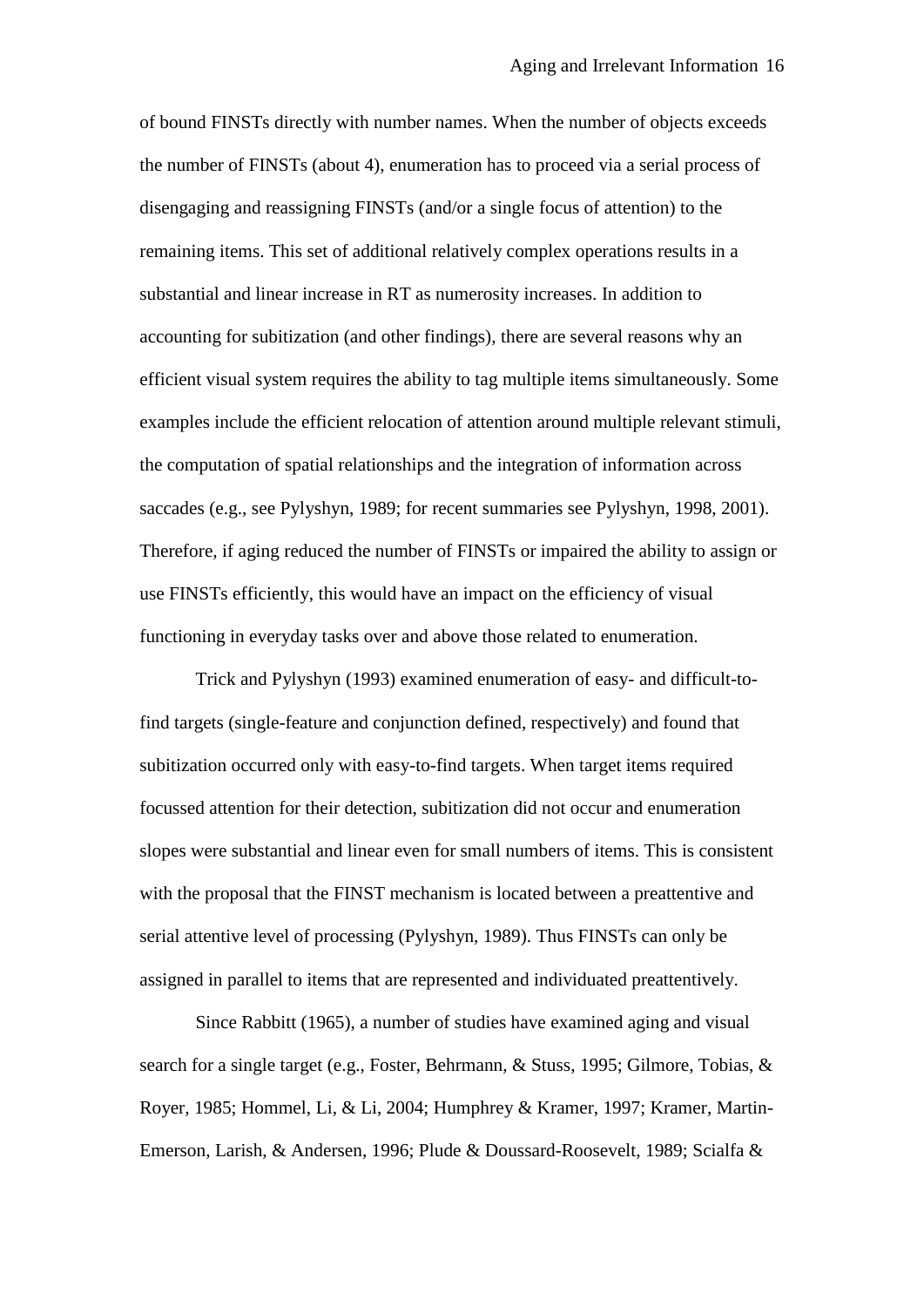Joffe, 1997; see Kline & Scialfa, 1996, for a summary) and have shown that easy search is relatively unaffected by old age but difficult search is less efficient. In contrast, relatively few studies have assessed the effects of old age on enumeration and these have produced inconsistent results, possibly because (among other differences) some have included distractors (Kotary & Hoyer, 1995; Sliwinski, 1997) whereas others have not (Basak & Verhaeghen, 2003; Geary & Lin, 1998; Nebes, Brady, & Reynolds, 1992; Trick, Enns, & Brodeur, 1996).

Therefore, in our first study (Watson, Maylor, & Manson, 2002) we assessed the effects of age on the enumeration of 1-9 targets both with and without the presence of distractors. In the former case, there were 19-11 distractors accompanying the 1-9 targets, respectively, so that the total number of stimuli was always 20. In addition, there was a standard visual search task using the same target and distractors. Figure 11 includes illustrations of the three conditions. Participants enumerated Os (top panel), enumerated Os while ignoring Xs (middle left), and searched for the presence of a single O among variable numbers of X distractors (bottom left).<sup>6</sup> The third condition was included to check that there was no age deficit in single feature search. Indeed, for the 30 young and 35 old participants (mean ages of 21 and 72, respectively), RTs plotted against display size revealed search functions that were virtually flat in both age groups, indicating parallel detection of the single feature target across the visual field, as expected (e.g., see Plude & Doussard-Roosevelt, 1989).

Enumeration RTs are shown in Figure 12. Without distractors, the old were slower overall than the young but both age groups showed the classic bilinear pattern of faster subitizing (small numerosities) than counting (large numerosities). Moreover, the subitizing and counting rates were equivalent for young and old. When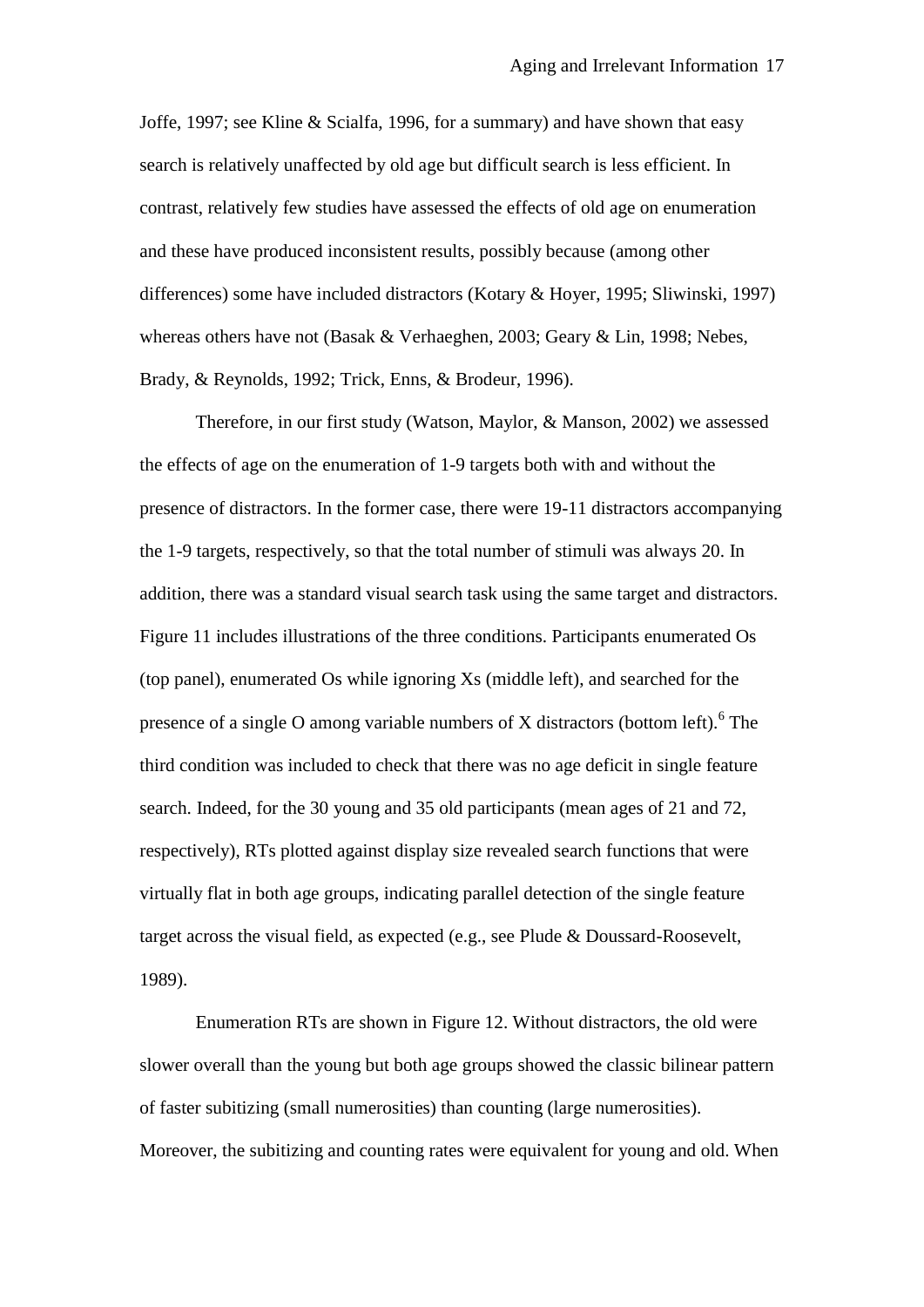distractors were added, the old were slowed considerably more by their presence overall than were the young, showing again a marked deficit in their ability to ignore irrelevant information. In addition, whereas young adults continued to show evidence of subitization, old adults were unable to subitize in the presence of distractors despite evidence of parallel search for a single target among distractors. Finally, enumeration rates for large numbers of targets remained similar in young and old.

These are surprising results for at least two reasons. First, they are contrary to generalized slowing, which predicts that relatively fast and efficient processes (subitization) should be less affected by aging than slower more serial processes (counting beyond 4 items) – cf. single feature vs. conjunction search. This was not the case and (without distractors) enumeration was age equivalent across the whole range of numerosities. Second, when distractors were present, old adults were unable to subitize targets that they were nevertheless able to detect efficiently.

Watson, Maylor and Manson (2002) argued that the age selective deficit for subitization is, however, consistent with a modified FINST account in which they proposed that the assignment of a FINST results in a general reduction in the salience of other items in the field. When there are no distractors present, both young and old adults can assign remaining FINSTs efficiently, resulting in age equivalent subitization. In contrast, when distractors are present, assigning additional FINSTs onto targets is more difficult because of (a) the reduction in salience of the remaining items as a result of earlier FINST assignment, and (b) attentional competition from distractors. For young adults, the saliency of the targets remains sufficiently high to allow efficient FINST assignment even when distractors are present. However, for old adults, an age-related reduction in attentional resources, coupled with the reduced salience of the stimuli and competition from distractors, is sufficient to prevent the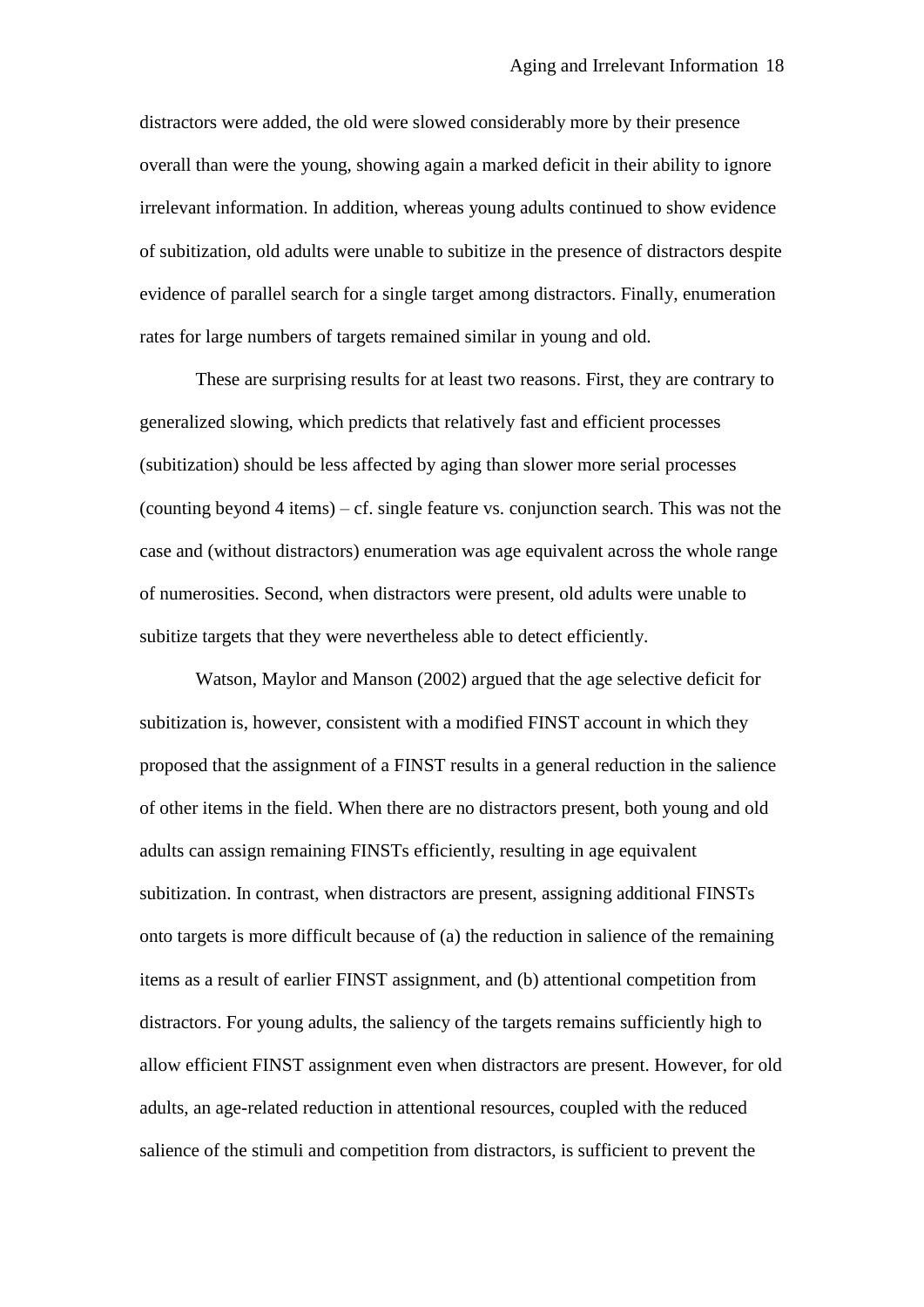efficient assignment of multiple FINSTs; enumeration therefore proceeds serially at small numerosities (see Watson & Humphreys, 1999, for related arguments).

In a subsequent study, Watson, Maylor and Bruce (in press, Experiment 1) examined enumeration of Os without distractors (Figure 11, top panel), enumeration of Os while ignoring Qs (i.e., difficult-to-find targets; middle right of Figure 11), and visual search for the presence of a single O among variable numbers of Q distractors (bottom right of Figure 11). Note that search for targets defined by the absence of a feature relative to the distractors is known to produce relatively inefficient search (Treisman & Souther, 1985). The results from 34 young and 34 old adults (mean ages of 19 and 69 years, respectively) for the visual search task are shown in Figure 13 where it can be seen that, as expected, search slopes were no longer either flat or age invariant. Old adults' search rates were approximately twice as slow as those of young adults. Note also that slopes for target absent trials were approximately twice those of target present trials, consistent with a serial and self-terminating search (Treisman & Gelade, 1980; but see Humphreys & Müller, 1993; Townsend, 1972, for alternative limited capacity parallel accounts).

Figure 14 shows the enumeration data. In the absence of distractors, we replicated our previous finding of age-equivalent subitizing and counting and, further, showed formally that the span of subitization (i.e., the flex point of the bilinear function) was also age equivalent at 3.3 items for both groups. With distractors present, neither age group was able to subitize, consistent with the results of Trick and Pylyshyn (1993) with difficult-to-find targets. Importantly, because the old adults were less efficient at detecting a difficult-to-find target (Figure 13), we expected that their enumeration of such targets would be particularly inefficient. However, although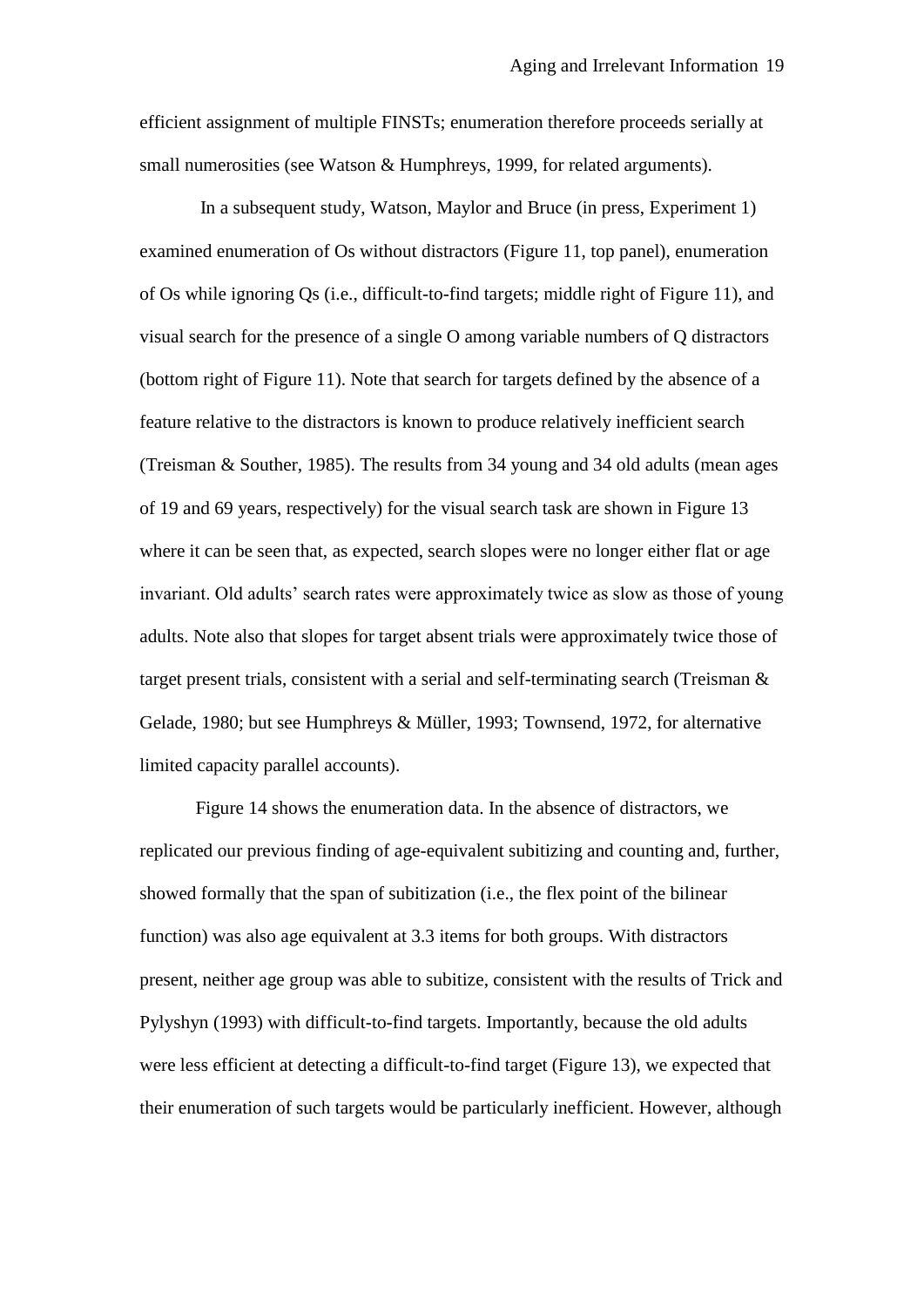the old adults" RTs were again much slower overall with distractors present, their enumeration rates were age equivalent.

One reason why counting beyond 4 items might be spared in old age is because it may require the involvement of a relatively slow but age equivalent process that is not needed either in difficult search or in subitizing single feature targets (which both show age deficits). If this process is sufficiently slow and age equivalent, it may become the rate-limiting process on performance, resulting in the same counting rates for young and old adults. Watson, Maylor and Bruce (in press, Experiment 2) tested whether numerical subvocalization (most likely necessary beyond 4 items) could be this rate-limiting process. Participants were presented with a digit from 1-9 and were asked to count subvocally from 1 up to the value of the presented digit and then press the space bar. Subvocalizing rates were found to be equivalent in young and old adults but at around 170 ms/number they were much too fast to be the slowest rate-limiting factor in enumeration beyond the subitizing range. *Eye Movements*

An alternative rate-limiting process to numerical subvocalization is that enumerating beyond 4 items may require eye movements whereas subitization or visual search may not. In support of this, preventing saccades can make difficult search more efficient (Klein & Farell, 1989; Zelinsky & Sheinberg, 1997) whereas enumeration beyond 4 items can become less accurate (Atkinson, Campbell, & Francis, 1976; Simon & Vaishnavi, 1996). Methodological issues with the original work on eye movements in enumeration led us to re-examine the role of eye movements in enumeration (Watson, Maylor, & Bruce, 2004b). We measured enumeration rates (young adults only) when saccades were or were not allowed and found that preventing eye movements had no effect on subitization rates but counting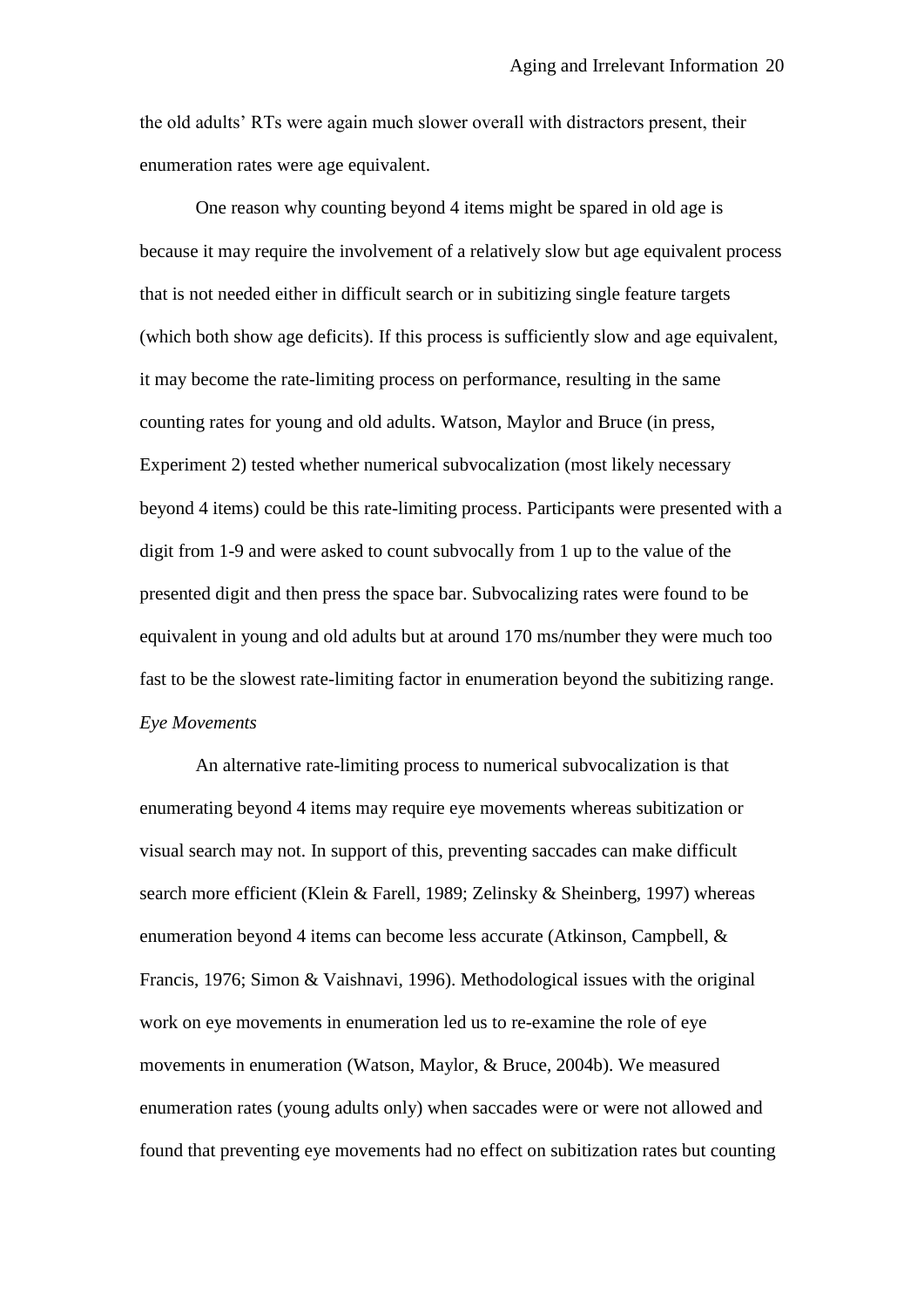rates were slowed. We also found that fixation durations were longer before saccades to previously examined locations, which demonstrates for the first time that IOR is involved in visual enumeration. Thus, preventing eye movements does not reduce the accuracy of enumeration but does make it less efficient, which is the opposite of what happens in visual search.

Why should saccades be particularly important in enumeration but not in visual search tasks? For accurate enumeration, it is crucial that each item is processed only once. One way in which old items could be prevented from being reprocessed is via IOR in which attention and eye movements are biased against returning to previously examined locations (Hooge & Frens, 2000; Klein, 2000; Klein & MacInnes, 1999). IOR may thus play a role in ensuring that items are enumerated only once (Simon & Vaishnavi, 1996) and as saccade generated IOR appears to be stronger than IOR generated from covert shifts of attention (Hooge & Frens, 2000) we would expect overt shifts to be more frequent in tasks in which it is particularly important to exclude previously examined items (e.g., enumeration). In contrast, visual search accuracy does not require that items are only processed once, and indeed there may be little memory for what has already been searched (e.g., Horowitz & Wolfe, 1998; but see also Peterson, Kramer, Wang, Irwin, & McCarley, 2001). This might be because visual search is more efficient overall if the cost involved in ensuring that old items are not reprocessed is removed.

If the above account is correct, we would expect the following: (i) subitization should produce relatively few eye movements per item, (ii) enumerating beyond 4 items should produce more fixations per item than difficult visual search, and (iii) fixation frequency should be age equivalent for enumeration beyond 4 items. We confirmed these predictions in an experiment that monitored eye movements in easy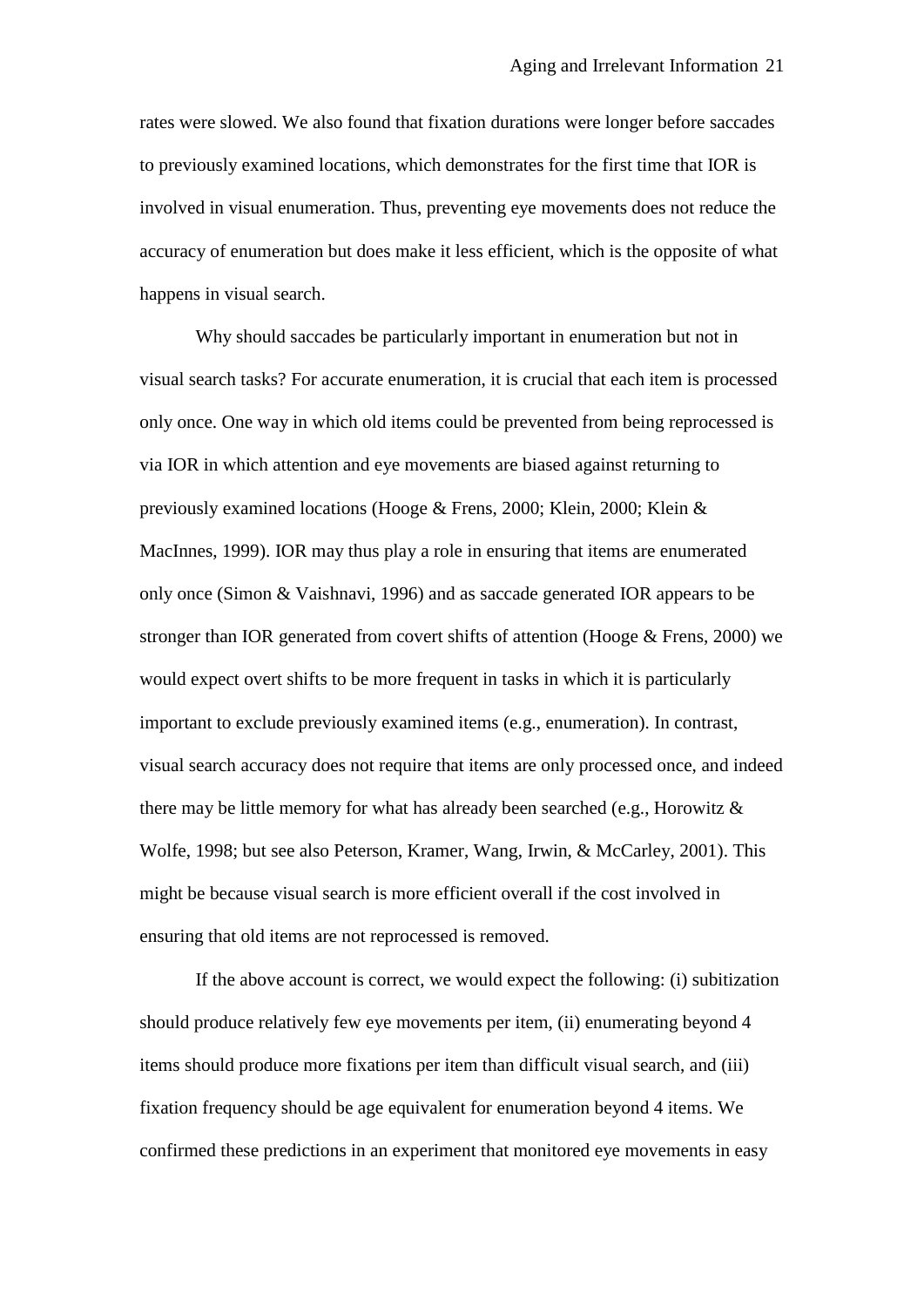and difficult visual search and enumeration without distractors in young and old adults (Watson, Maylor, & Bruce, 2004a, Experiment 1). Both easy search and subitization resulted in low rates of eye movements that were equivalent for young and old. Old adults made twice as many fixations per item in difficult search than did young adults (see Table 1a). This is consistent with an age-related reduction in visual or attentional capacity (e.g., reduced useful-field-of-view; Ball, Beard, Roenker, Miller, & Griggs, 1988; Scialfa, Kline, & Lyman, 1987; Sekuler, Bennett, & Mamelak, 2000), which is compensated for by an increase in fixation frequency (rather than duration). In contrast, counting produced much slower and age equivalent fixation rates (Table 1a). Thus the experiment provides direct evidence that the counterintuitive age equivalence in counting rate beyond 4 items arises because of the need for both young and old adults to make eye movements. Because the process of programming and executing saccades is relatively slow and can be age invariant (Abrams, Pratt, & Chasteen, 1998), this then becomes the rate-limiting factor on enumeration.

Watson, Maylor and Bruce (2004a, Experiment 2) also examined fixation frequency for enumeration of difficult-to-find targets (cf. Figure 14). This revealed that the overall RT difference was associated with many more fixations by the old than the young. In addition, their fixation enumeration slopes were slightly shallower. This shows that under conditions of high attentional competition, the old were processing the displays less efficiently (more exhaustively) than were the young adults. In addition to fixation frequency, we also examined how often locations were refixated. This indicates the extent to which observers needed to recheck locations or restart their enumeration of a display as a result of a failure to keep track of what had already been enumerated. When distractors were absent, refixations increased as a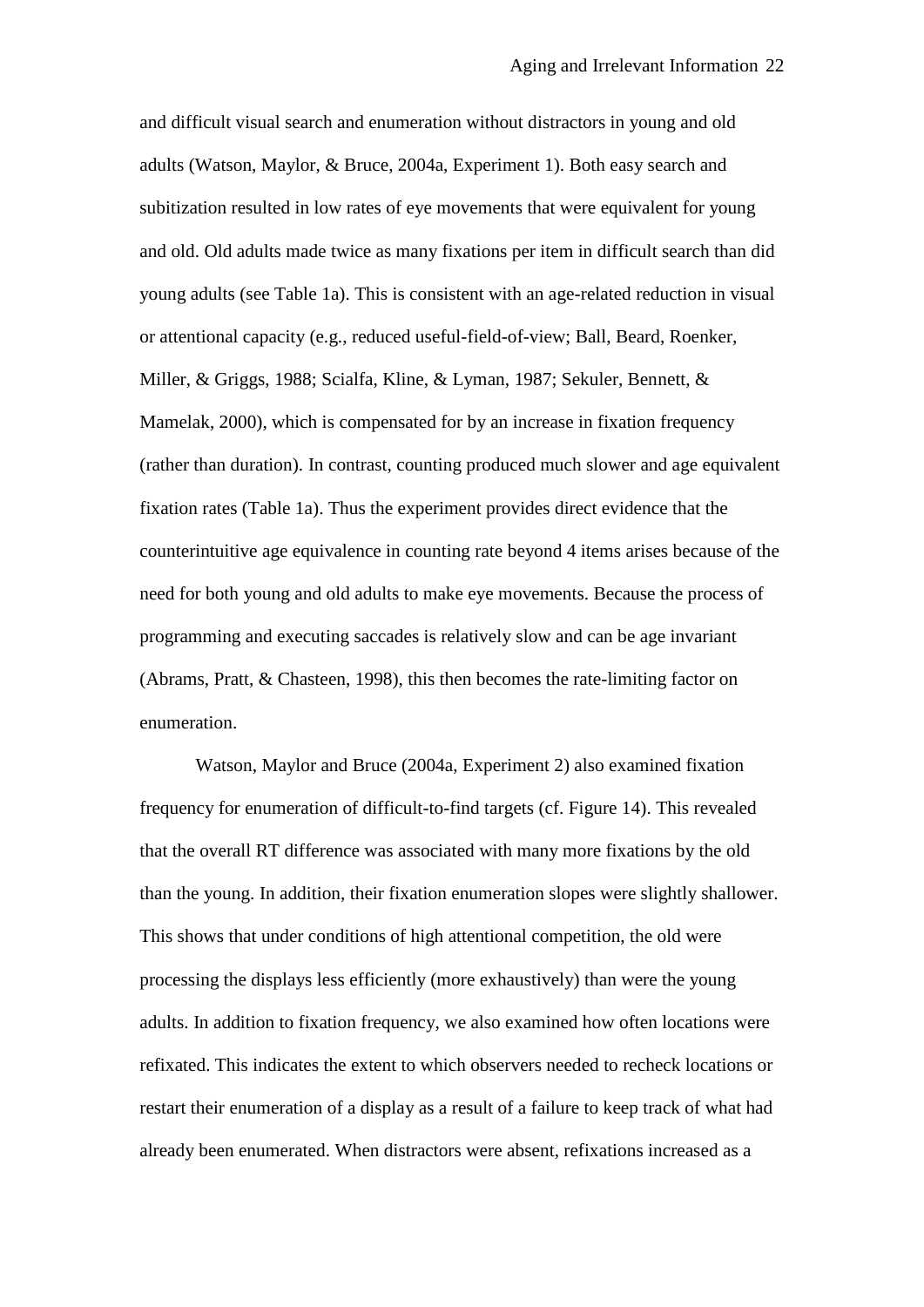function of numerosity only beyond 4 items and there were no age differences. This finding is consistent with the memory for what has been processed being based on IOR which has been shown to be unaffected by old age (see earlier). However, the addition of distractors did cause an increase both in fixation and refixation frequency and the increase in both was greater for the old adults. This is consistent with our account as IOR has been shown to be limited to about 5 or 6 locations (Danziger, Kingstone, & Snyder, 1998; Snyder & Kingstone, 2000) and so we would expect IOR-based memory failures to increase as a function of the total fixation frequency.

In summary, the main findings from this series of experiments were that: (i) eye movements are particularly important in enumeration but not in search tasks, (ii) eye movement-based IOR is the likely basis by which old items are prevented from being enumerated more than once, (iii) the reliance of enumeration on eye movements is the reason for the counterintuitive age equivalent enumeration performance, and (iv) age equivalent subitization only holds when distractors do not also compete for attention with the target items.

#### *Rabbitt (1965) Revisited*

Briefly returning to Rabbitt (1965), there was in fact a second condition in the experiment that has received far less attention in which participants were required to sort the packs of visiting cards into eight rather than only two piles according to which of the letters from A-H appeared among the different numbers of distractors. Sorting times were obviously longer for both young and old adults in this more difficult condition but, more importantly, there was less sign of the interaction between age and the number of irrelevant items that was found in the first condition (Figure 1). Rabbitt (1965) suggested that "when young Ss search for two relevant letters they ignore irrelevant symbols more quickly because they process them in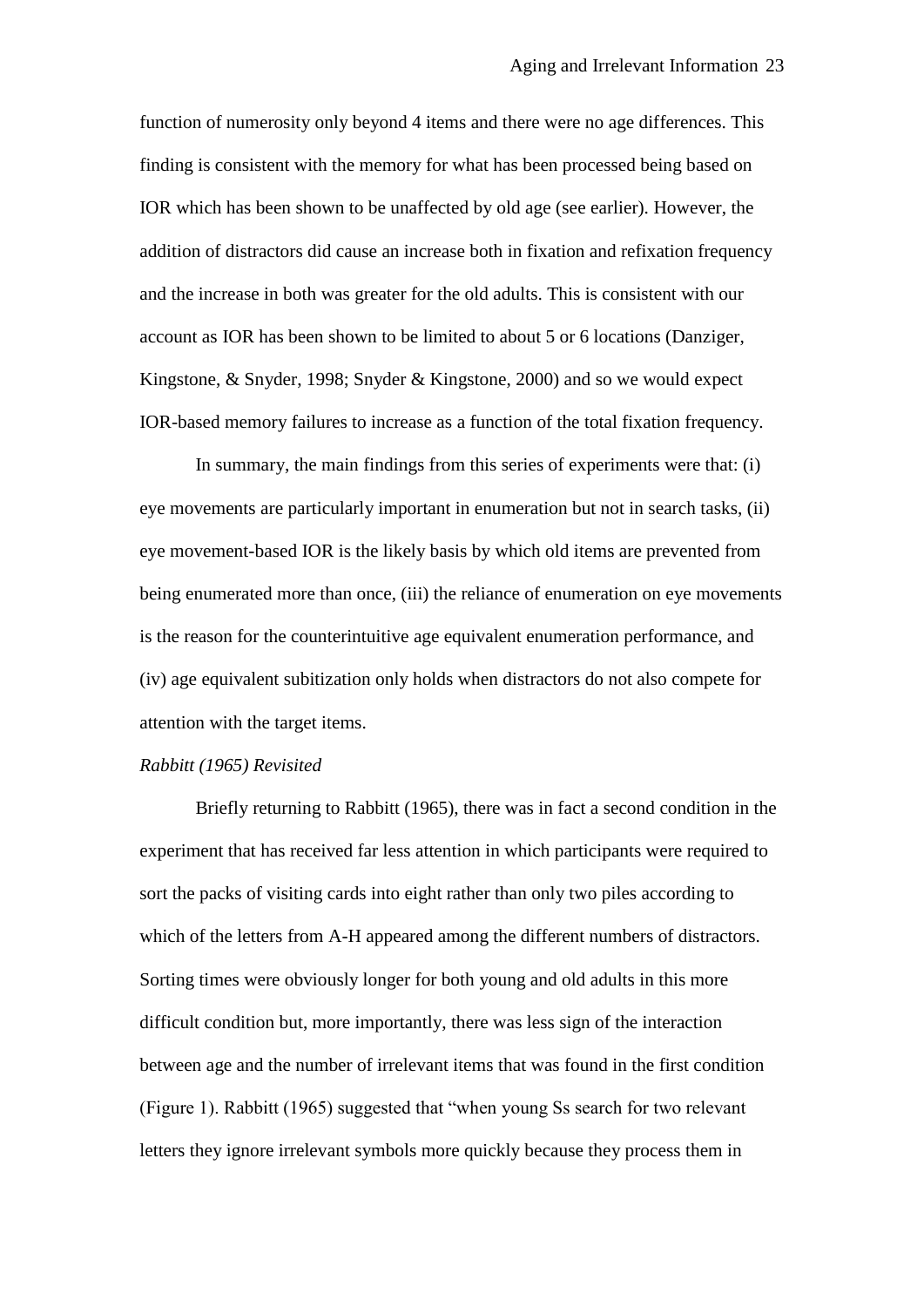larger groups than when they search for eight relevant letters…old Ss cannot sample letters in a display in large groups in either condition" (p. 236). This is summarized in Table 1b. Interestingly, the argument is qualitatively similar to our own in relation to the comparison between search and enumeration. That is, the slower or more difficult condition in each case forces the young to adopt the same slow strategy as the old, which of course leads in both cases to violations of generalized slowing.

In summary, our aim has been to convey something of Patrick Rabbitt's influence by taking just one article and showing how it has influenced recent theories of cognitive aging and also inspired many subsequent studies. As Scialfa and Joffe (1997) commented, "Rabbitt"s hypotheses motivated many of the attempts to find specific age-sensitive mechanisms to explain the deficits exhibited by older adults in visual search tasks" (p. 228). Madden and Whiting (2004) even describe a recent PET study of a variant of Rabbitt (1965). In the work presented here (on perceptual load, visual marking, and the comparison between search and enumeration), there was some evidence in each case of an age decrement in the ability to ignore irrelevant information. Like the Rabbitt (1965) study, the data were only partially consistent with generalized slowing. A closer look at Rabbitt's (1965) original conclusions reveals an interesting parallel with our current interpretation of enumeration data that suggests we should always be careful to consider the involvement of task-specific factors (such as the need to make eye movements) that may become the rate-limiting process on performance. More generally, if increasing task difficulty results in the involvement of additional processes that are both relatively slow and age equivalent, then age-related differences can disappear. Thus, predictions based on a generalized slowing account will fail whenever a task requires multiple processes and one of the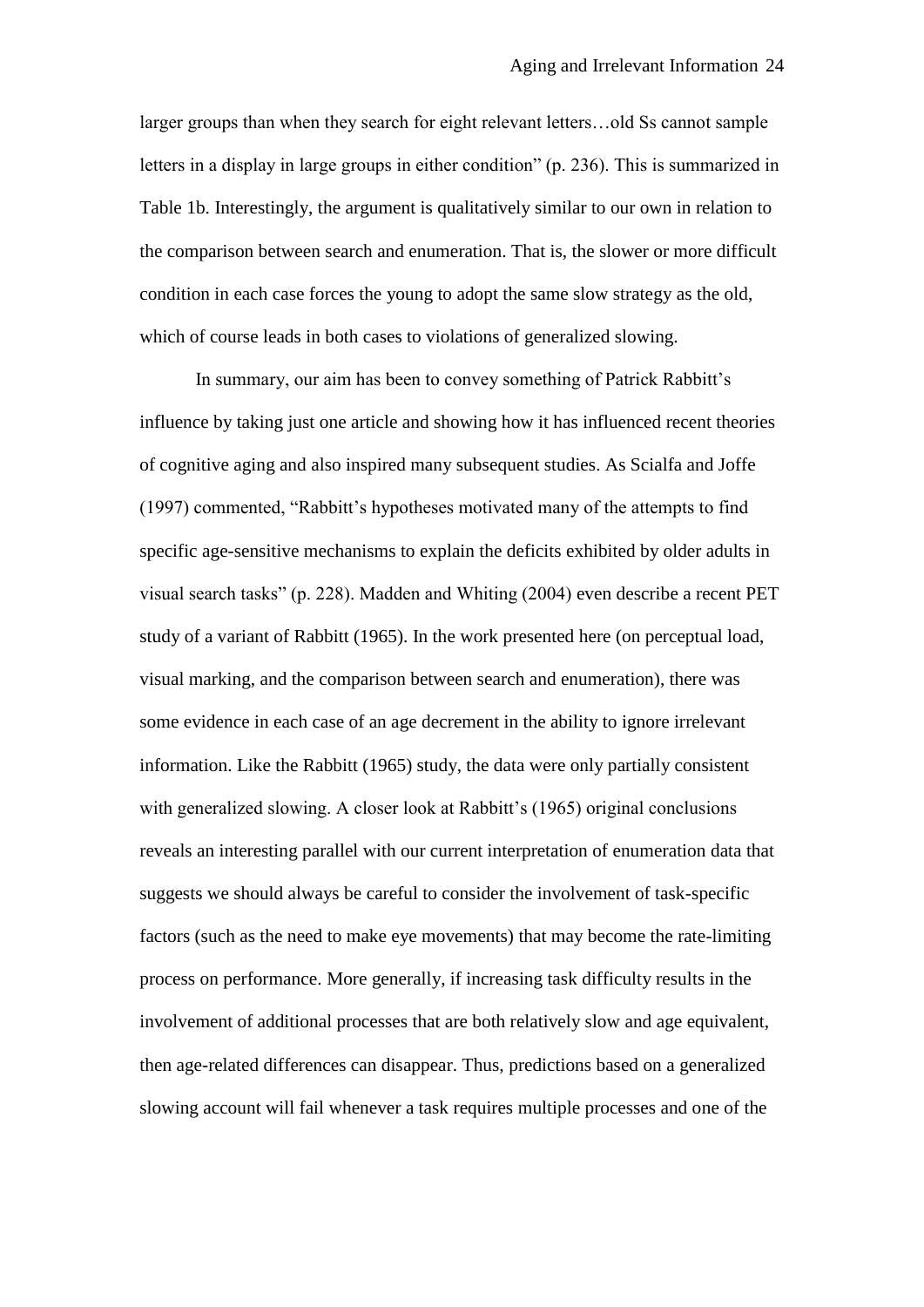processes is both rate limiting and age equivalent. Determining in which situations and tasks this issue arises will be an important goal for future research.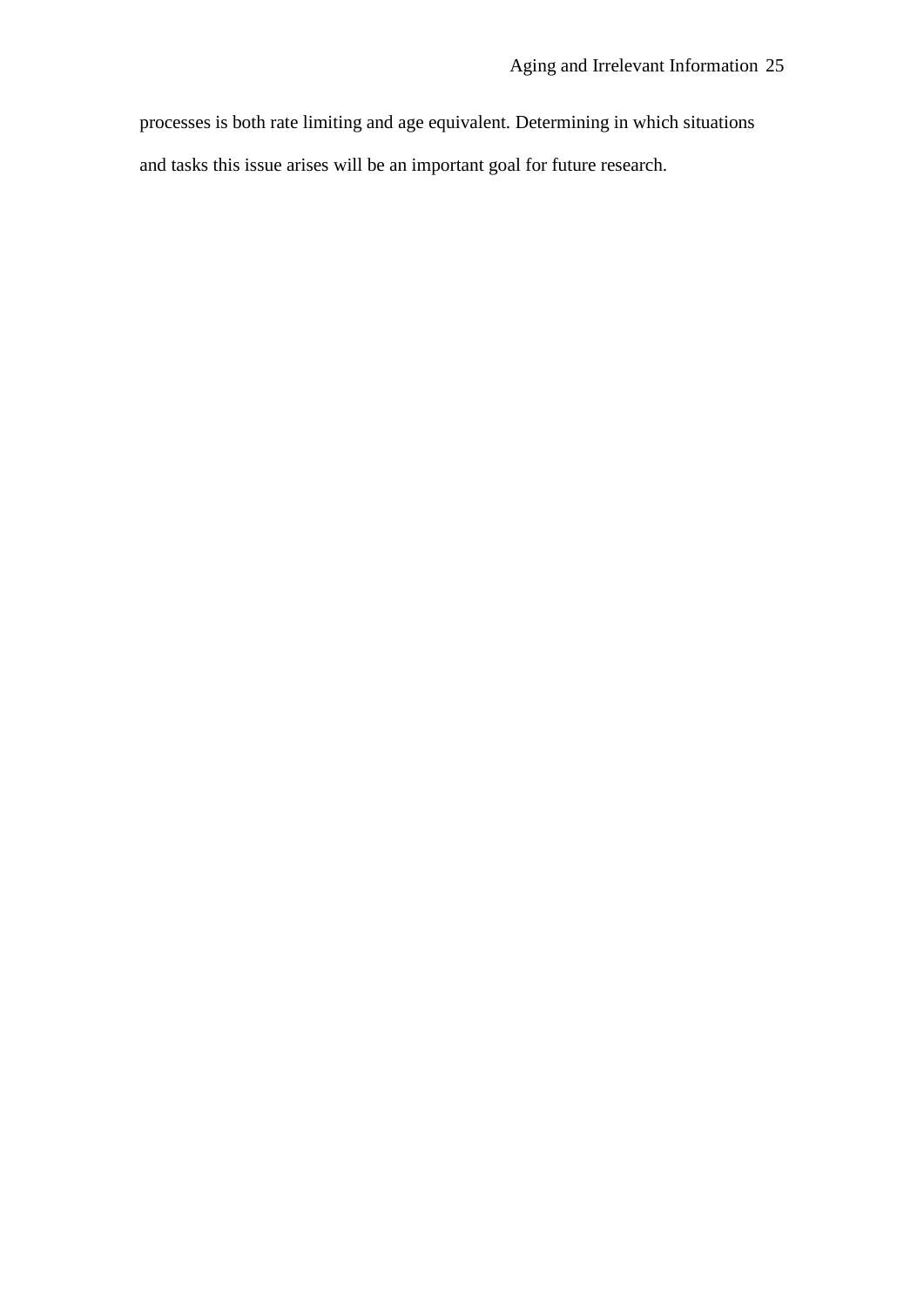#### References

- Abrams, R. A., Pratt, J., & Chasteen, A. L. (1998). Aging and movement: Variability of force pulses for saccadic eye movements. *Psychology and Aging, 13,* 387- 395.
- Atkinson, J., Campbell, F. W., & Francis, M. R. (1976). The magic number 4±0: A new look at visual numerosity judgments. *Perception, 5,* 327-334.
- Ball, K. K., Beard, B. L., Roenker, D. L., Miller, R. L., & Griggs, D. S. (1988). Age and visual search: Expanding the useful field of view. *Journal of the Optical Society of America A, 5,* 2210-2219.
- Basak, C., & Verhaeghen, P. (2003). Subitizing speed, subitizing range, counting speed, the Stroop effect, and aging: Capacity differences and speed equivalence. *Psychology and Aging, 18,* 240-249.
- Birren, J. E. (1965). Age changes in speed of behavior: Its central nature and physiological correlates. In A. T. Welford & J. E. Birren (Eds.), *Behavior, aging and the nervous system* (pp. 191-216). Springfield, IL: Charles C Thomas.
- Brinley, J. F. (1965). Cognitive sets, speed and accuracy of performance in the elderly. In A. T. Welford & J. E. Birren (Eds.), *Behavior, aging and the nervous system* (pp. 114-149). Springfield, IL: Charles C Thomas.
- Cerella, J. (1985). Information processing rates in the elderly. *Psychological Bulletin, 98,* 67-83.
- Cerella, J. (1990). Aging and information processing rate. In J. E. Birren & K. W. Schaie (Eds.), *Handbook of the psychology of aging* (3rd ed., pp. 201-221). San Diego, CA: Academic Press.
- Cerella, J., & Hale, S. (1994). The rise and fall in information-processing rates over the life span. *Acta Psychologia, 86,* 109-197.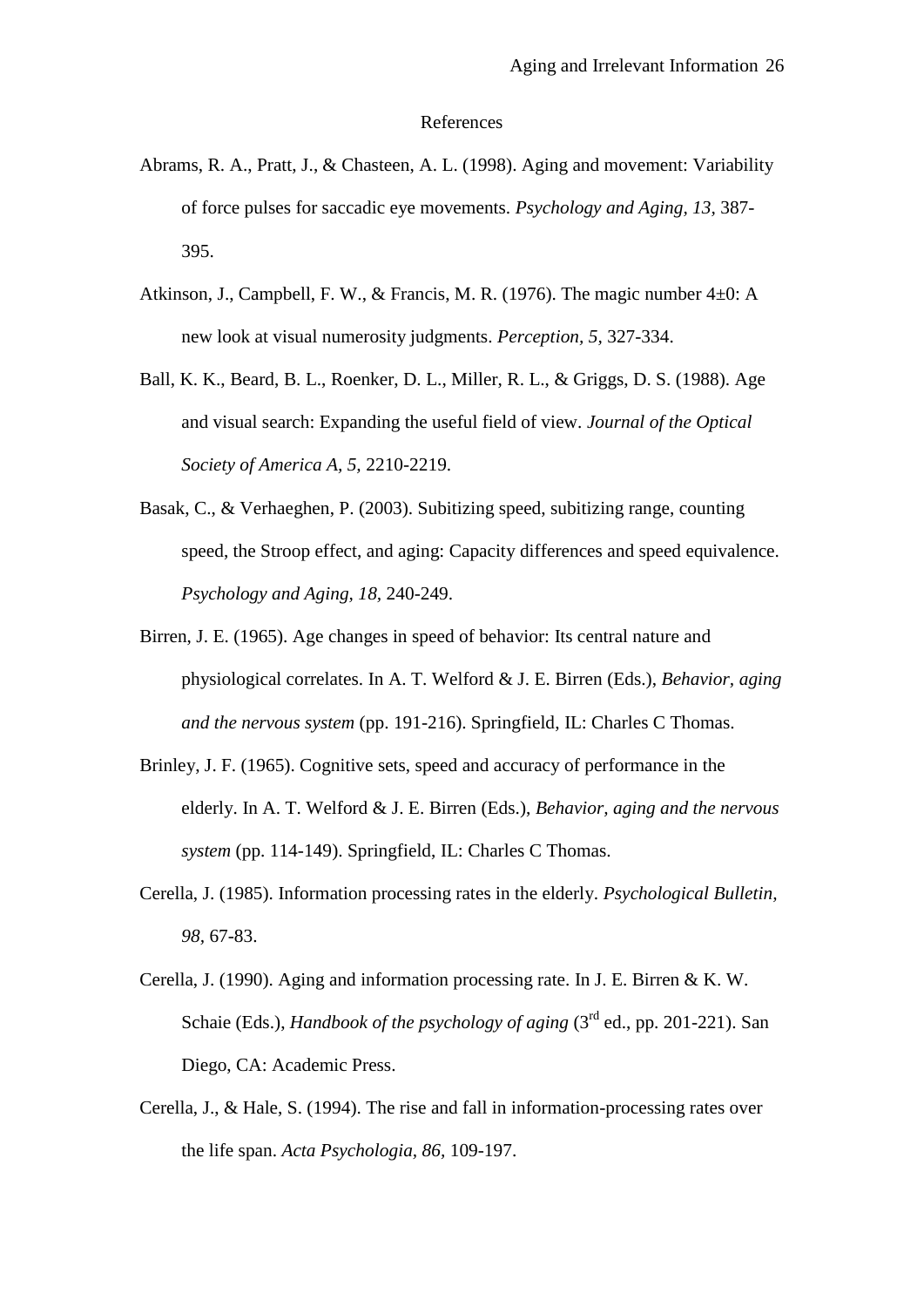Danziger, S., Kingstone, A., & Snyder, J. J. (1998). Inhibition of return to successively stimulated locations in a sequential visual search paradigm. *Journal of Experimental Psychology: Human Perception and Performance, 24,*  1467–1475.

- Eriksen, B. A., & Eriksen, C. W. (1974). Effects of noise letters upon the identification of a target letter in a nonsearch task. *Perception & Psychophysics, 16,* 143-149.
- Faust, M. E., & Balota, D. A. (1997). Inhibition of return and visuospatial attention in healthy older adults and individuals with dementia of the Alzheimer type. *Neuropsychology, 11,* 13-29.
- Foster, J. K., Behrmann, M., & Stuss, D. T. (1995). Aging and visual search: Generalized cognitive slowing or selective deficit in attention. *Aging and Cognition, 2,* 279-299.
- Gallistel, C. R., & Gelman, R. (1992). Preverbal and verbal counting and computation. *Cognition, 44,* 43-74.
- Geary, D. C., & Lin, J. (1998). Numerical cognition: Age-related differences in the speed of executing biologically primary and biologically secondary processes. *Experimental Aging Research, 24,* 101-137.
- Gilmore, G. C., Tobias, T. R., & Royer, F. L. (1985). Aging and similarity grouping in visual search. *Journal of Gerontology, 40,* 586-592.
- Hartley, A. A., & Kieley, J. M. (1995). Adult age differences in the inhibition of return of visual attention. *Psychology and Aging, 10,* 670-683.
- Hasher, L., & Zacks, R. T. (1988). Working memory, comprehension, and aging: A review and a new view. In G. H. Bower (Ed.), *The psychology of learning and motivation* (Vol. 22, pp. 193-225). New York: Academic Press.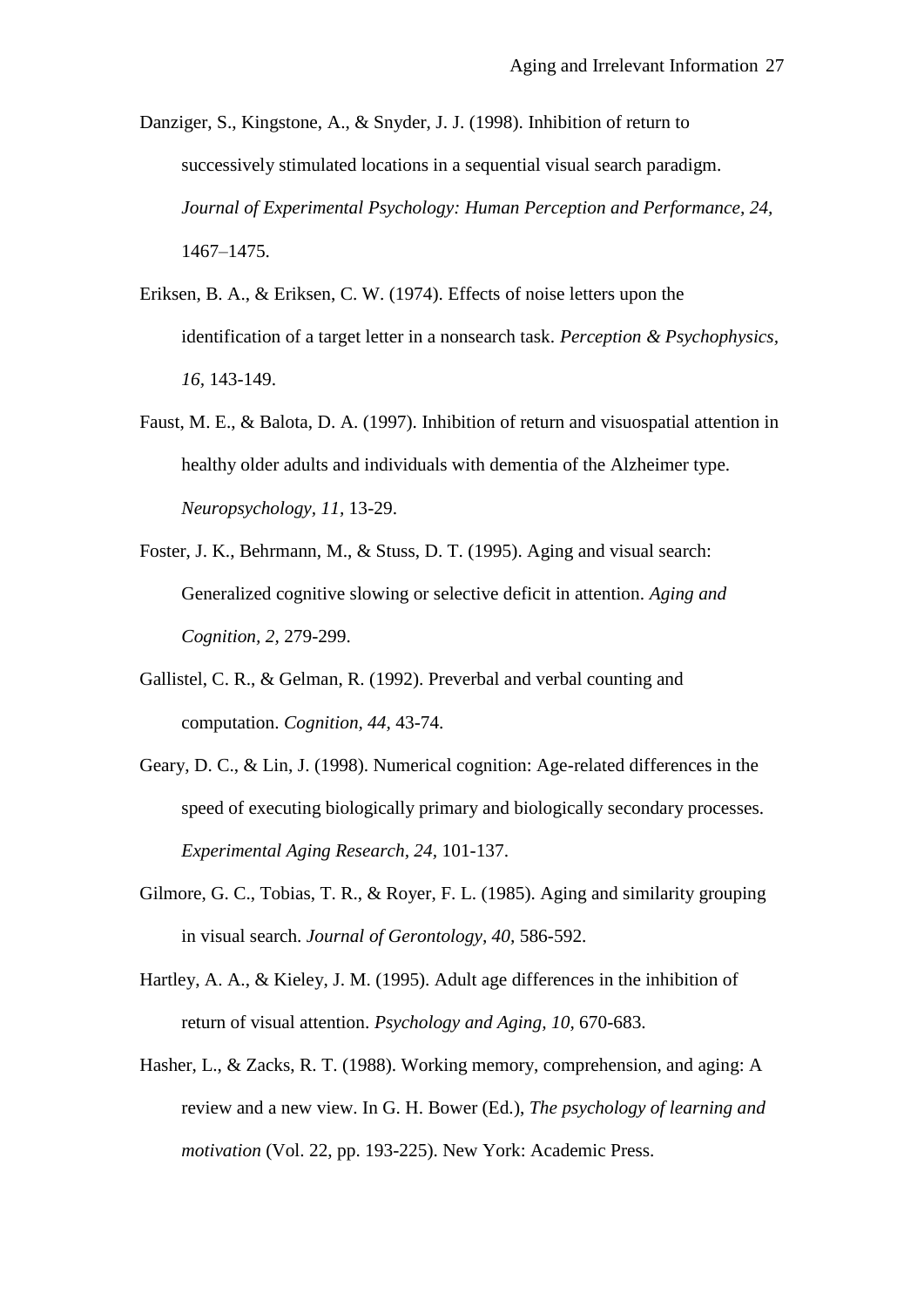- Hasher, L., Zacks, R. T., & May, C. P. (1999). Inhibitory control, circadian arousal, and age. In D. Gopher & A. Koriat (Eds.), *Attention and performance XVII. Cognitive regulation and performance: Interaction of theory and application* (pp. 653-675). Cambridge, MA: MIT Press.
- Hommel, B., Li, K. Z. H., & Li, S.-C. (2004). Visual search across the life span. *Developmental Psychology, 40,* 545-558.
- Hooge, I. Th, C., & Frens, M. A. (2000). Inhibition of saccade return (ISR): Spatiotemporal properties of saccade programming. *Vision Research, 40,* 3415-3426.
- Horowitz, T. S., & Wolfe, J. M. (1998). Visual search has no memory. *Nature, 394,* 575-577.
- Huang-Pollock, C. L., Carr, T. H., & Nigg, J. T. (2002). Development of selective attention: Perceptual load influences early versus late attentional selection in children and adults. *Developmental Psychology, 38,* 363-375.
- Humphrey, D. G. & Kramer, A. F. (1997). Age differences in visual search for feature, conjunction, and triple-conjunction targets. *Psychology and Aging, 12,* 704-717.
- Humphreys, G. W., & Müller, H. J. (1993). Search via recursive rejection (SERR): A connectionist model of visual search. *Cognitive Psychology, 25,* 43-110.
- Kaufman, E. L., Lord, M. W., Reese, T. W., & Volkman, J. (1949). The discrimination of visual number. *American Journal of Psychology, 62,* 498-525.
- Klein, R. M. (2000). Inhibition of return. *Trends in Cognitive Sciences, 4,* 138-146.
- Klein, R., & Farrell, M. (1989). Search performance without eye movements. *Perception & Psychophysics, 46,* 476-482.
- Klein, R. M., & MacInnes, W. J. (1999). Inhibition of return is a foraging facilitator in visual search. *Psychological Science, 10,* 346-352.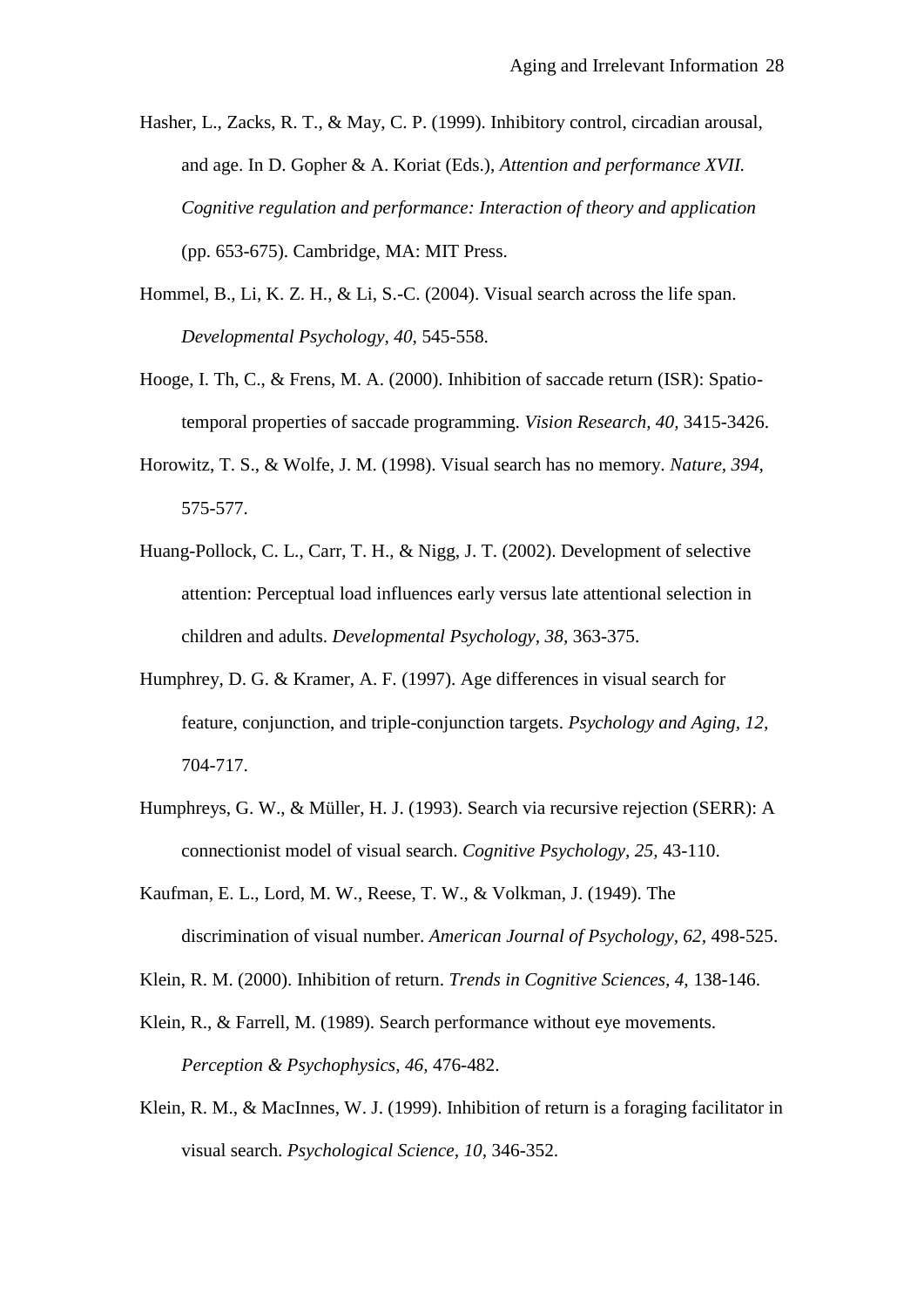- Kline, D. W., & Scialfa, C. T. (1996). Visual and auditory aging. In J. E. Birren & K. W. Schaie (Eds.), *Handbook of the psychology of aging* (pp. 181-203). London, UK: Academic Press.
- Kotory, L., & Hoyer, W. J. (1995). Age and the ability to inhibit distractor information in visual selective attention. *Experimental Aging Research, 21,* 159- 171.
- Kramer, A. F., & Atchley, P. (2000). Age-related effects in the marking of old objects in visual search. *Psychology and Aging, 15,* 286-296.
- Kramer, A. F., Martin-Emerson, R., Larish, J. F. & Andersen, G. J. (1996). Aging and filtering by movement in visual search. *Journal of Gerontology: Psychological Sciences, 51B,* 201-216.
- Langley, L. K., Fuentes, L. J., Hochhalter, A. K., Brandt, J., & Overmier, J. B. (2001). Inhibition of return in aging and Alzheimer"s disease: Performance as a function of task demands and stimulus timing. *Journal of Clinical and Experimental Neuropsychology, 23,* 431-446.
- Lavie, N. (1995). Perceptual load as a necessary condition for selective attention. *Journal of Experimental Psychology: Human Perception and Performance, 21,* 451-468.
- Lavie, N., & Cox, S. (1997). On the efficiency of visual selective attention: Efficient visual search leads to inefficient distractor rejection. *Psychological Science, 8,* 395-398.
- Lavie, N., Hirst, A., de Fockert, J. W., & Viding, E. (2004). Load theory of selective attention and cognitive control. *Journal of Experimental Psychology: General, 133,* 339-354.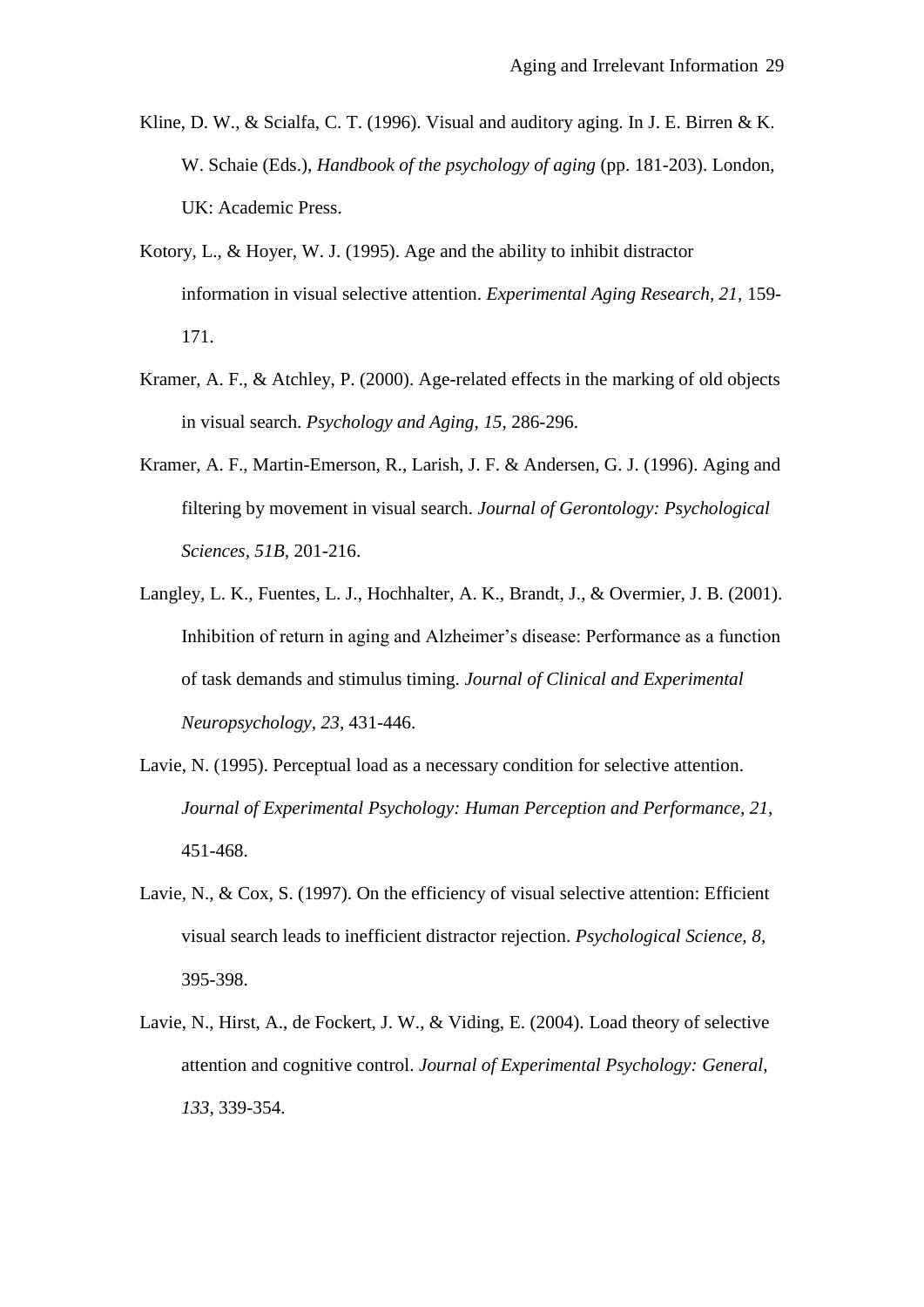- Lavie, N., & Tsal, Y. (1994). Perceptual load as a major determinant of the locus of selection in visual attention. *Perception & Psychophysics, 56,* 183-197.
- Madden, D. J., & Langley, L. K. (2003). Age-related changes in selective attention and perceptual load during visual search. *Psychology and Aging, 18,* 54-67.
- Madden, D. J., & Plude, D. J. (1993). Selective preservation of selective attention. In J. Cerella, J. Rybash, W. Hoyer, & M. L. Commons (Eds.), *Adult information processing: Limits on loss* (pp. 273-300). San Diego: Academic Press.
- Madden, D. J., & Whiting, W. L. (2004). Age-related changes in visual attention. In P. T. Costa & I. C. Siegler (Eds.), *Recent advances in psychology and aging* (pp. 41-84). Amsterdam: Elsevier.
- Mandler, G., & Shebo, B. J. (1982). Subitizing: An analysis of its component processes. *Journal of Experimental Psychology: General, 111,* 1-22.
- Maylor, E. A., & Lavie, N. (1998). The influence of perceptual load on age differences in selective attention. *Psychology and Aging, 13,* 563-574.
- Maylor, E. A., & Rabbitt, P. M. A. (1993). Alcohol, reaction time and memory: A meta-analysis. *British Journal of Psychology, 84,* 301-317.
- Maylor, E. A., Schlaghecken, F., & Watson, D. G. (in press). Aging and inhibitory processes in memory, attentional and motor tasks. To appear in R. Engle, G. Sedek, U. von Hecker, & D. McIntosh (Eds.), *Cognitive limitations in aging and psychopathology*. Cambridge, England: Cambridge University Press.
- Nebes, R. D., Brady, C. B., & Reynolds, C. F., III. (1992). Cognitive slowing in Alzheimer"s disease and geriatric depression. *Journal of Gerontology: Psychological Sciences, 47,* 331-336.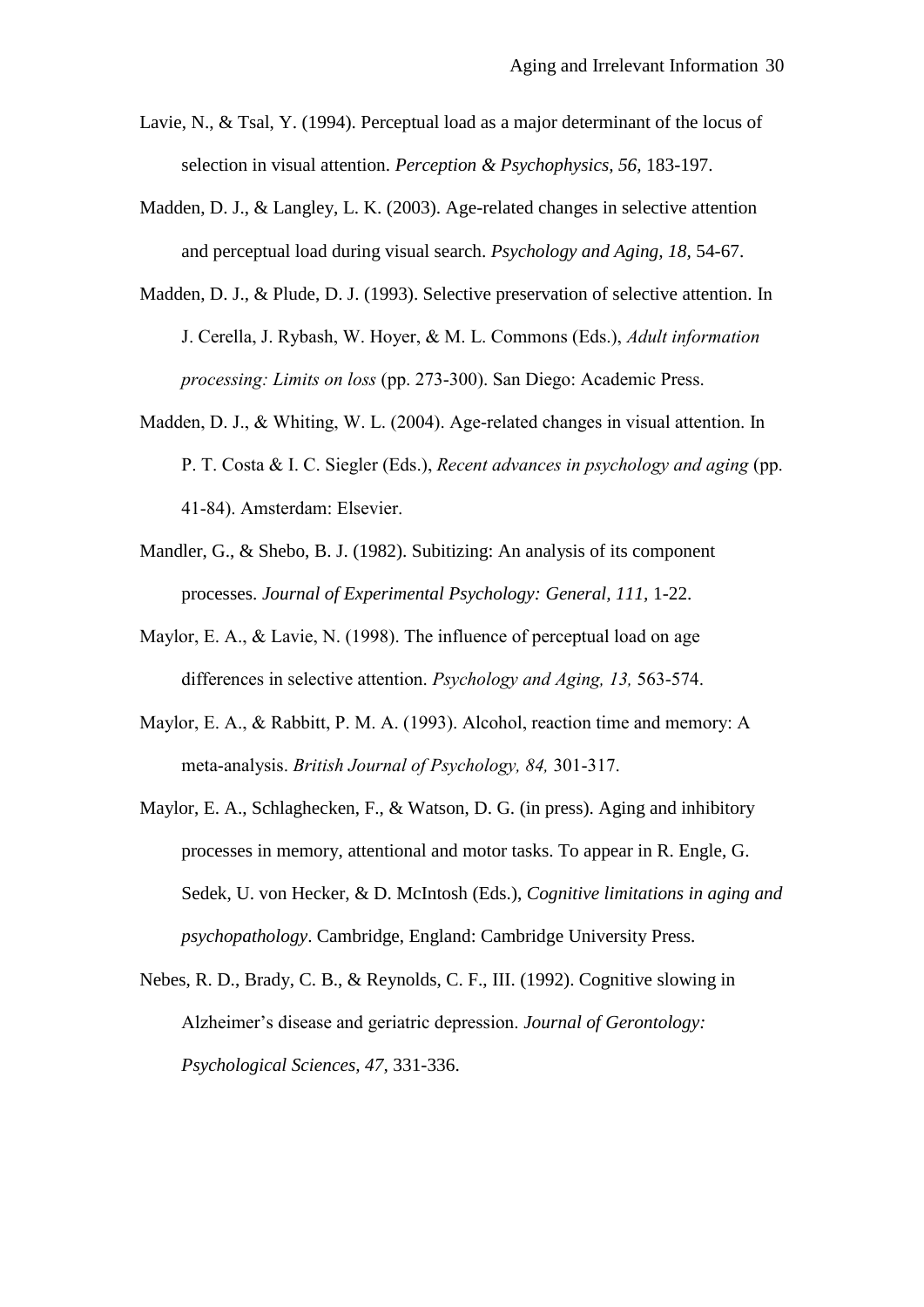- Park, D. C. (2000). The basic mechanisms accounting for age-related decline in cognitive function. In D. C. Park & N. Schwarz (Eds.), *Cognitive aging: A primer* (pp. 3-21)*.* Hove, East Sussex: Psychology Press.
- Peterson, M. S., Kramer, A. F., Wang, R. X. F., Irwin, D. E., & McCarley, J. S. (2001). Visual search has memory. *Psychological Science, 12,* 287-292.
- Plude, D. J. & Doussard-Roosevelt, J. A. (1989). Aging, selective attention, and feature integration. *Psychology and Aging, 4,* 98-105.
- Plude, D. J., Enns, J. T., & Brodeur, D. (1994). The development of selective attention: A life-span overview. *Acta Psychologica, 86,* 227-272.
- Pylyshyn, Z. W. (1989). The role of location indexes in spatial perception: A sketch of the FINST spatial-index model. *Cognition, 32,* 65-97.
- Pylyshyn, Z. W. (1998). Visual indexes in spatial vision and imagery. In R.D. Wright (Ed.), *Visual attention* (pp. 215-231)*.* Oxford, England: Oxford University Press.
- Pylyshyn, Z. W. (2001). Visual indexes, preconceptual objects, and situated vision. *Cognition, 80,* 127-158.
- Rabbitt, P. M. A. (1965). An age-decrement in the ability to ignore irrelevant information. *Journal of Gerontology, 20,* 233-237.
- Rogers, W. A. (2000). Attention and aging. In D. C. Park & N. Schwarz (Eds.), *Cognitive aging: A primer* (pp. 57-73)*.* Hove, East Sussex: Psychology Press.
- Sagi, D., & Julesz, B. (1985). Detection versus discrimination of visual orientation. *Perception, 14,* 619-628.
- Salthouse, T. A. (1985). *A theory of cognitive aging.* Amsterdam: North-Holland.
- Salthouse, T. A. (1991). *Theoretical perspectives on cognitive aging*. Hillsdale, New Jersey: Erlbaum.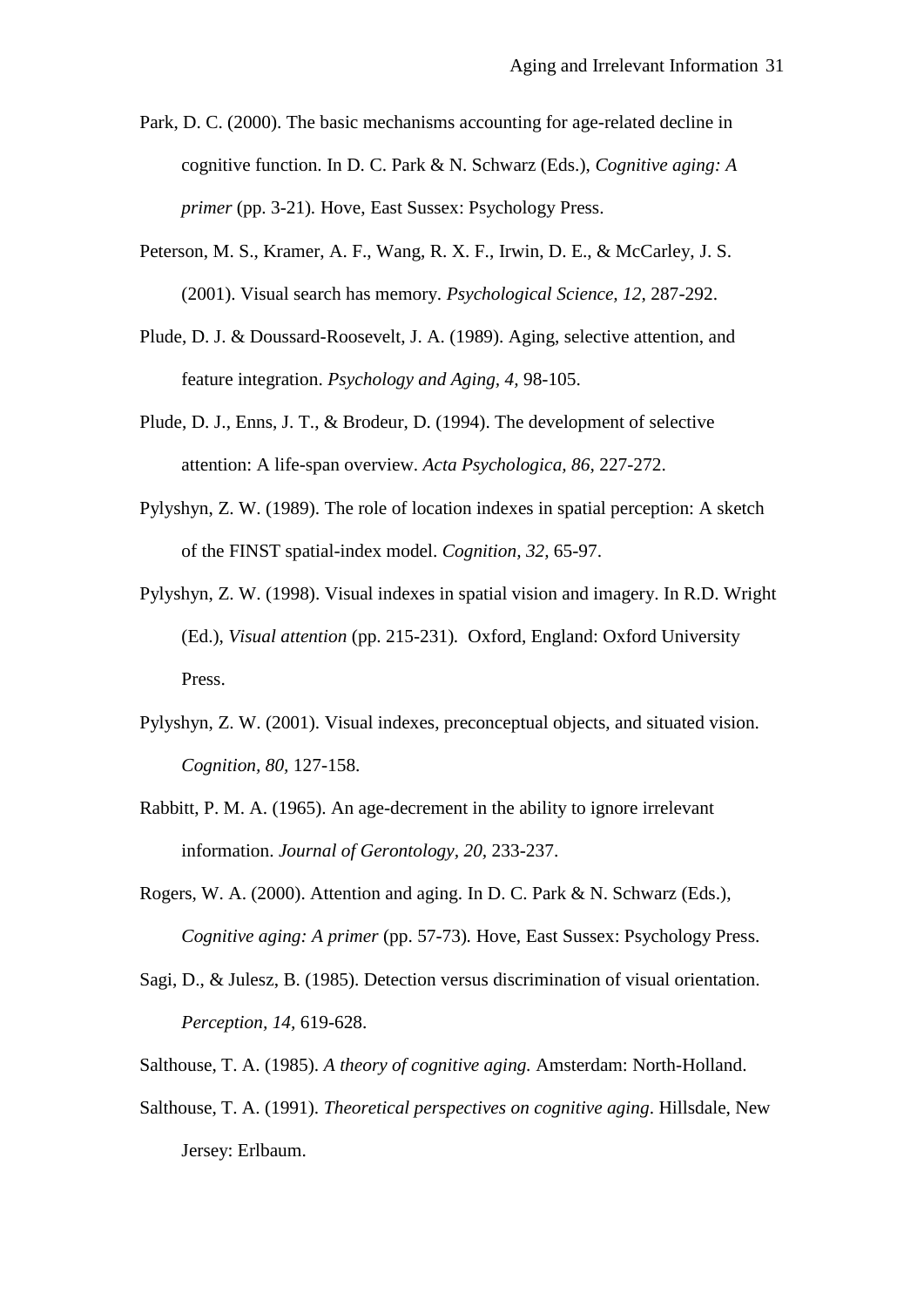- Salthouse, T. A. (1996a). Constraints on theories of cognitive aging. *Psychonomic Bulletin & Review, 3,* 287-299.
- Salthouse, T. A. (1996b). The processing-speed theory of adult age differences in cognition. *Psychological Review, 103,* 403-428.
- Salthouse, T. A. (2000). Steps toward the explanation of adult age differences in cognition. In T. J. Perfect & E. A. Maylor (Eds.), *Models of cognitive aging* (pp. 19-49). Oxford, England: Oxford University Press.
- Scialfa, C. T., & Joffe, K. M. (1997). Age differences in feature and conjunction search: Implications for theories of visual search and generalized slowing. *Aging, Neuropsychology, and Cognition, 4,* 227-247.
- Scialfa, C. T., Kline, D. W., & Lyman, B. J. (1987). Age differences in target identification as a function of retinal location and noise level: An examination of the useful field of view. *Psychology and Aging, 2,* 14-19.
- Sekuler, A. B., Bennett, P. J., & Mamelak, M. (2000). Effects of aging on the useful field of view. *Experimental Aging Research, 26,* 103-120.
- Simon, T. J., & Vaishnavi, S. (1996). Subitizing and counting depend on different attentional mechanisms: Evidence from visual enumeration in afterimages. *Perception & Psychophysics, 58,* 915-926.
- Sliwinski, M. (1997). Aging and counting speed: Evidence for process-specific slowing. *Psychology and Aging, 12,* 38-49.
- Snyder, J. J., & Kingstone, A. (2000). Inhibition of return and visual search: How many separate loci are inhibited? *Perception & Psychophysics, 62,* 452–458.
- Townsend, J. T. (1972). Some results on the identifiability of parallel and serial processes. *British Journal of Mathematical and Statistical Psychology, 25,* 168- 199.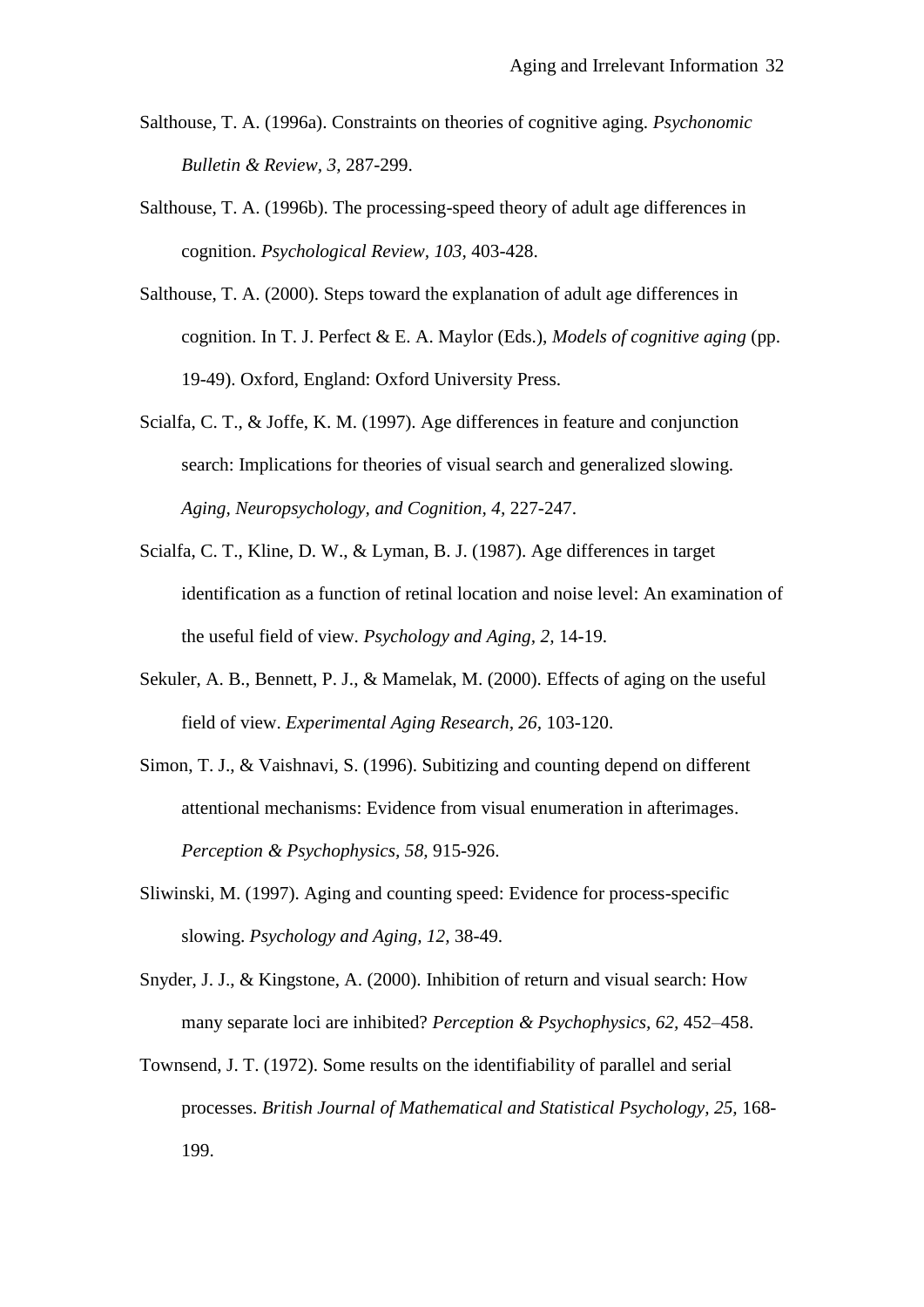- Treisman, A. M., & Gelade, G. (1980). A feature-integration theory of attention. *Cognitive Psychology, 12,* 97-136.
- Treisman, A., & Souther, J. (1985). Search asymmetry: A diagnostic for preattentive processing of separable features. *Journal of Experimental Psychology: General, 114,* 285-310.
- Trick, L. M., Enns, J. T., & Brodeur, D. A. (1996). Life span changes in visual enumeration: The number discrimination task. *Developmental Psychology, 32,* 925-932.
- Trick, L. M., & Pylyshyn, Z. W. (1993). What enumeration studies can show us about spatial attention: Evidence for limited capacity preattentive processing. *Journal of Experimental Psychology: Human Perception and Performance, 19,* 331-351.
- Trick, L. M., & Pylyshyn, Z. W. (1994a). Cueing and counting: Does the position of the attentional focus affect enumeration? *Visual Cognition, 1,* 67-100.
- Trick, L. M., & Pylyshyn, Z. W. (1994b). Why are small and large numbers enumerated differently? A limited-capacity preattentive stage in vision. *Psychological Review, 101,* 80-102.
- Watson, D. G. (2001). Visual marking in moving displays: Feature-based inhibition is not necessary. *Perception & Psychophysics, 63,* 74-84.
- Watson, D. G., & Humphreys, G. W. (1997). Visual marking: Prioritizing selection for new objects by top-down attentional inhibition. *Psychological Review, 104,* 90-122.
- Watson, D. G., & Humphreys, G. W. (1998). Visual marking of moving objects: A role for top-down feature based inhibition in selection. *Journal of Experimental Psychology: Human Perception and Performance, 24,* 946-962.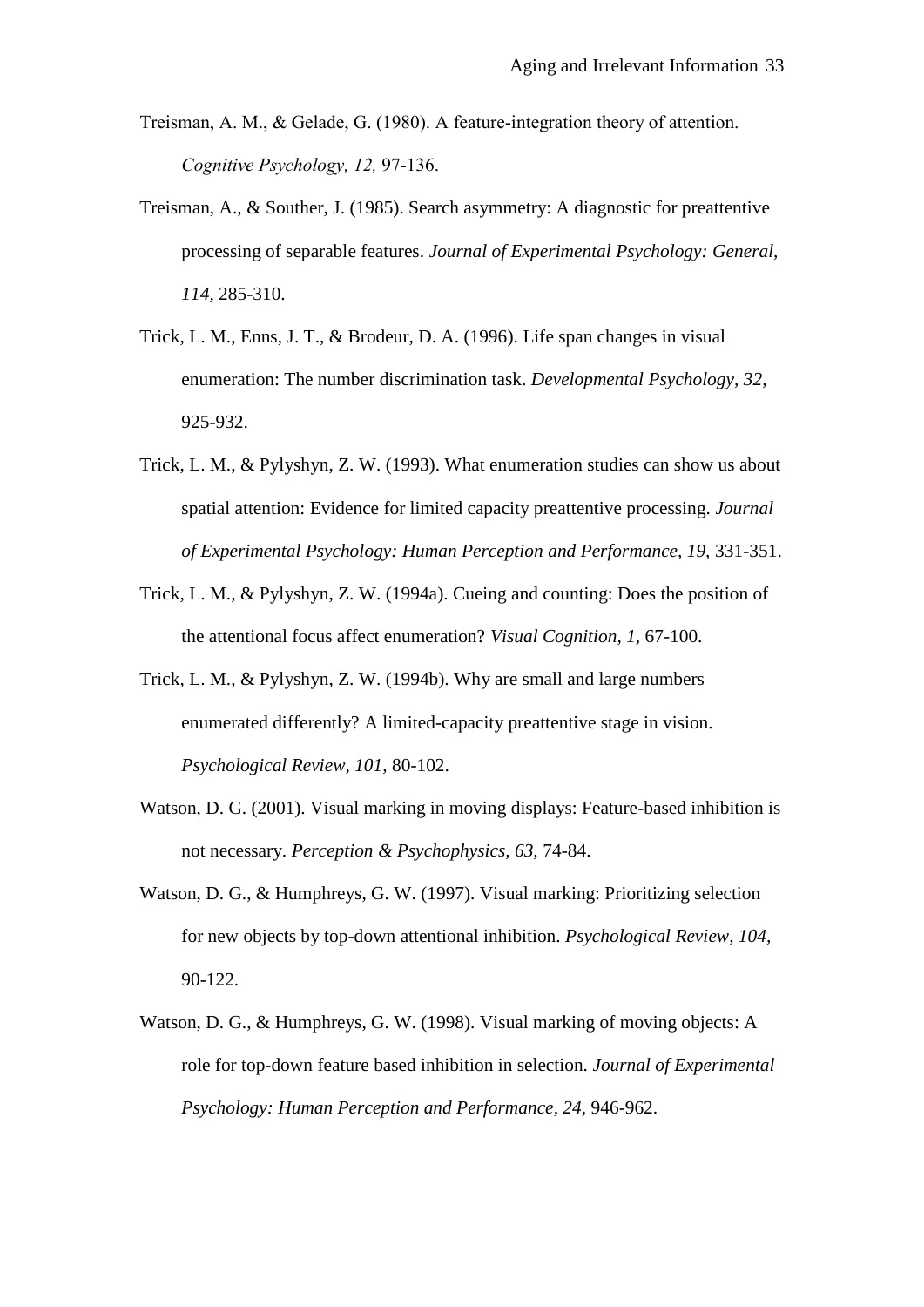- Watson, D. G., & Humphreys, G. W. (1999). The magic number four and temporoparietal damage: Neurological impairments in counting targets amongst distractors. *Cognitive Neuropsychology, 16,* 609-629.
- Watson, D. G., Humphreys, G. W., & Olivers, C. N. L. (2003). Visual marking: Using time in visual selection. *Trends in Cognitive Sciences, 7,* 180-186.
- Watson, D. G., & Maylor, E. A. (2002). Aging and visual marking: Selective deficits for moving stimuli. *Psychology and Aging, 17,* 321-339.
- Watson, D. G., Maylor, E. A., & Bruce, L. A. M. (2004a). *Search, enumeration and aging: Eye movement requirements cause age-equivalent performance in enumeration but not search tasks.* Manuscript submitted for publication.
- Watson, D. G., Maylor, E. A., & Bruce, L. A. M. (2004b). *The role of eye movements in subitizing and counting.* Manuscript submitted for publication.
- Watson, D. G., Maylor, E. A., & Bruce, L. A. M. (in press). Effects of age on searching for and enumerating targets that cannot be detected efficiently. *Quarterly Journal of Experimental Psychology (Section A)*.
- Watson, D. G., Maylor, E. A., & Manson, N. J. (2002). Aging and enumeration: A selective deficit for the subitization of targets among distractors. *Psychology and Aging, 17,* 496-504.
- Zelinsky , G. J., & Sheinberg, D. L. (1997). Eye movements during parallel-serial visual search. *Journal of Experimental Psychology: Human Perception and Performance, 23,* 244-262.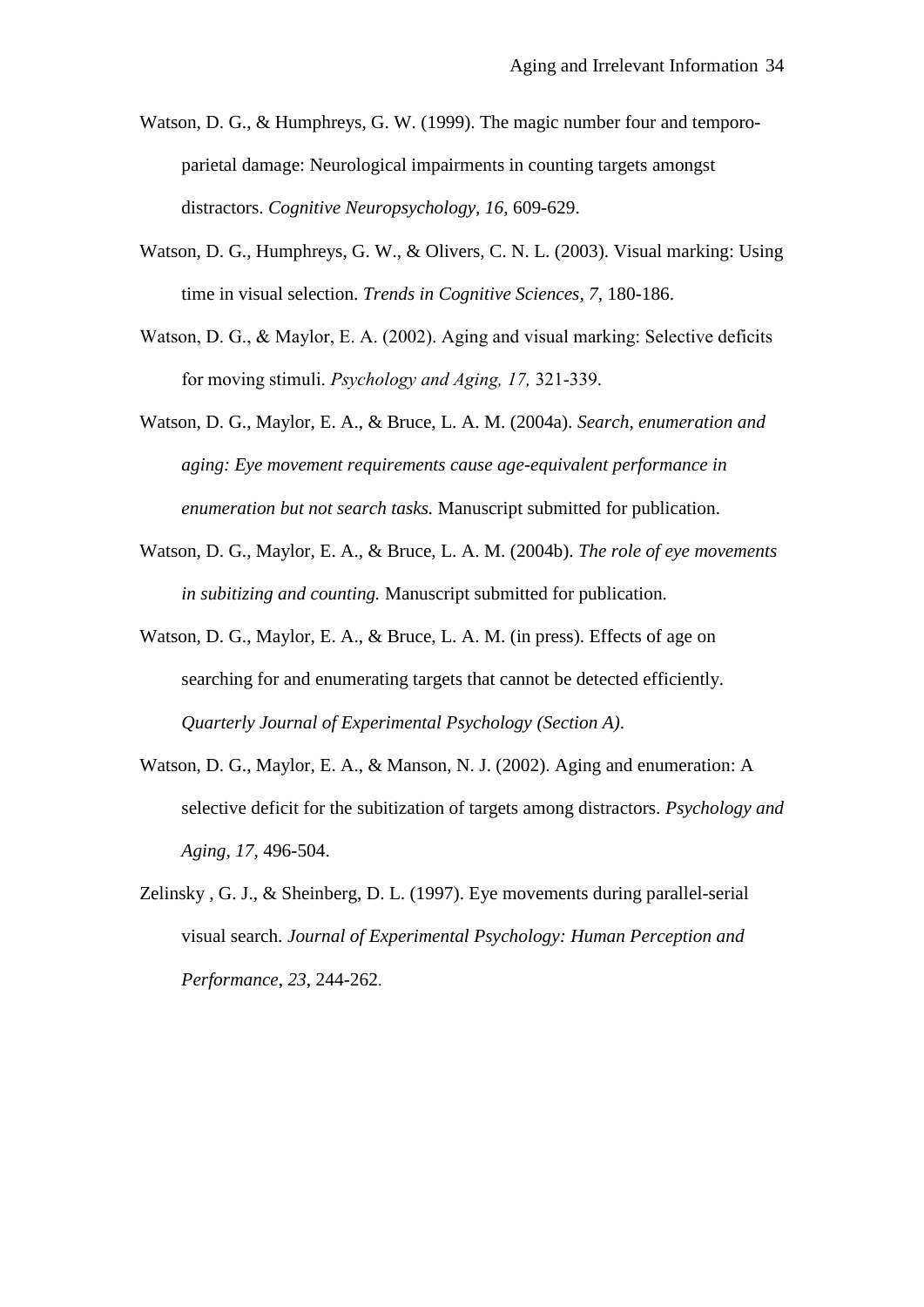### Acknowledgment

Some of the research presented in this chapter was supported by Grant R000239180 from the Economic and Social Research Council of Great Britain. The authors are grateful to Friederike Schlaghecken and Nilli Lavie for helpful discussion.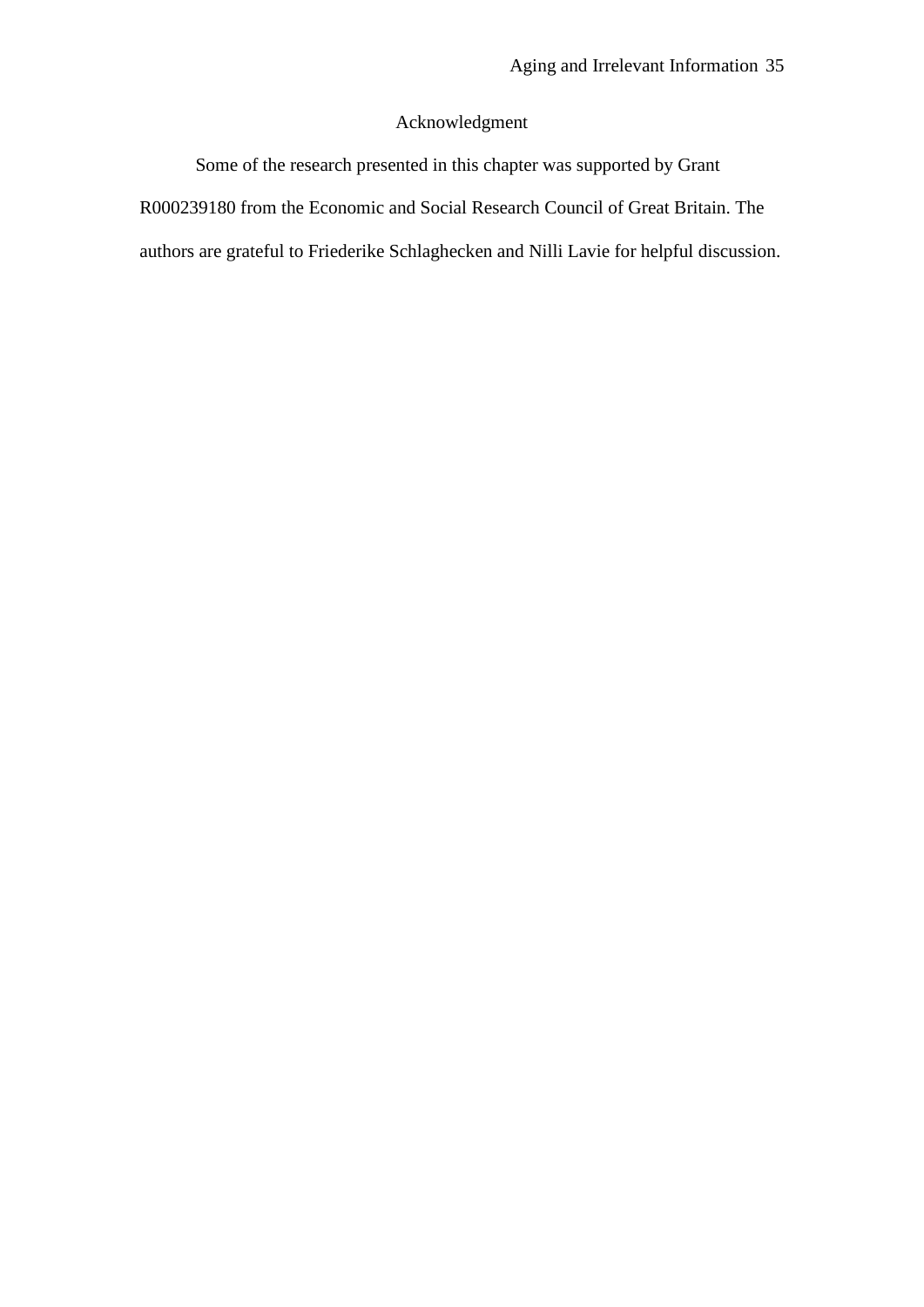#### Footnotes

<sup>1</sup> From 1984-92, I worked with Patrick Rabbitt as a postdoctoral researcher at the Age and Cognitive Performance Research Centre in Manchester. Our first project concerned the cognitive effects of alcohol and fatigue on young adults (see Maylor & Rabbitt, 1993, for a summary of some of this work). However, I was inevitably captured by Pat"s enthusiasm for another factor associated with the slowing of behaviour (i.e., old age) and have continued to work in the area of cognitive aging ever since. My work has benefited considerably from Pat"s insights and encouragement over many years and so I was delighted to be asked to contribute to this volume in his honour.

<sup>2</sup>Madden and Langley (2003) attributed the Rabbitt (1965) effect of age on search efficiency to "general (relatively task-independent) changes in the speed of visual information processing" (p. 65).

<sup>3</sup>Greater emphasis is usually placed on target-present trials than on targetabsent trials because when the target is absent, people tend to rely on a number of different strategies and are often more cautious (particularly old adults) in responding absent than present (e.g., Humphreys & Müller, 1993; Plude & Doussard-Roosevelt, 1989). In fact, for both experiments reported here from Watson and Maylor (2002), it can be noted that the data patterns were qualitatively similar for target-present and target-absent trials.

<sup>4</sup>Following Watson and Humphreys (1997), the data for the single feature condition are plotted as if there were twice as many items in the display. Thus, if search rate in the preview condition matches that of the single feature condition, then we can conclude that the previewed items have been excluded from subsequent search.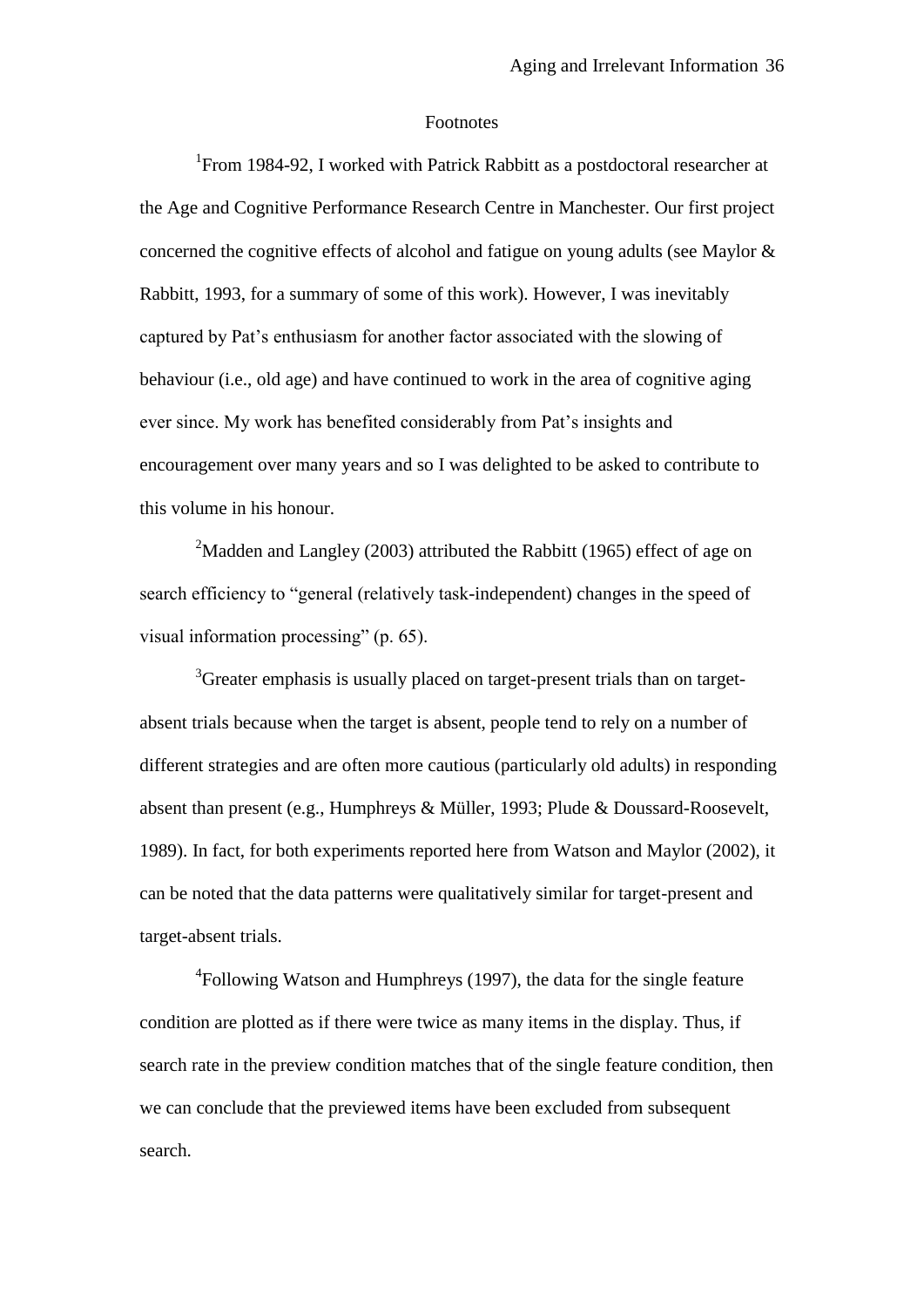<sup>5</sup>Similar results were found in Experiment 2 of Watson and Maylor (2002) in which the task was identical to Experiment 1 as illustrated in Figure 7 except that all the stimuli moved smoothly and continuously down the screen (i.e., linear rather than circular motion). As in Experiment 3 (see Figure 10), visual marking was apparent for young but not for old adults.

<sup>6</sup>Participants responded by pressing the space bar of the computer keyboard and then entering the response (i.e., numerosity, or target present/absent) when prompted. RT was measured from the onset of the display to the press of the space bar. See Watson, Maylor and Manson (2002) for a summary of some of the advantages of this technique over other methods.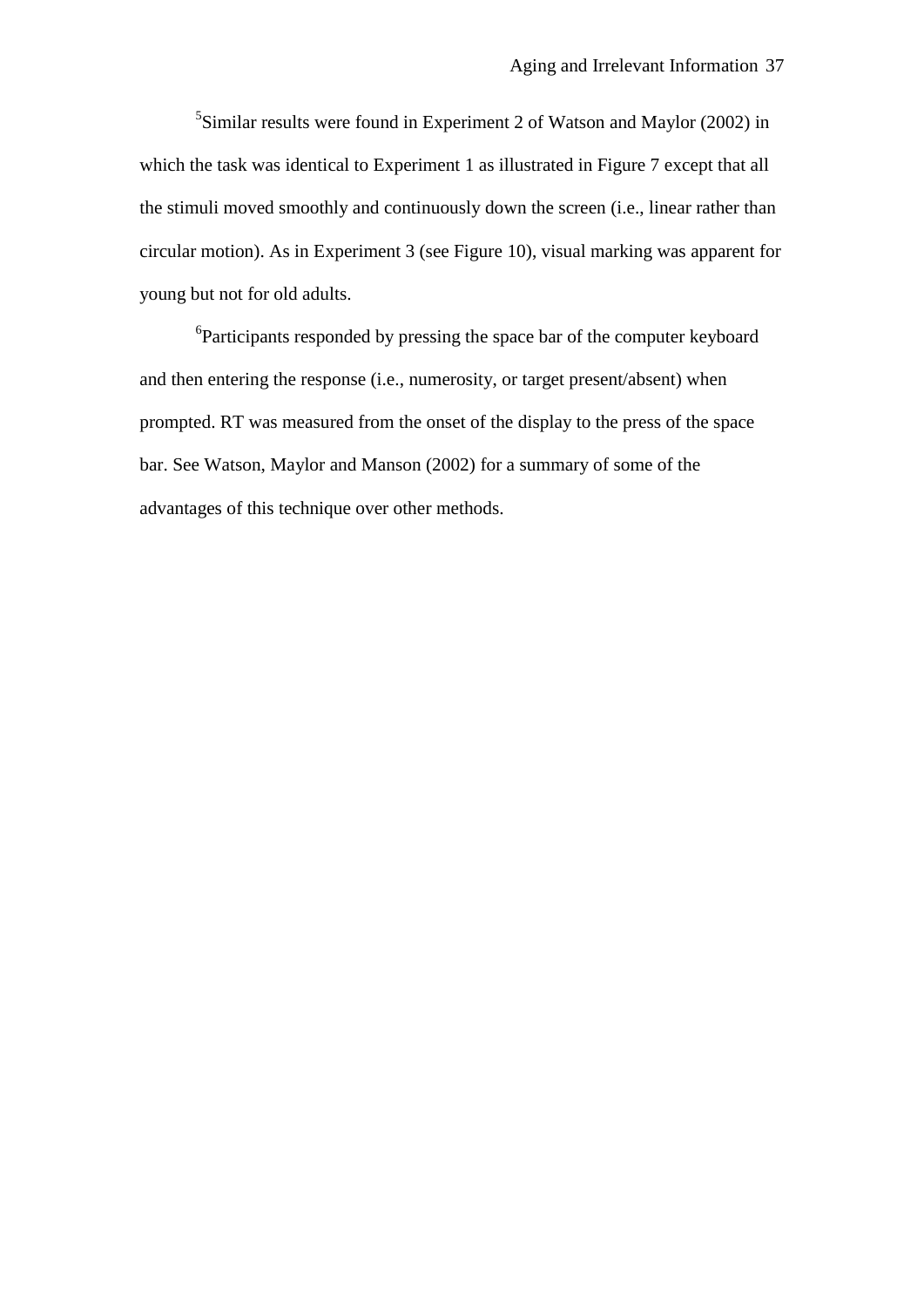## Table 1

*Summary of Conclusions From (a) Watson, Maylor and Bruce (2004a) and (b)* 

*Rabbitt (1965)*

|                                      | Young    | Old      |
|--------------------------------------|----------|----------|
| (a) Fixation rate $(n/\text{item})$  |          |          |
| Difficult visual search <sup>*</sup> | 0.09     | 0.18     |
| Enumeration $(>4$ items)             | $\sim$ 1 | $\sim$ 1 |
|                                      |          |          |
| (b) Size of search set               |          |          |
| Condition 1 (2 targets)              | large    | small    |
| Condition 2 (8 targets)              | small    | small    |
| <i>*Target present trials</i>        |          |          |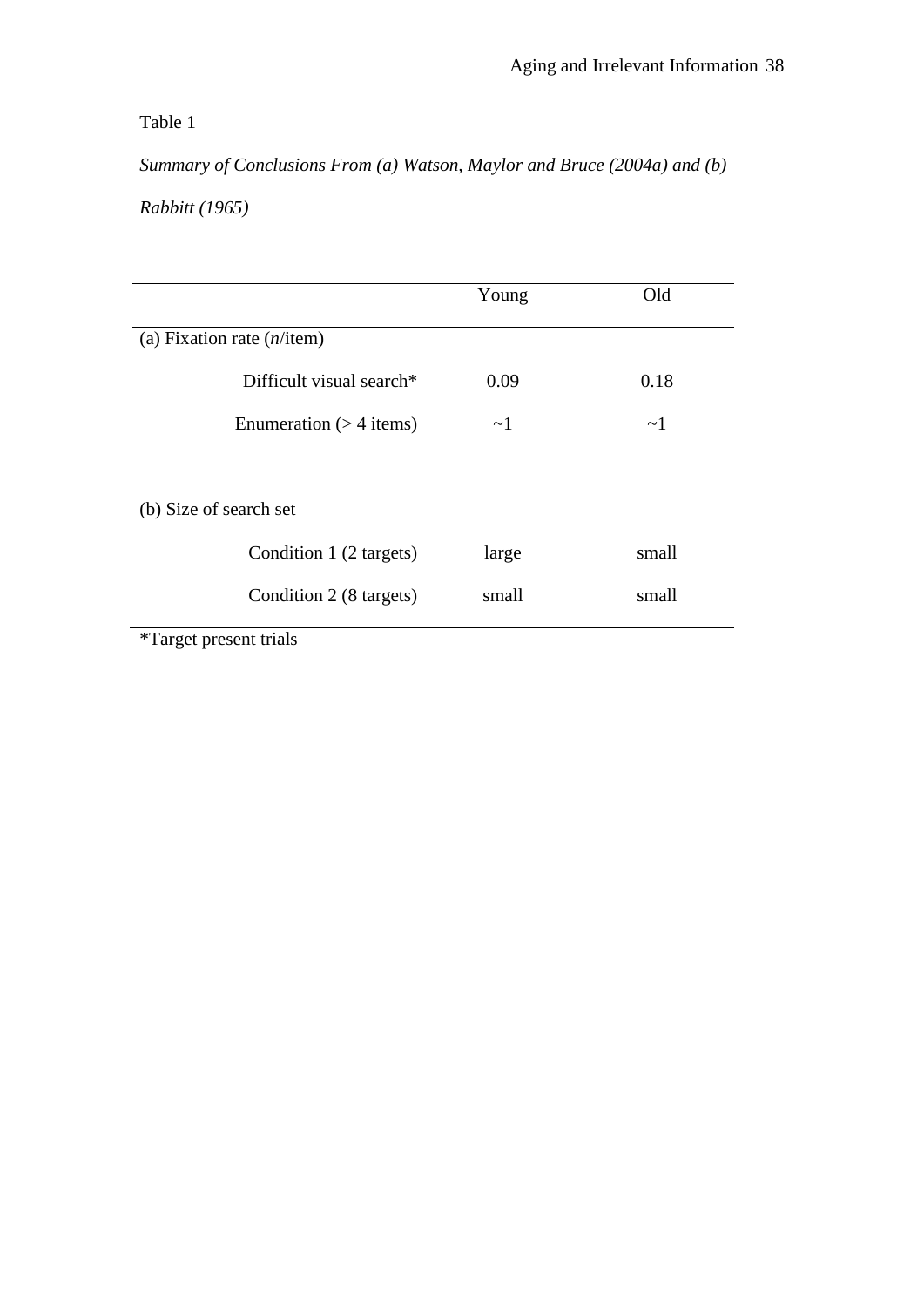## Figure Captions

| <i>Figure 1.</i> Mean times (in seconds) to sort packs of 48 cards into two piles (A/B) as a                 |
|--------------------------------------------------------------------------------------------------------------|
| function of number of irrelevant items for young and old adults. Data from Table 1 of                        |
| Rabbitt (1965), Journal of Gerontology, 20, 233-238. Copyright © The                                         |
| Gerontological Society of America. Adapted by permission of the publisher.                                   |
| <i>Figure 2.</i> Response times of old adults as a function of response times of young adults                |
| for nonshift and shift tasks. Reproduced from Figure 2 of Brinley's (1965) chapter in                        |
| A. T. Welford and J. E. Birren (Eds.), Behavior, aging and the nervous system.                               |
| Courtesy of Charles C Thomas Publisher, Ltd., Springfield, Illinois.                                         |
| <i>Figure 3.</i> Illustrations of (a) local and (b) global models of aging.                                  |
| Figure 4. Examples of the displays used in Experiment 1 of Maylor and Lavie (1998).                          |
| The target $(X \text{ or } N)$ was accompanied by 0, 1, 3, or 5 nontarget letters in a circle                |
| around fixation. In addition, a single distractor letter $(X \text{ or } N \text{ on incomplete trials}; T)$ |
| or L on neutral trials) appeared either to the left or right of the central display. From                    |
| Figure 1 of Maylor and Lavie (1998), Psychology and Aging, 13, 563-573. Copyright                            |
| © 1998 by the American Psychological Association. Adapted with permission.                                   |
| <i>Figure 5.</i> Means of median response times (RTs) for the neutral distractor condition                   |
| of Experiment 1 of Maylor and Lavie (1998) as a function of the number of nontarget                          |
| items in the search set for young and old adults. Data taken from Table 1 of Maylor                          |
| and Lavie (1998), <i>Psychology and Aging, 13, 563-573</i> . Copyright © 1998 by the                         |
| American Psychological Association. Adapted with permission.                                                 |
| <i>Figure 6. (a)</i> Mean response time (RT) differences (with standard error bars) between                  |
|                                                                                                              |

the incompatible and neutral conditions of Experiment 1 of Maylor and Lavie (1998) as a function of the number of nontarget items in the search set and age group. (b) Mean response time (RT) differences between the incompatible and neutral conditions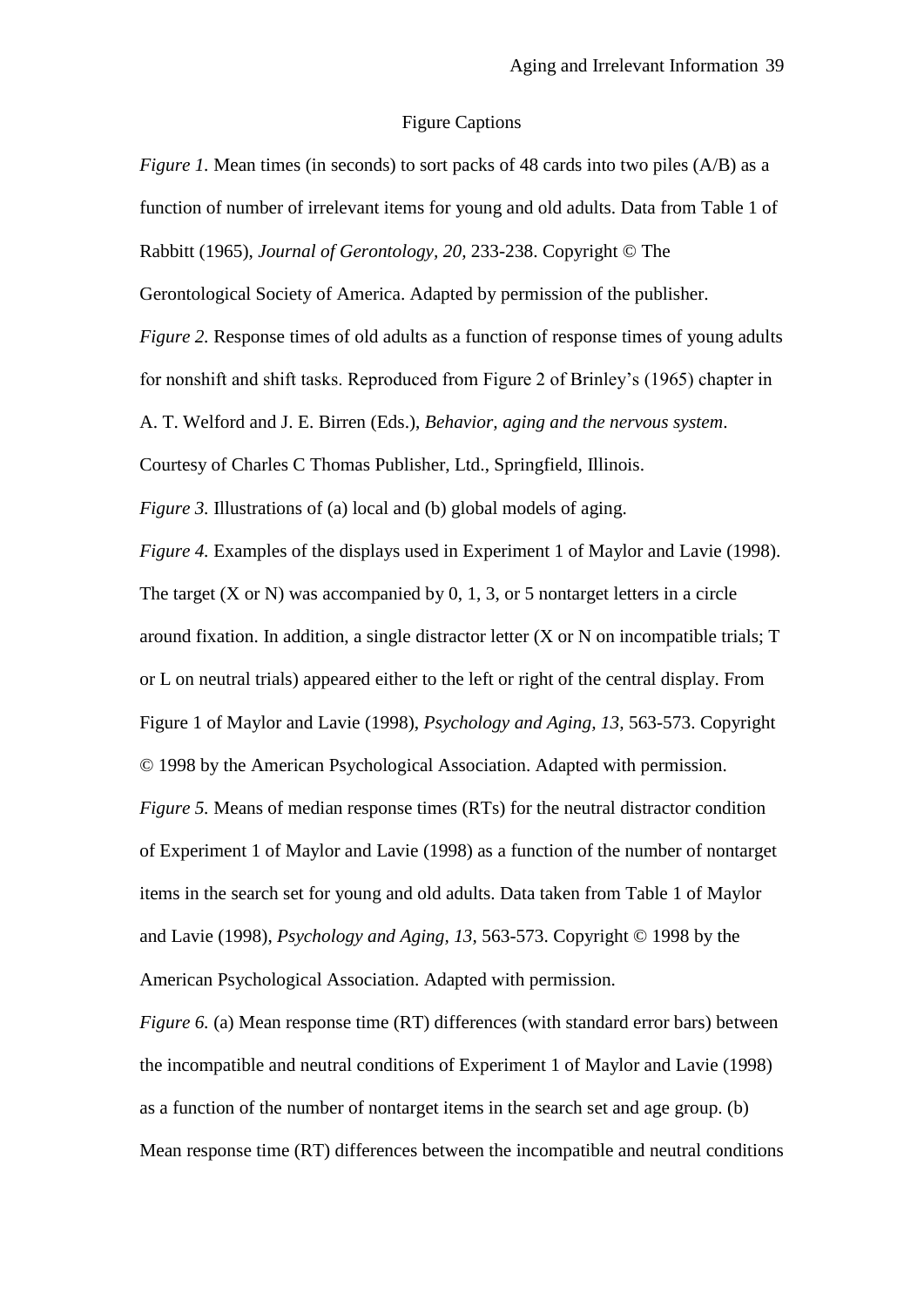of Experiment 1 of Maylor and Lavie (1998) divided by RT in the neutral condition (with standard error bars) as a function of the number of nontarget items in the search set and age group. Data redrawn from Figures 2 and 3 of Maylor and Lavie (1998), *Psychology and Aging, 13,* 563-573. Copyright © 1998 by the American Psychological Association. Adapted with permission.

*Figure 7.* Examples of single feature, conjunction and preview conditions in Watson and Maylor"s (2002, Experiment 1) visual marking experiment in which participants searched for a red H among red As (single feature) or among red As and green Hs (conjunction and preview). In the preview condition, the green Hs were presented for 1000 ms before the appearance of the red As and red H (if present). [Red and green letters are shown here in black and gray, respectively. The screen background and fixation point are shown with black/white reversed.]

*Figure 8.* Mean correct reaction times (RTs) to determine target presence for young (solid lines) and old (dashed lines) adults from Watson and Maylor (2002, Experiment 1). See Figure 7 for summary of experimental conditions. Search rates for the single feature, preview and conjunction conditions were 12, 14 and 24 ms/item, respectively, for young adults, and 29, 35 and 46 ms/item, respectively, for old adults. For both age groups, the single feature and preview search rates did not differ but each was faster than the conjunction search rate, indicating that participants were able to ignore the previewed items while searching for the target. Data taken from Figure 1 of Watson and Maylor (2002), *Psychology and Aging, 17,* 321-339. Copyright © 2002 by the American Psychological Association. Adapted with permission.

*Figure 9.* Examples of single feature, conjunction and preview conditions in Experiment 3 of Watson and Maylor (2002), with stimuli rotating clockwise around virtual concentric rings at a rate of 38 degrees per second. The screen background and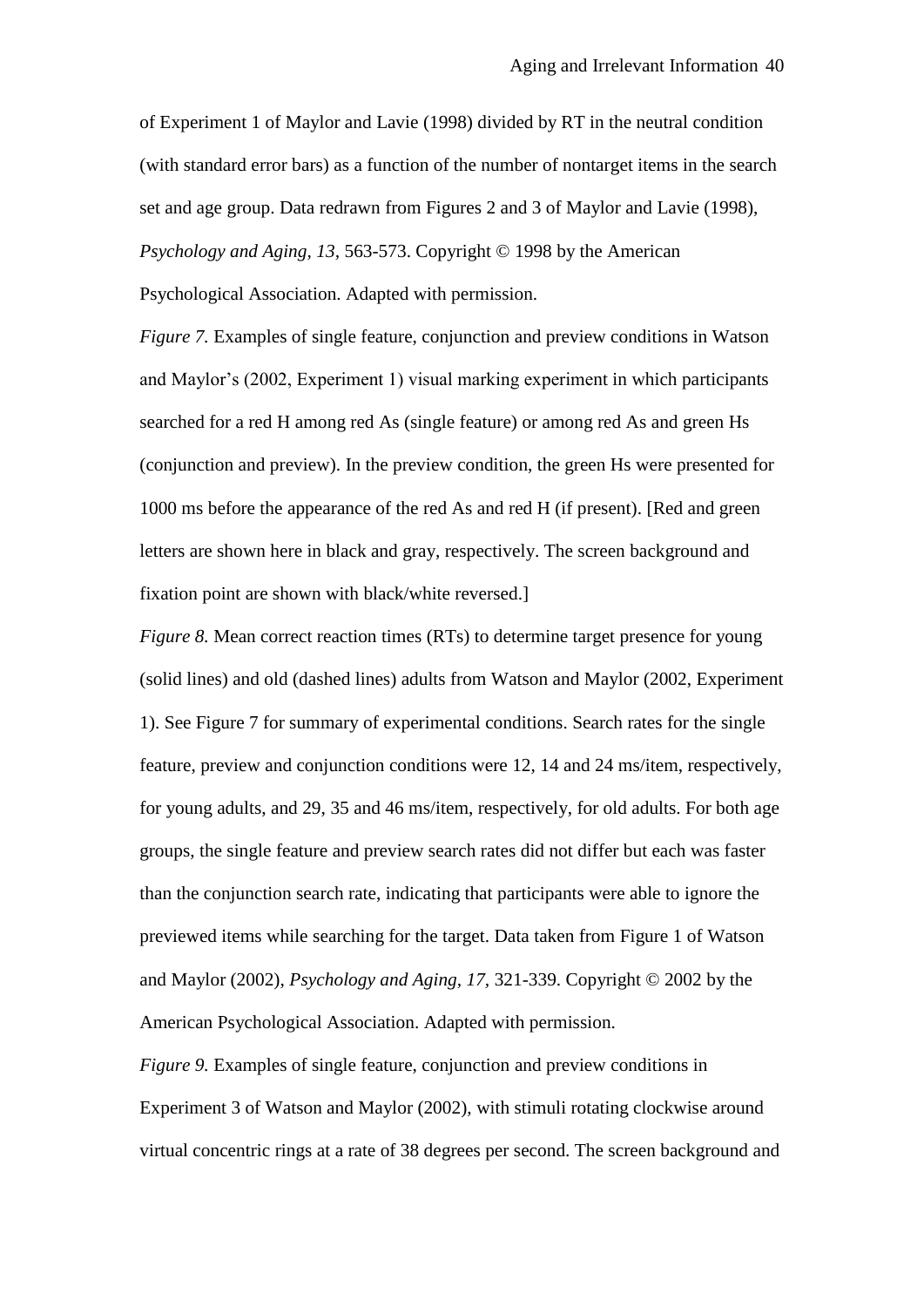stimuli are shown with black/white reversed. Participants searched for a target letter T among distractor letters L, oriented randomly at 0, 90, 180 and 270 degrees.

*Figure 10.* Mean correct reaction times (RTs) to determine target presence for young (solid lines) and old (dashed lines) adults from Watson and Maylor (2002, Experiment 3). Search rates for the single feature, preview and conjunction conditions were 14, 17 and 26 ms/item, respectively, for young adults, and 36, 62 and 61 ms/item, respectively, for older adults. For young adults, the single feature and preview search rates did not differ but each was faster than the conjunction search rate. For old adults, the preview and conjunction search rates did not differ but each was slower than the single feature search rate. Data taken from Figure 3 of Watson and Maylor (2002), *Psychology and Aging, 17,* 321-339. Copyright © 2002 by the American Psychological Association. Adapted with permission.

*Figure 11.* Top panel: Example stimulus display for enumeration task without distractors (how many Os?). Middle panel: Example stimulus displays for enumeration task with X (left) and Q (right) distractors. Bottom panel: Example stimulus displays for search tasks (O present/absent?) with X (left) and Q (right) distractors. Watson, Maylor and Manson (2002) used X distractors; Watson, Maylor and Bruce (in press, Experiment 1) used Q distractors. In all cases, luminance inverted (not drawn to scale).

*Figure 12.* Mean correct response times (RTs) as a function of numerosity and distractor absence/presence for young and old adults in the enumeration tasks from Watson, Maylor and Manson (2002). Distractors were Xs.

*Figure 13.* Mean correct response times (RTs) as a function of age, target absence/presence and display size for the visual search task from Experiment 1 of Watson, Maylor and Bruce (in press). Distractors were Qs. Reworked from the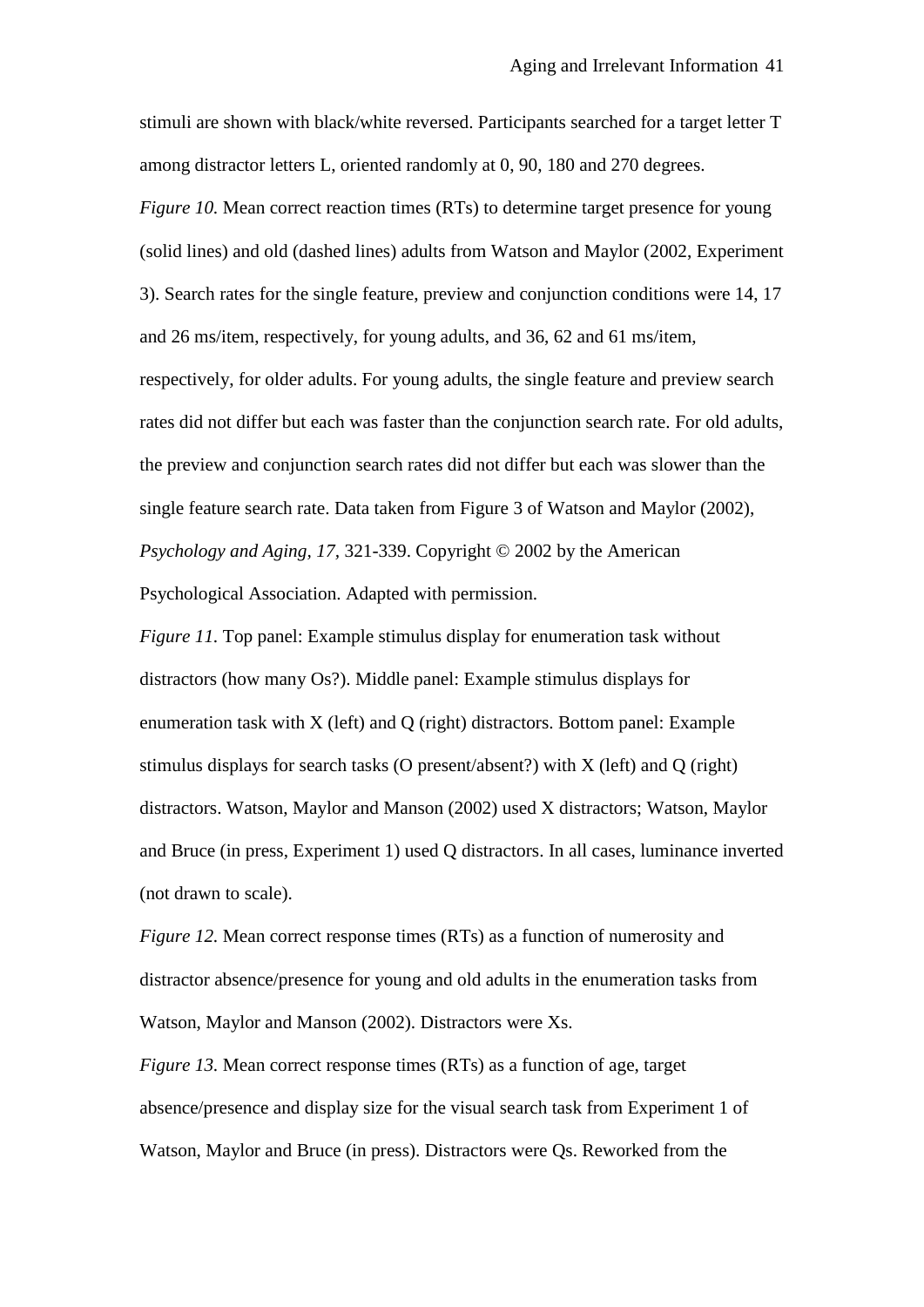original Figure 2 to appear in the *Quarterly Journal of Experimental Psychology (Section A),* published for The Experimental Psychology Society (see journal web site at http://www.psypress.co.uk/journals.asp).

*Figure 14.* Mean correct response times (RTs) as a function of numerosity and distractor absence/presence for young and old adults in the enumeration tasks from Experiment 1 of Watson, Maylor and Bruce (in press). Distractors were Qs. Reworked from the original Figure 3 to appear in the *Quarterly Journal of Experimental Psychology (Section A),* published for The Experimental Psychology Society (see journal web site at http://www.psypress.co.uk/journals.asp).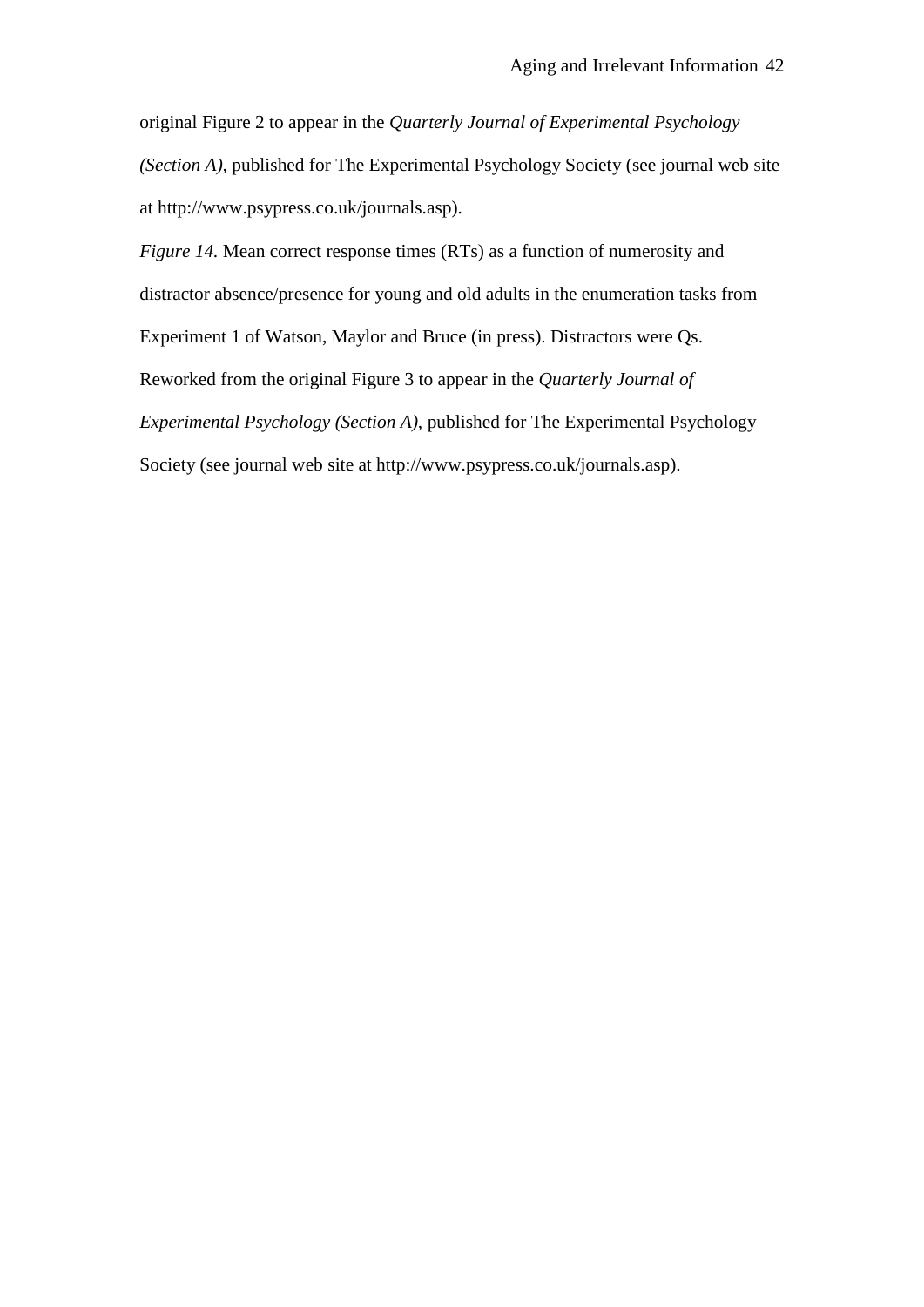Figure 1

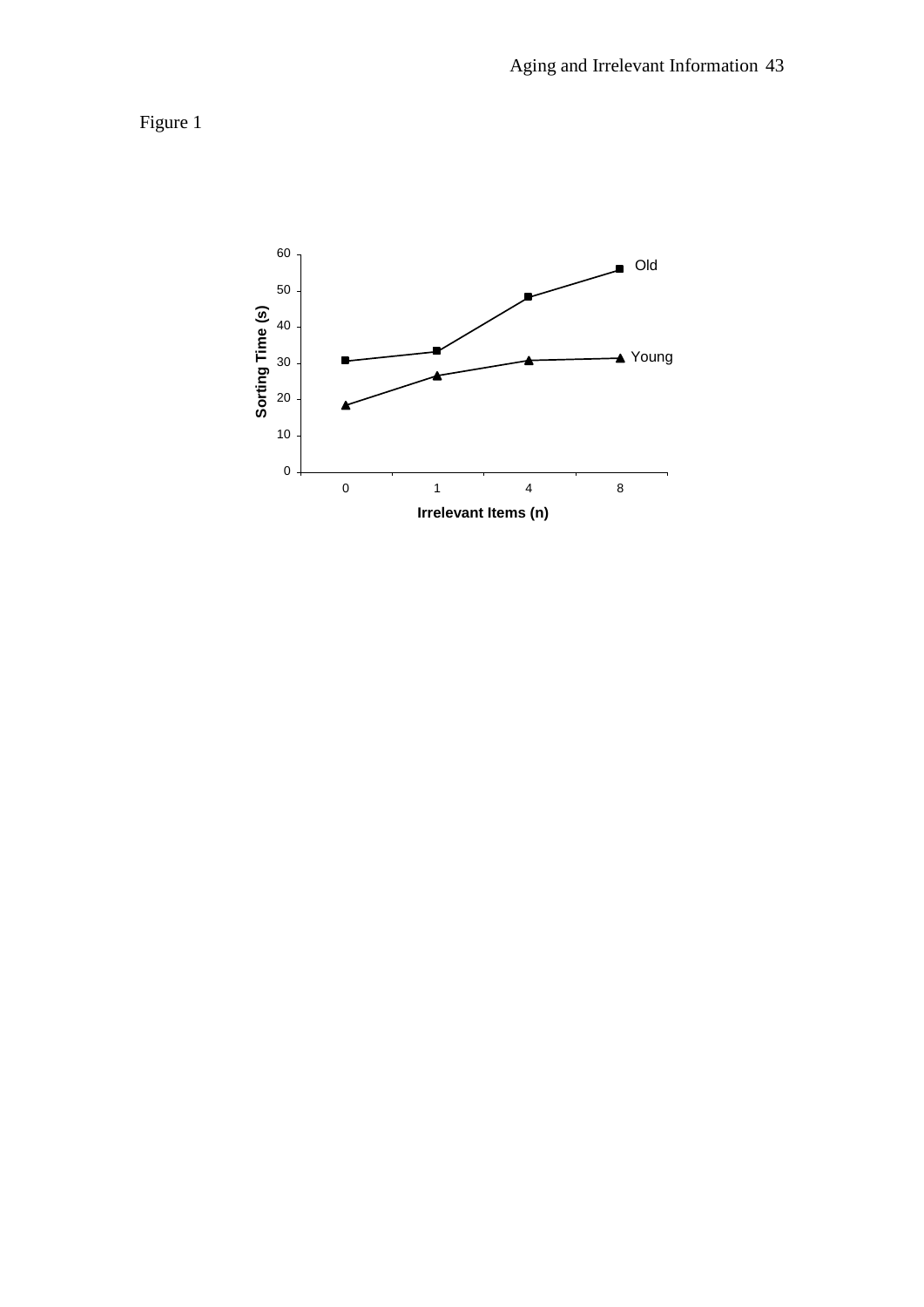

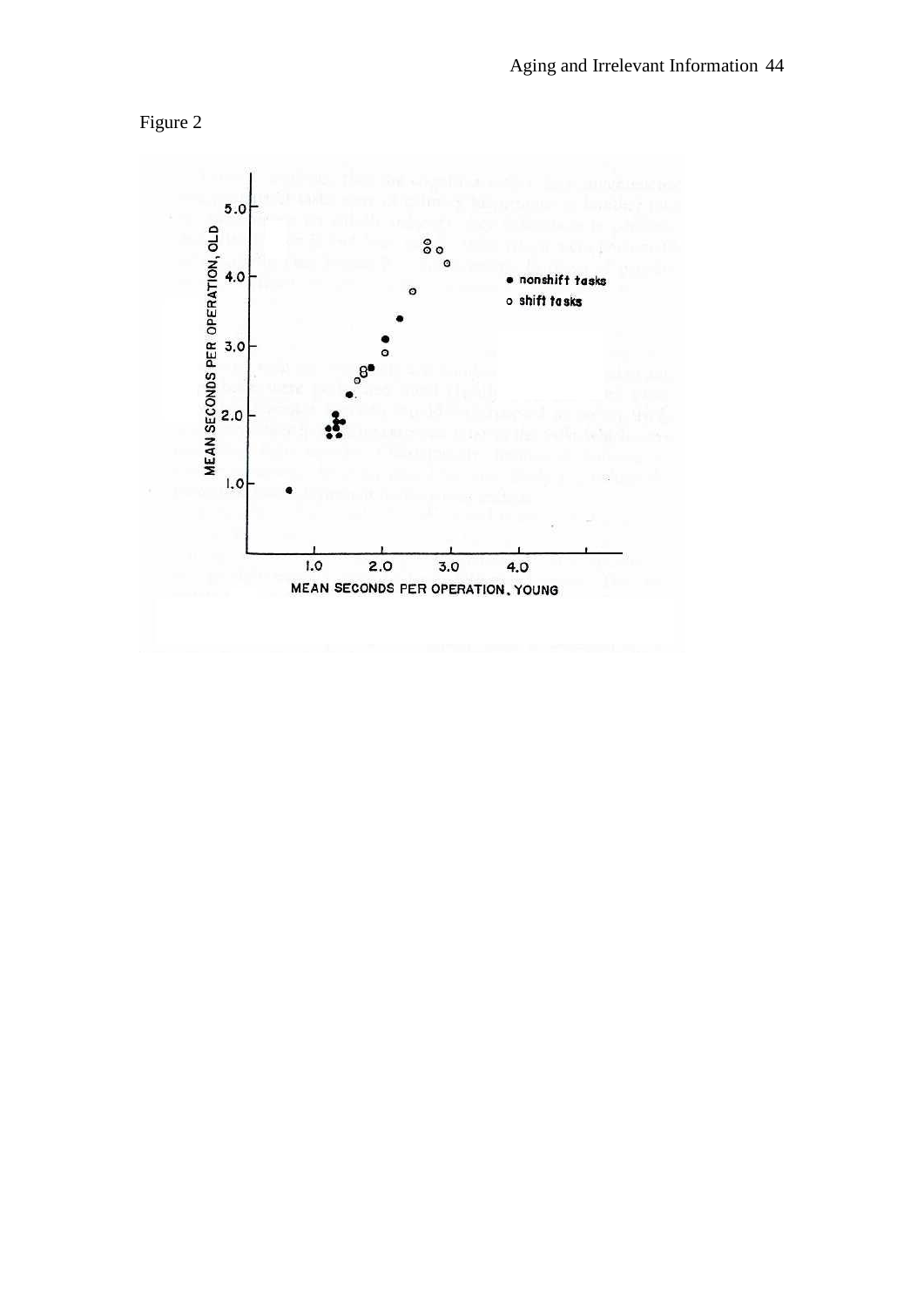# Figure 3a



Figure 3b

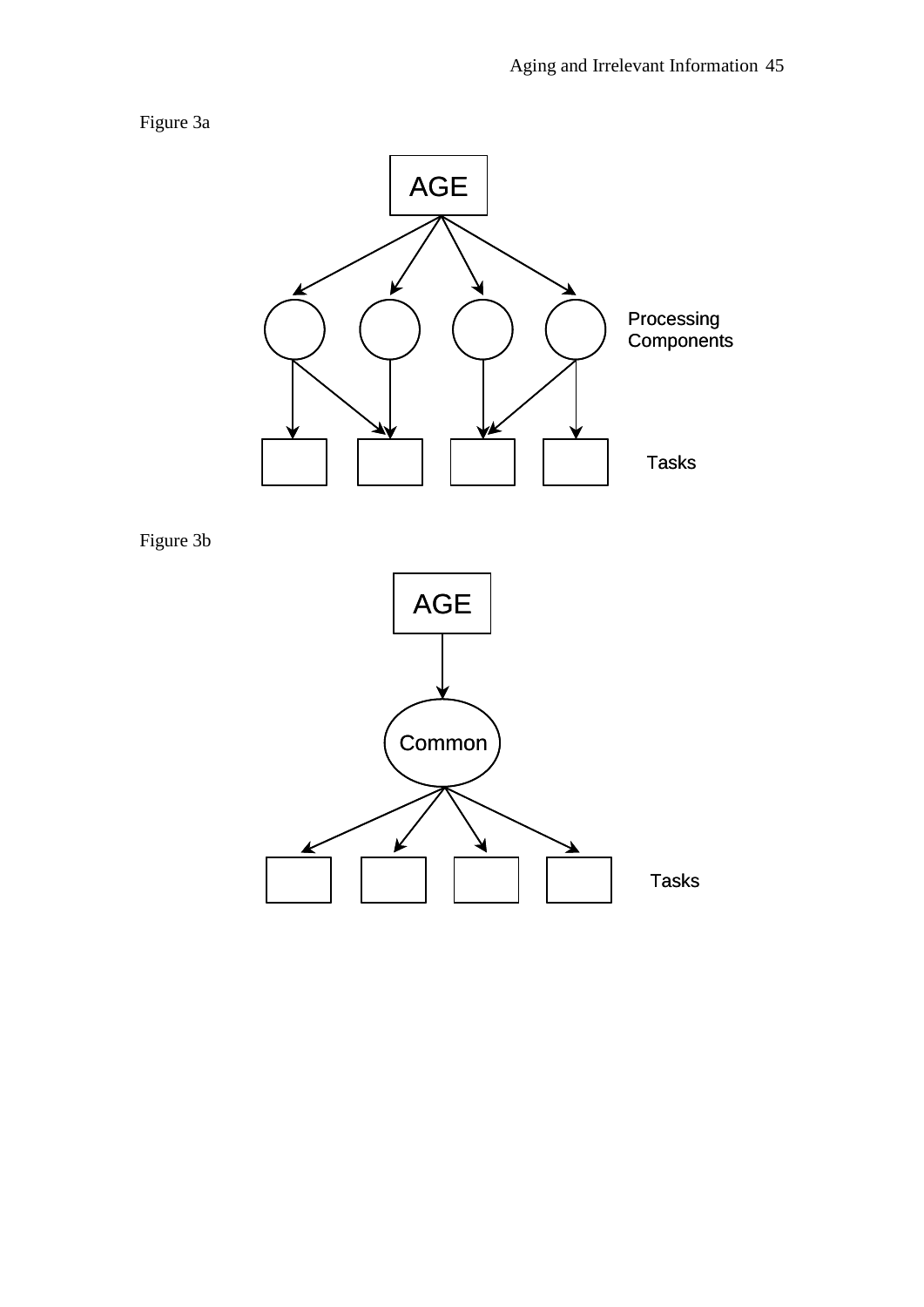

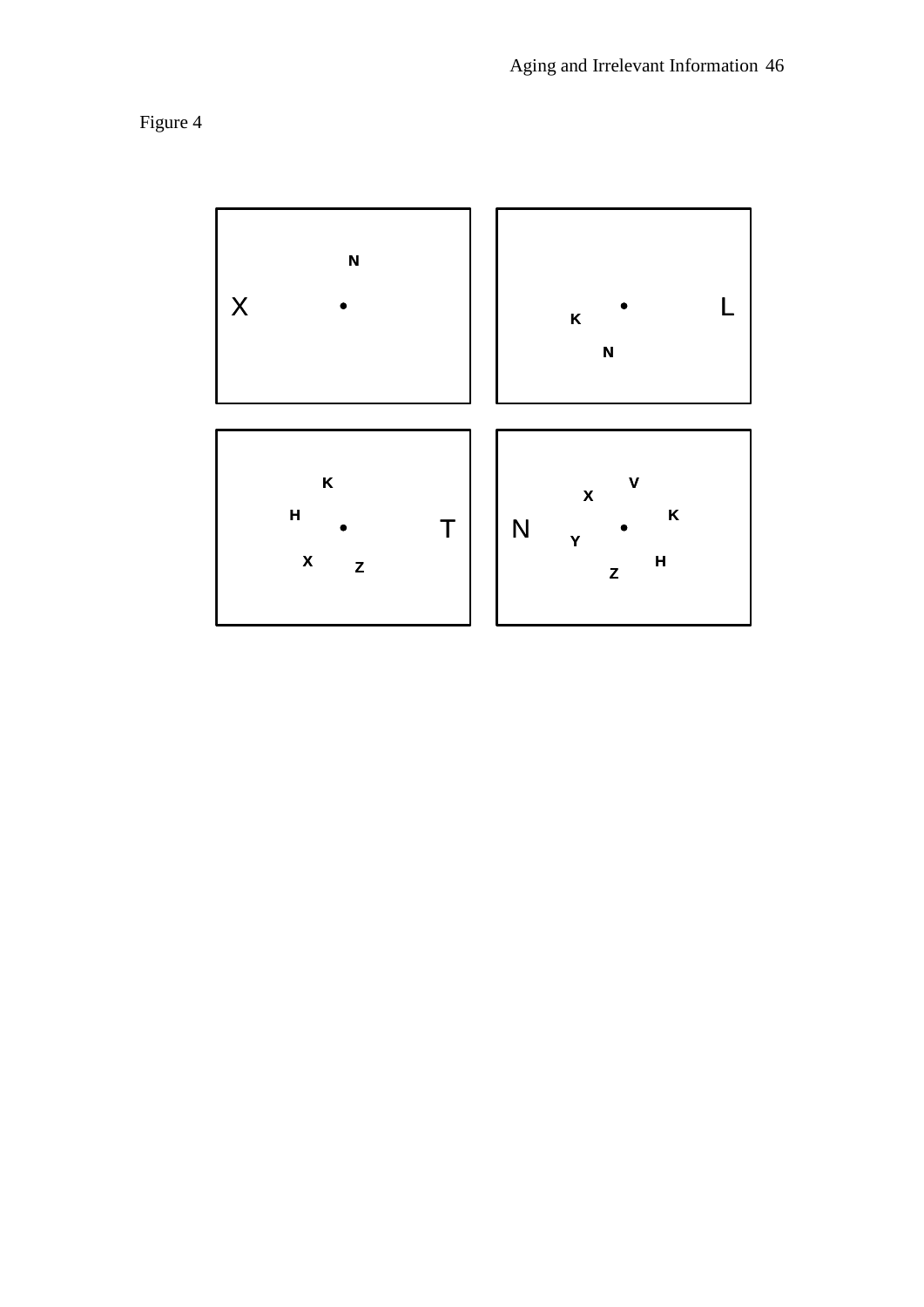Figure 5

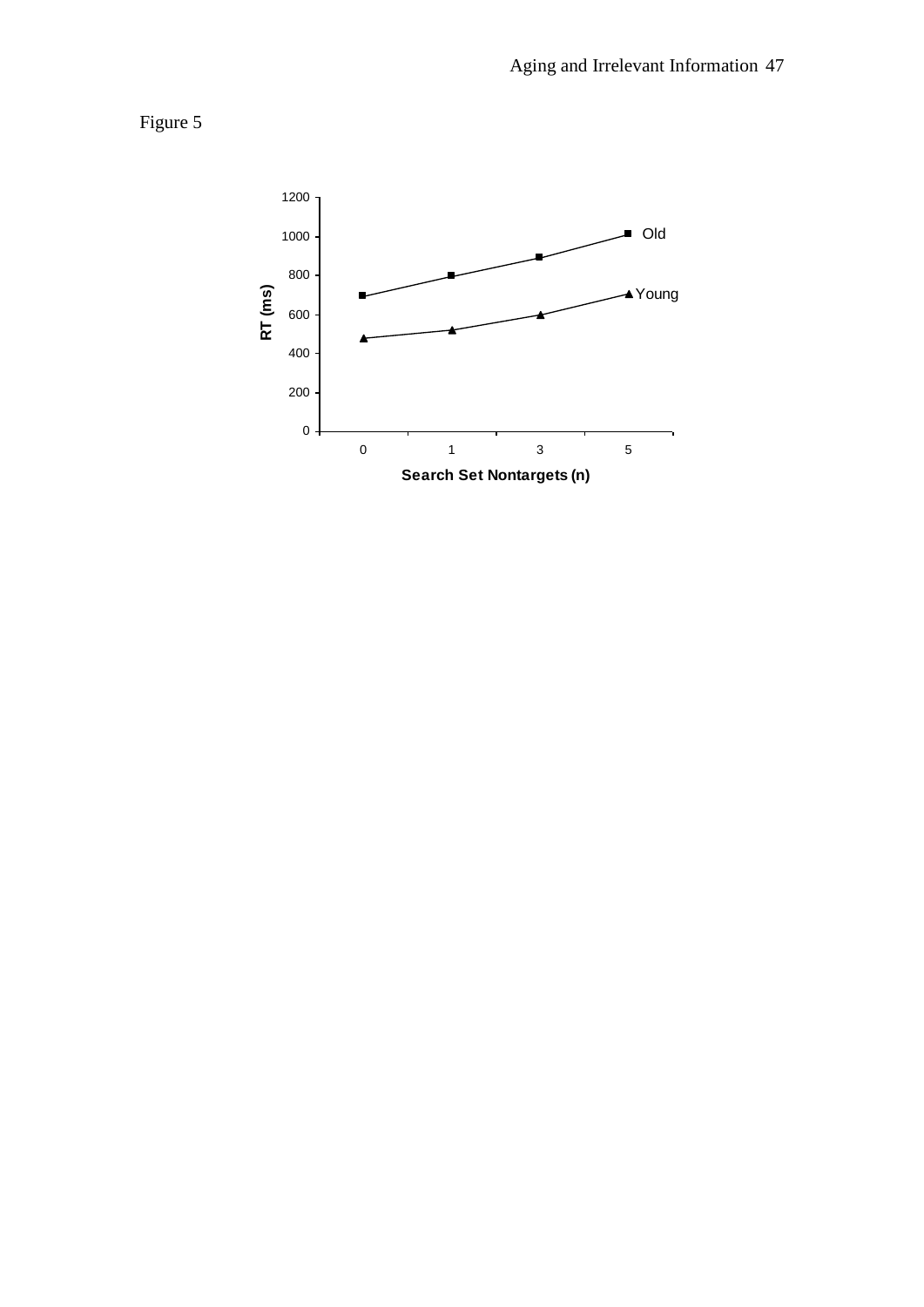Figure 6a



Figure 6b

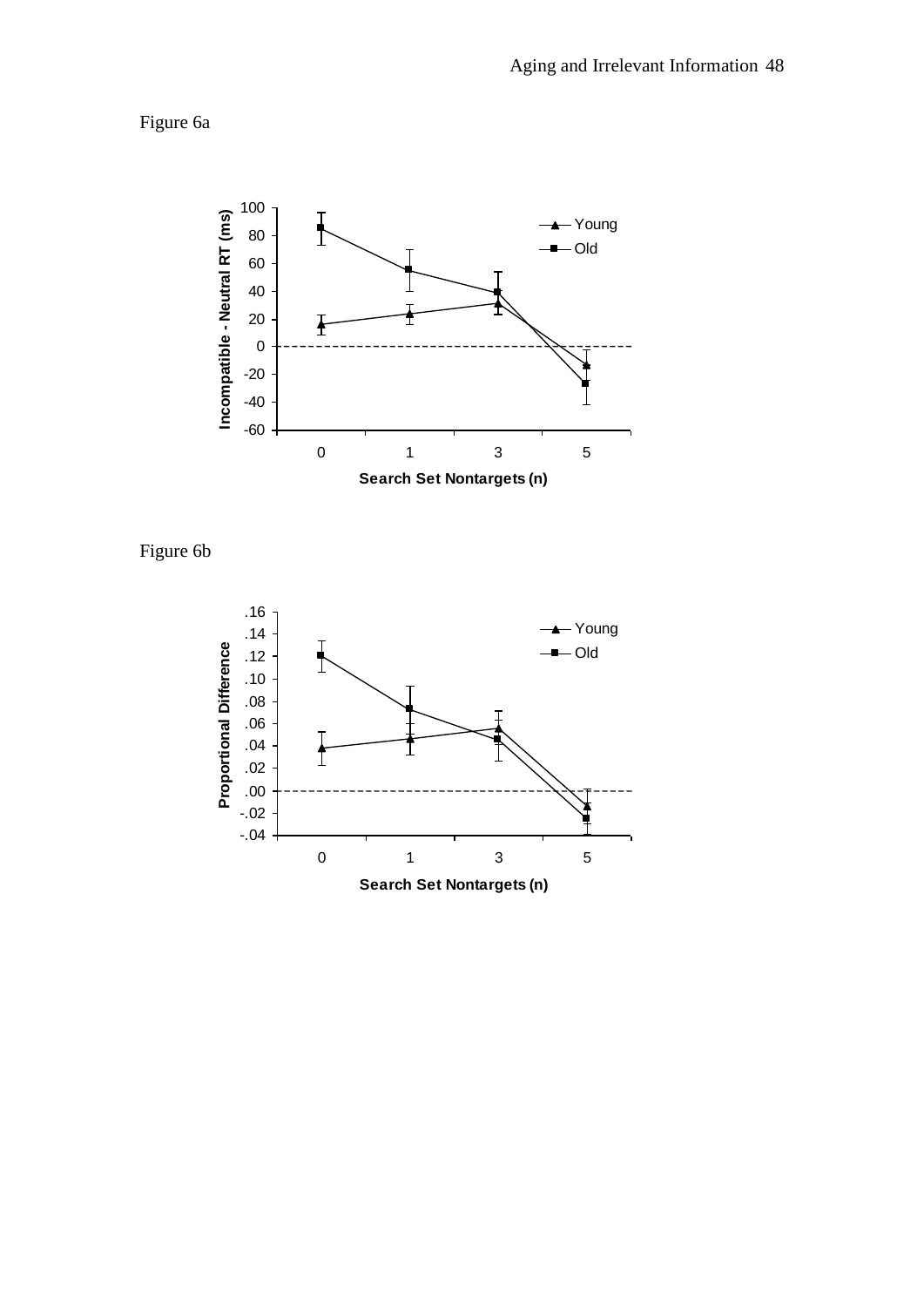Figure 7

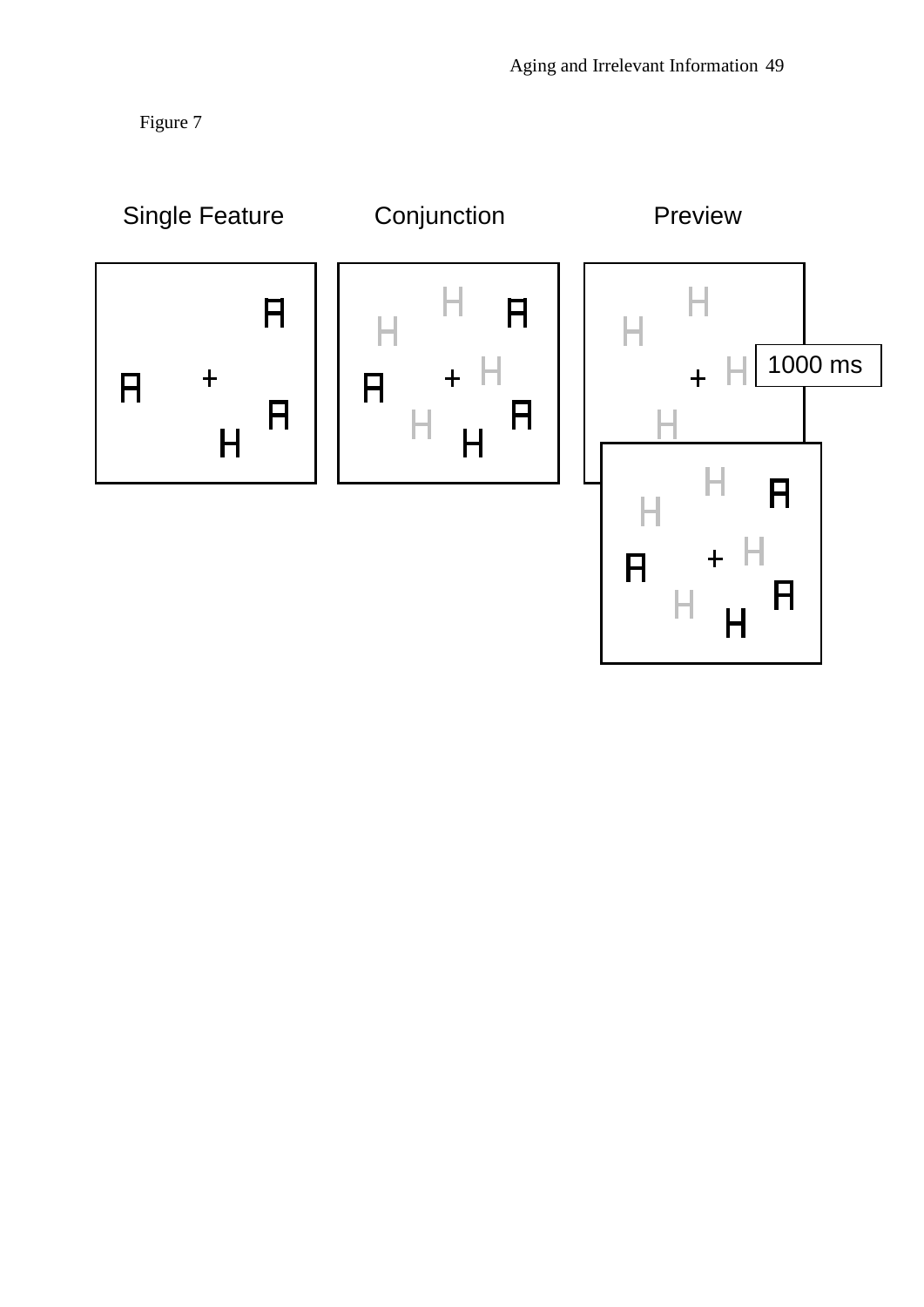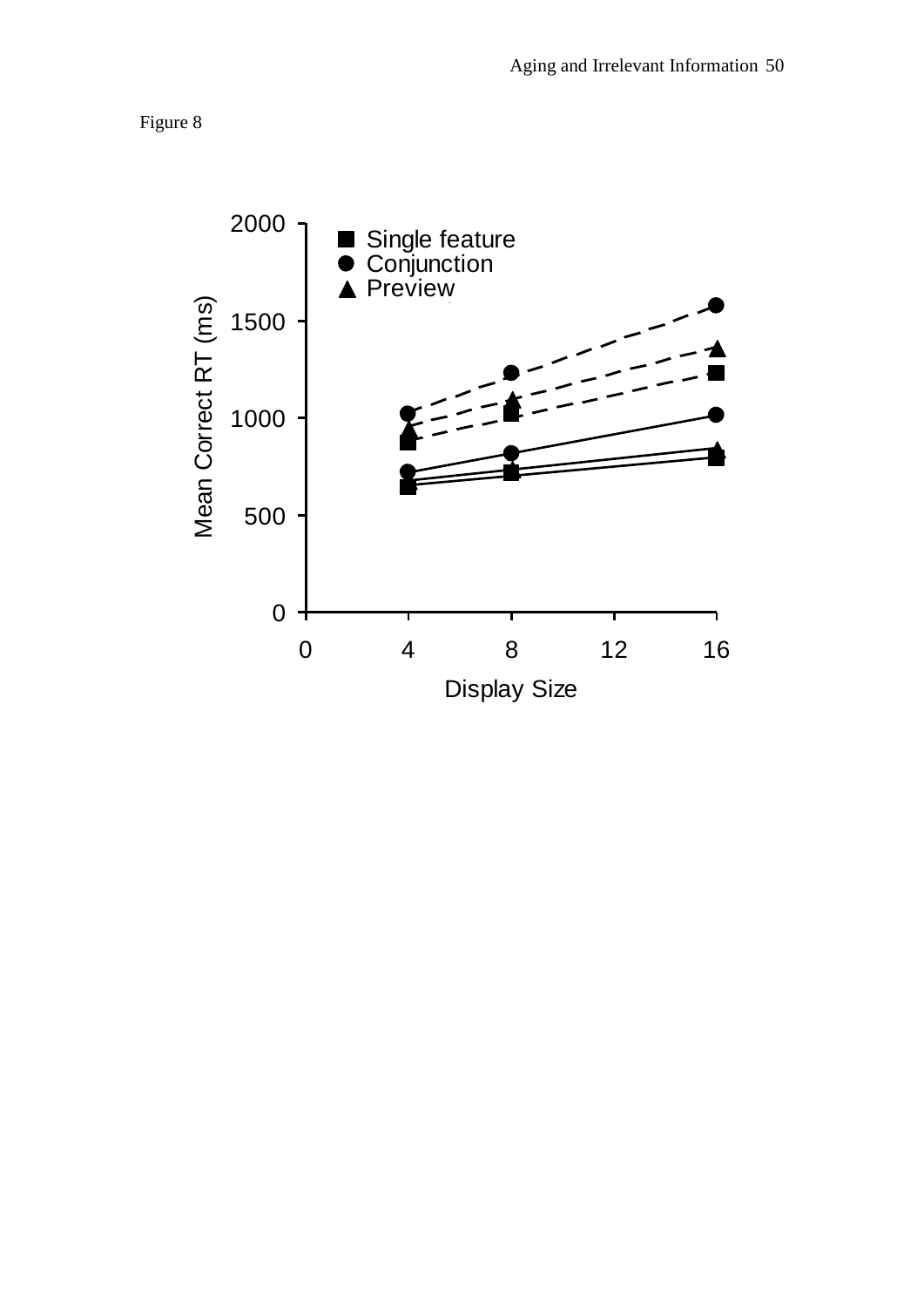Figure 9

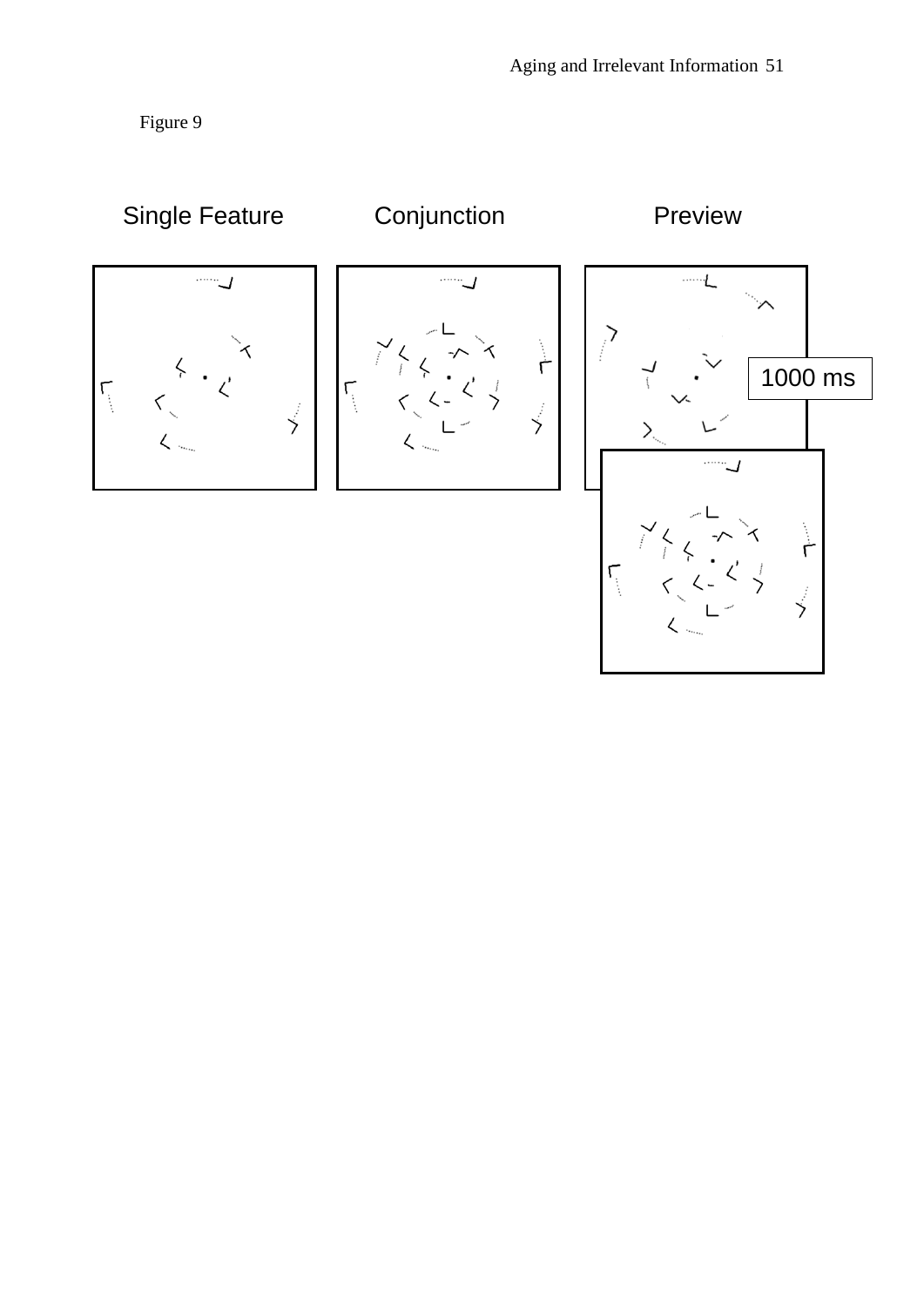

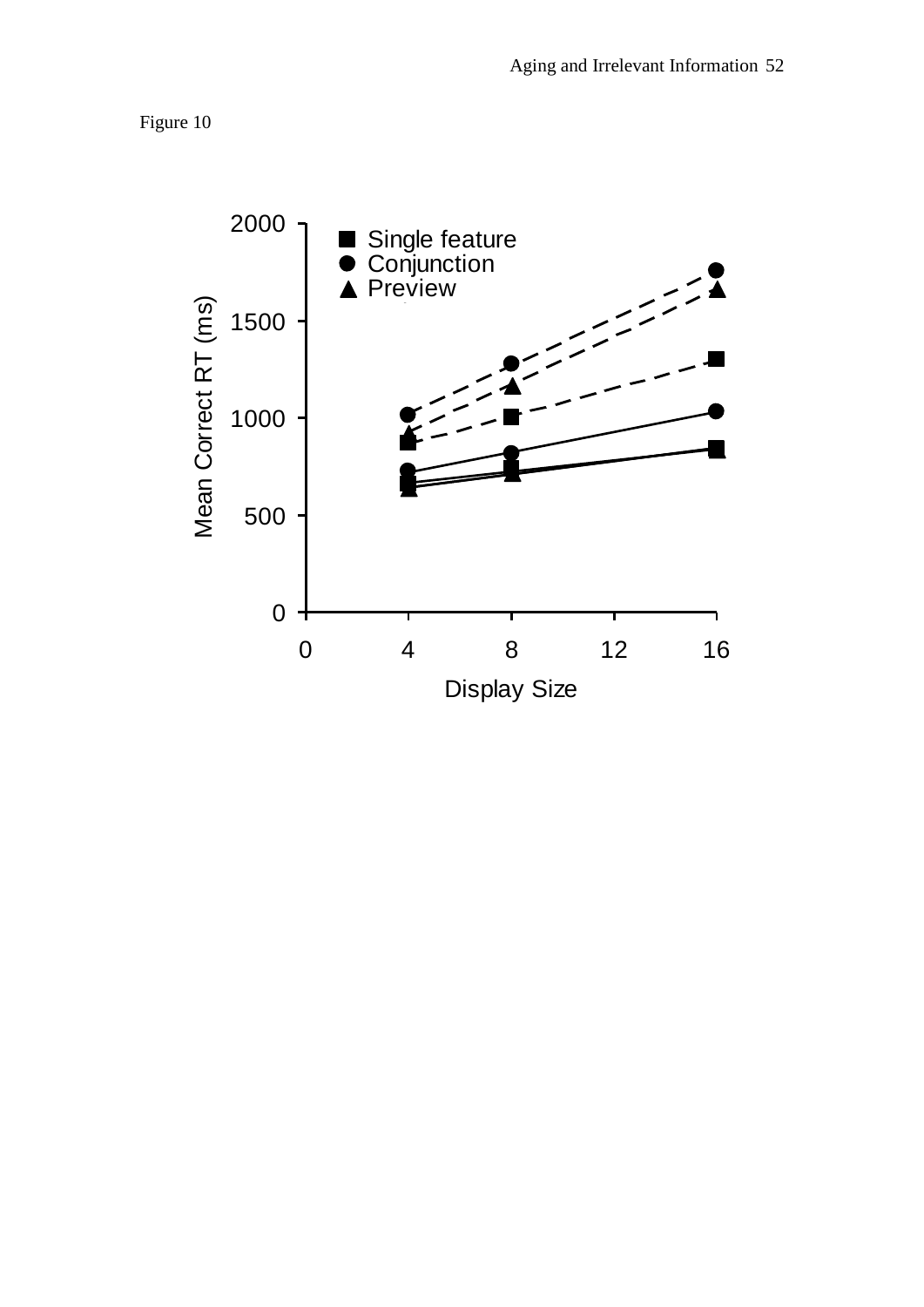

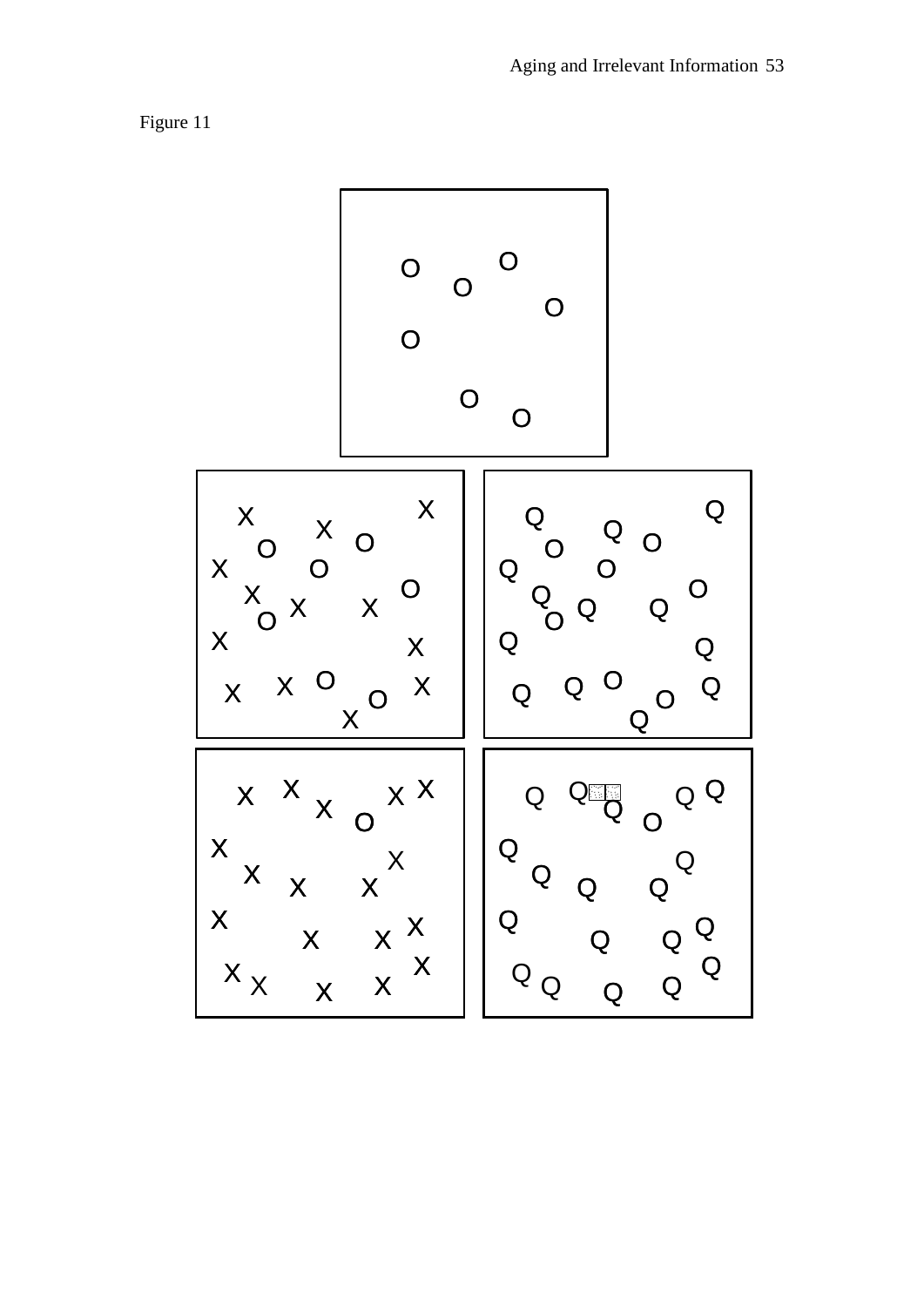

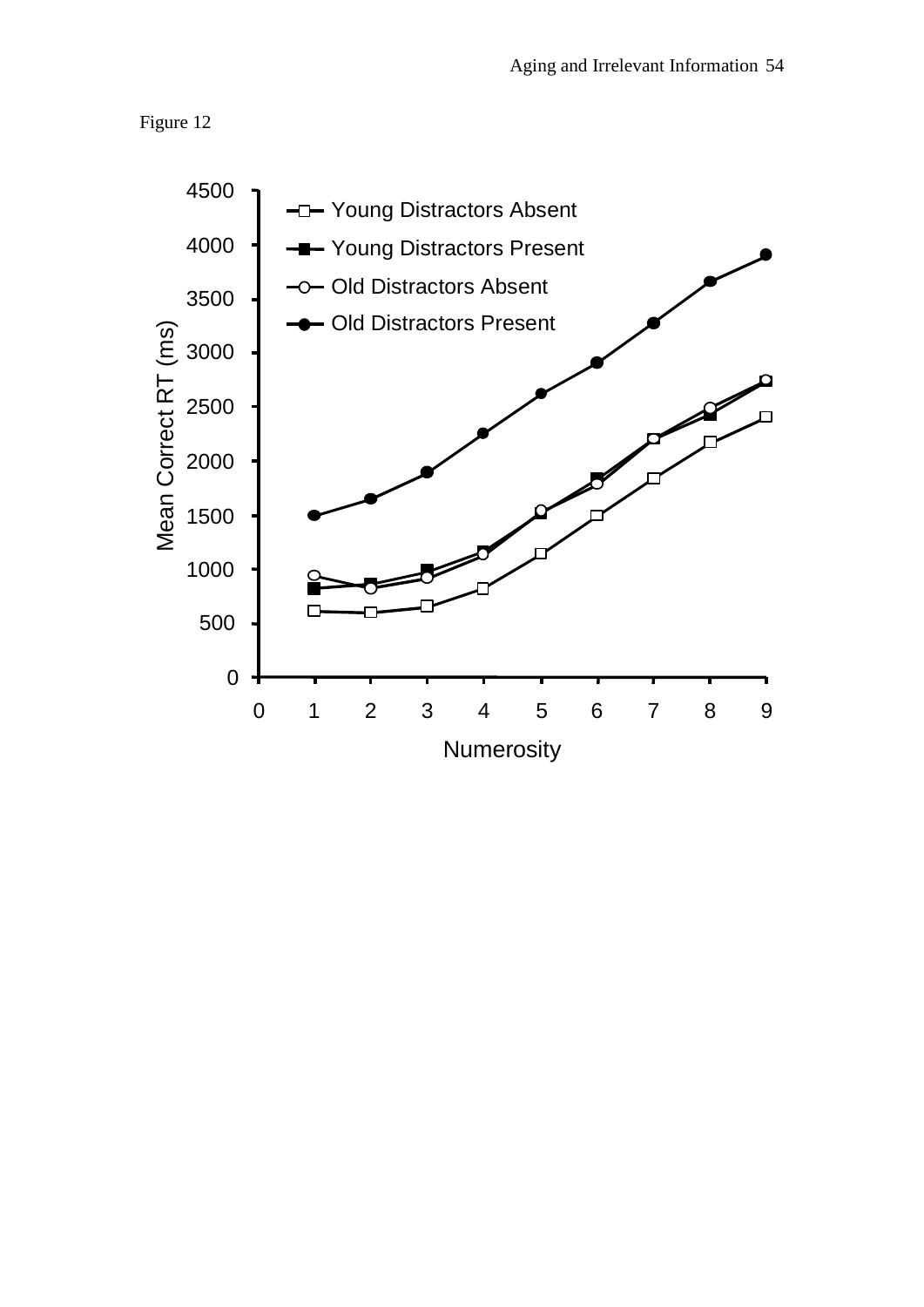